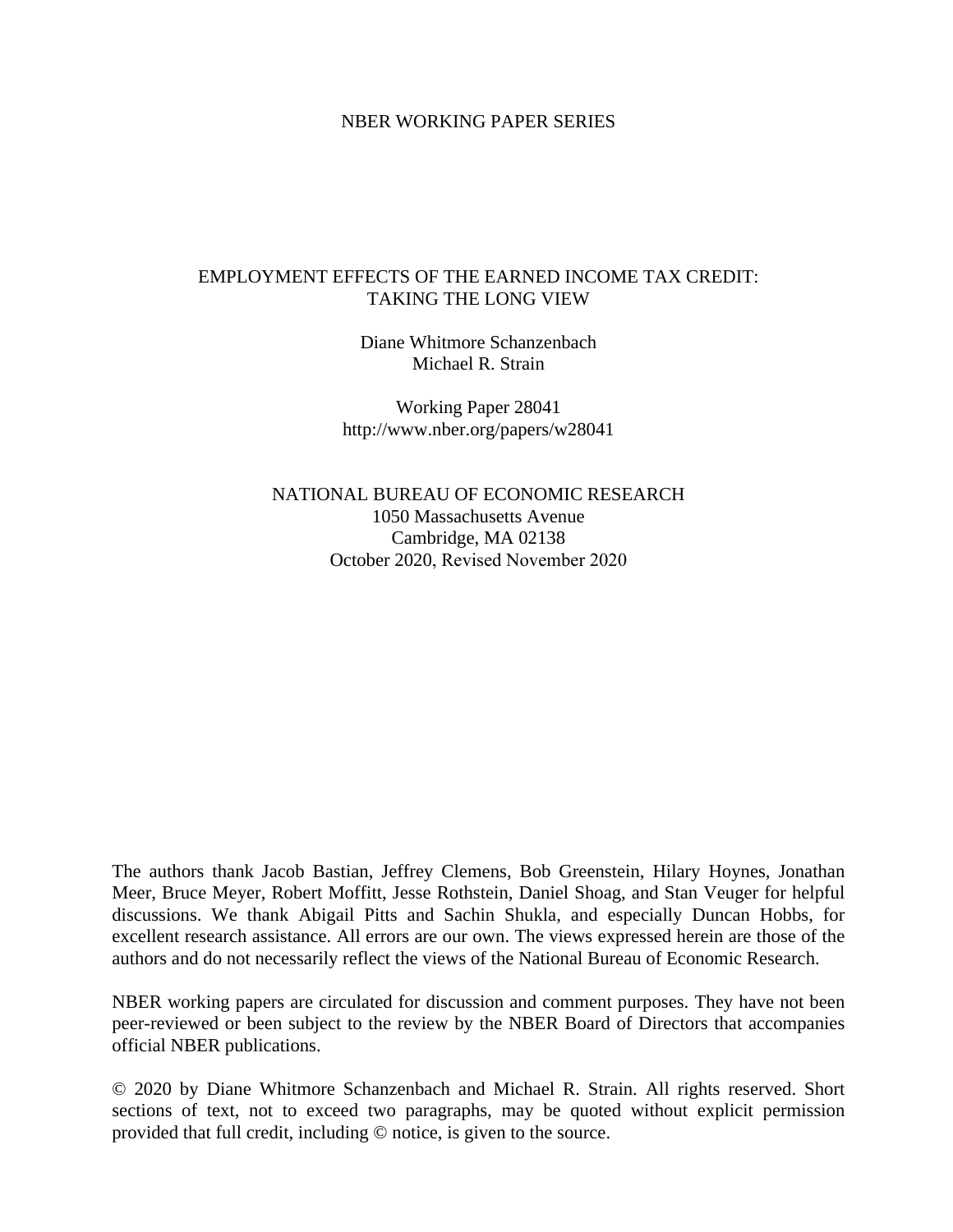Employment Effects of the Earned Income Tax Credit: Taking the Long View Diane Whitmore Schanzenbach and Michael R. Strain NBER Working Paper No. 28041 October 2020, Revised November 2020 JEL No. H2,J08,J2

# **ABSTRACT**

The Earned Income Tax Credit (EITC) is the cornerstone U.S. anti-poverty program for families with children, typically lifting millions of children out of poverty each year. Targeted to lowincome households with children, and only available to those who work, the EITC contains strong incentives for non-workers to become employed. Most of the existing economics literature focuses on federal EITC expansions in the 1980s and 1990s. This paper takes a longer view, studying all federal expansions since the program's inception in 1975. We find robust evidence that EITC expansions increase the extensive margin of labor supply.

Diane Whitmore Schanzenbach Institute for Policy Research Northwestern University 2040 Sheridan Road Evanston, IL 60208 and NBER dws@northwestern.edu

Michael R. Strain American Enterprise Institute 1789 Massachusetts Avenue, NW Washington, DC 20036 and IZA michael.strain@aei.org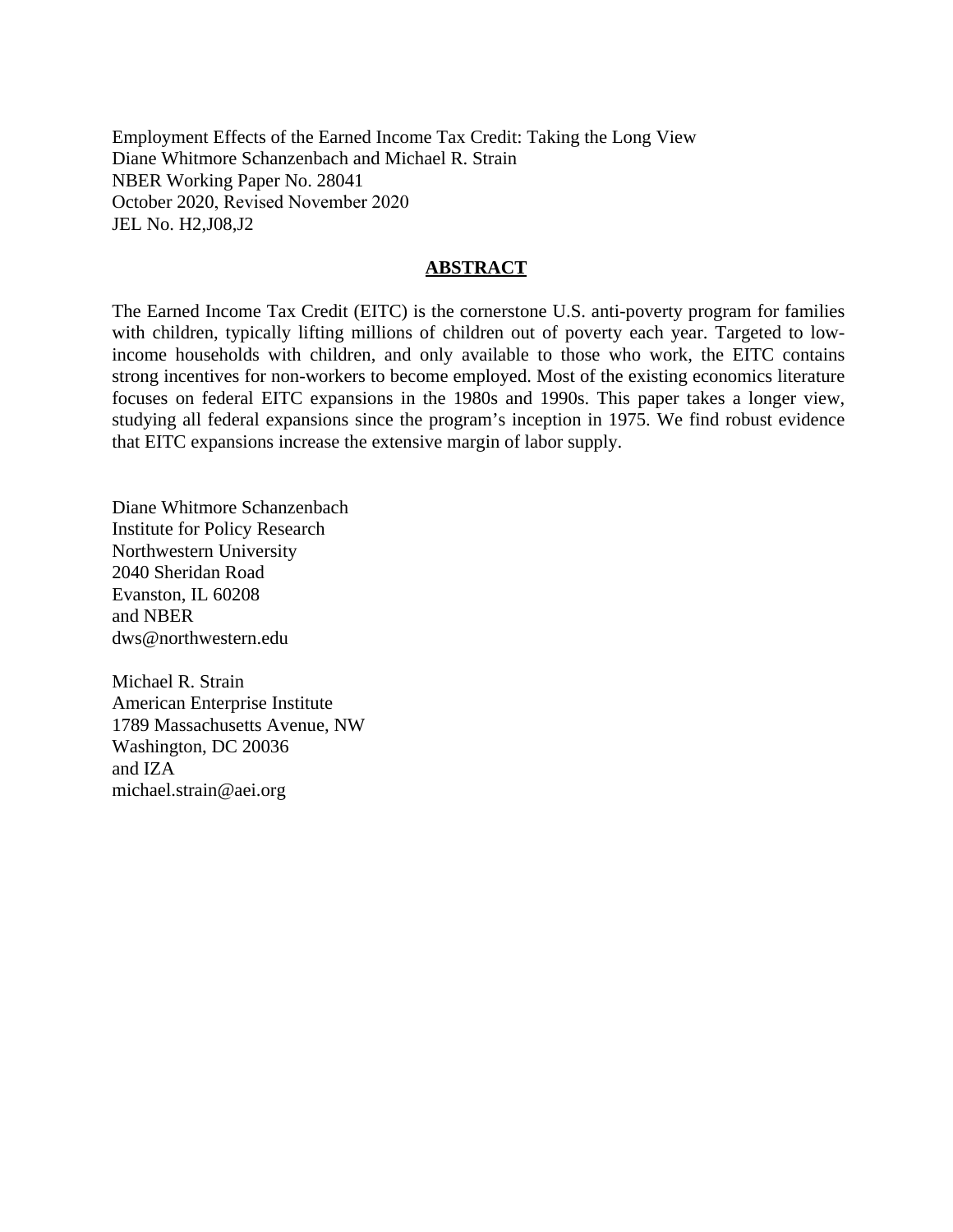The Earned Income Tax Credit (EITC) has been widely hailed as one of the most successful anti-poverty programs in the United States. The EITC provides a financial benefit to low-income, working households, raising their annual incomes through a refundable tax credit that varies based on total labor market earnings and household size. In addition, by raising the financial returns to paid employment, the EITC provides an incentive to low-income individuals who are not working to participate in the labor market.

Whether this incentive leads to an increase in labor supply among the EITC's target population has been studied by economists, primarily by investigating individual credit expansions (e.g., Bastian, 2020, and Eissa and Leibman, 1996) or groups of selected expansions together (e.g., Meyer and Rosenbaum, 2001). Most of the literature has focused on the expansions of the 1980s and 1990s.

This paper takes a longer view, studying all federal EITC expansions together, with a unified empirical framework, using modern econometric methods. This approach has several advantages. It allows for a reexamination of the expansions of the 1980s and 1990s using difference-in-differences and event-study techniques, including studying the dynamic effect of the EITC on the extensive margin of labor supply. By using the same sample definitions and methods, it allows readers to compare how different expansions have affected employment. It also allows us to study all five federal expansions in the same specifications.

We find broad support for the hypothesis that the EITC's labor supply incentives increase employment. We first study each of the five EITC expansions separately. Our preferred specification allows for business cycle effects to vary by the presence of children in the household. It is clearly important to control for the business cycle, and to allow for business cycle effects to vary by household composition, since EITC expansions increase employment incentives for some households with children relative to household without children. As a result, EITC effects are identified here (and in the literature) by comparing employment outcomes across years and between households with children and those without children. We find evidence that four of the five EITC expansions — the program's introduction in 1975, and the 1986, 1990, and 1993 expansions — increased the share of women with lower education levels who reported working in the previous year. This conclusion is based both on difference-in-differences analyses and on an event-study approach.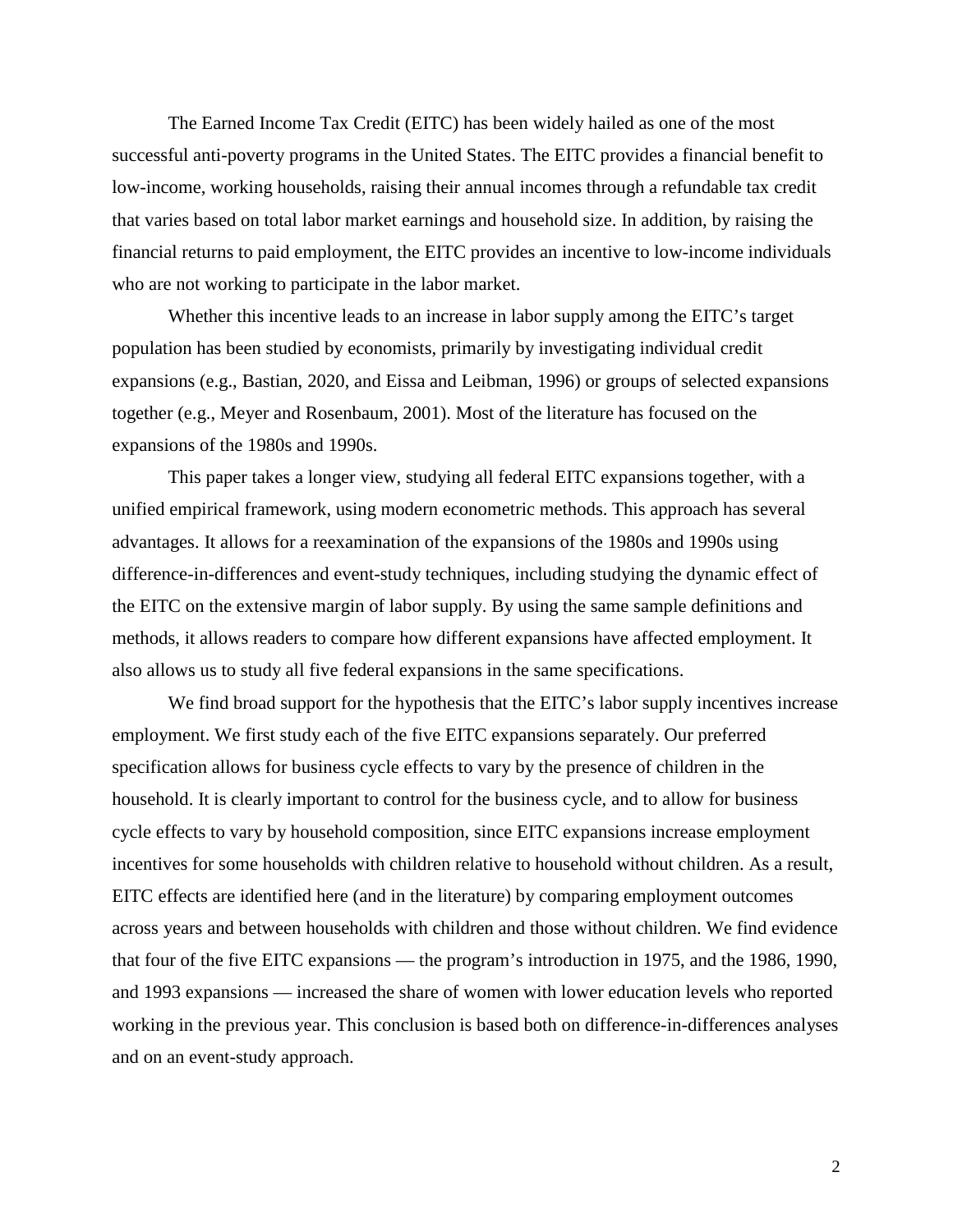We then examine the 1993 expansion more closely. The credit expansion in 1993 was large, and it occurred during a period in which many states were experimenting with changes to their welfare policies that were designed to increase employment — for example, implementing time limits on the receipt of cash welfare.<sup>[1](#page-3-0)</sup> Because these policy changes happened concurrently, estimates of the 1993 EITC expansion's employment effect could be confounded by the effects of state-level welfare reform policies on employment. We use a straightforward method to study whether the 1993 ETIC expansion increased employment independent of changes to state welfare policies: We estimate the credit expansion's effect only in states that did not enact welfare reforms. We find strong EITC impacts on employment in these states, building confidence that the 1993 EITC expansion increased employment separate and apart from any employment effects from state welfare reform policies.

We then attempt to estimate "the" EITC-employment effect by pooling all expansions together in one difference-in-difference model. The purpose of this exercise is to study whether the program as a whole — apart from individual expansions — affects labor supply, and to quantify the magnitude of the effect. We use variation over time and states in the size of the maximum EITC credit to estimate the employment response and find robust evidence of an extensive-margin effect. When studying all federal expansions together, we find that a \$1,000 increase in the size of the maximum credit is associated with a 3.0 to 3.3 percentage point increase in employment among unmarried mothers with low levels of education. When examining both federal and state expansions together, we find a 2.6 to 2.9 percentage point increase in employment.

These magnitudes are reasonable. For example, for unmarried mothers with two children, the maximum credit increased by \$2,045 (in nominal dollars) following the 1993 expansion, and by 1996, among the population of unmarried women with a high school diploma or less, employment among those with two children increased by 11 percentage points relative those without children. Applying our estimates suggests that the EITC expansion explains 83 percent of the increase in employment rates among this group during this period.

Finally, we study the dynamic effect of all five federal expansions simultaneously in an event-study framework. We find strong evidence that the EITC increased employment, as a

l

<span id="page-3-0"></span><sup>&</sup>lt;sup>1</sup> Meyer and Rosenbaum (2000) offer a comprehensive summary and analysis of the social-policy changes of the 1990s.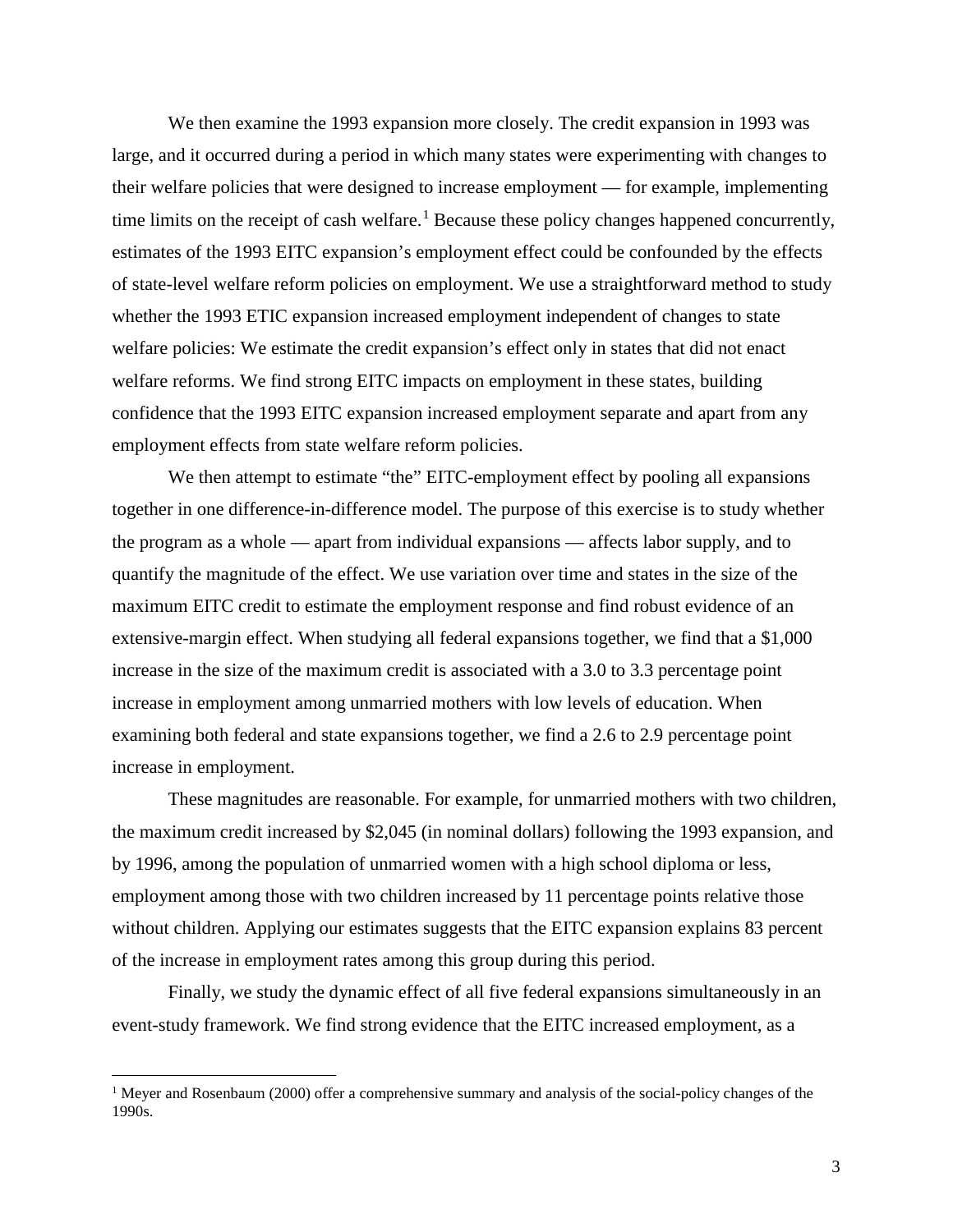whole and when pooling all federal expansions. The dynamic effect of the EITC in the preexpansion period suggests that the treatment and control groups were evolving similarly and supports a causal interpretation of the post-period estimates. On average, we find the EITC increased employment among low-education unmarried mothers with children by around 3.9 percentage points.

To our knowledge, the only other paper to look comprehensively at all five federal EITC expansions is Kleven (2019), a working paper. Kleven notes that the large increase in employment among unmarried mothers in the 1990s occurred concurrently with both the EITC expansion and many states' implementation of cash welfare reforms aimed at reducing welfare rolls. He attempts to separate the impacts of state welfare reforms from the EITC expansion and concludes that the EITC benefit increase did not cause the employment increase. Kleven also finds that no other federal EITC expansion is associated with employment increases among the targeted population.

We are able to reconcile our results by adopting his methodological choices. Specifically, by omitting business cycle controls, broadening the sample to include all unmarried women, and by defining the outcome variable as whether single mothers overall reported working in the previous week as opposed to during the year. We argue that our empirical approach is preferable because the business cycle likely affects employment decisions, and indeed may impact single women with children differently than those without children. Further, we argue it is preferable to investigate the impact of the EITC on individuals with low levels of education, as the credit's target population is low-income households. Including individuals with high education levels, who generally earn too much to be eligible for the EITC, attenuates the true policy effect. Studying whether the EITC affects labor supply over the year helps to ensure that the outcome variable is more representative of actual labor supply behavior than studying whether the respondent worked in the week prior to the survey. In addition, the EITC is a policy that operates on an annual frequency, so studying whether it affects employment at any point in the year, rather than in the week prior to the survey week, better aligns the outcome variable with the structure of the policy. Regarding the 1993 expansion specifically, Kleven (2019) relies upon a three-way fixed effect controlling for whether a state had welfare waivers interacted by year interacted by whether children are present in the household. We argue that this approach absorbs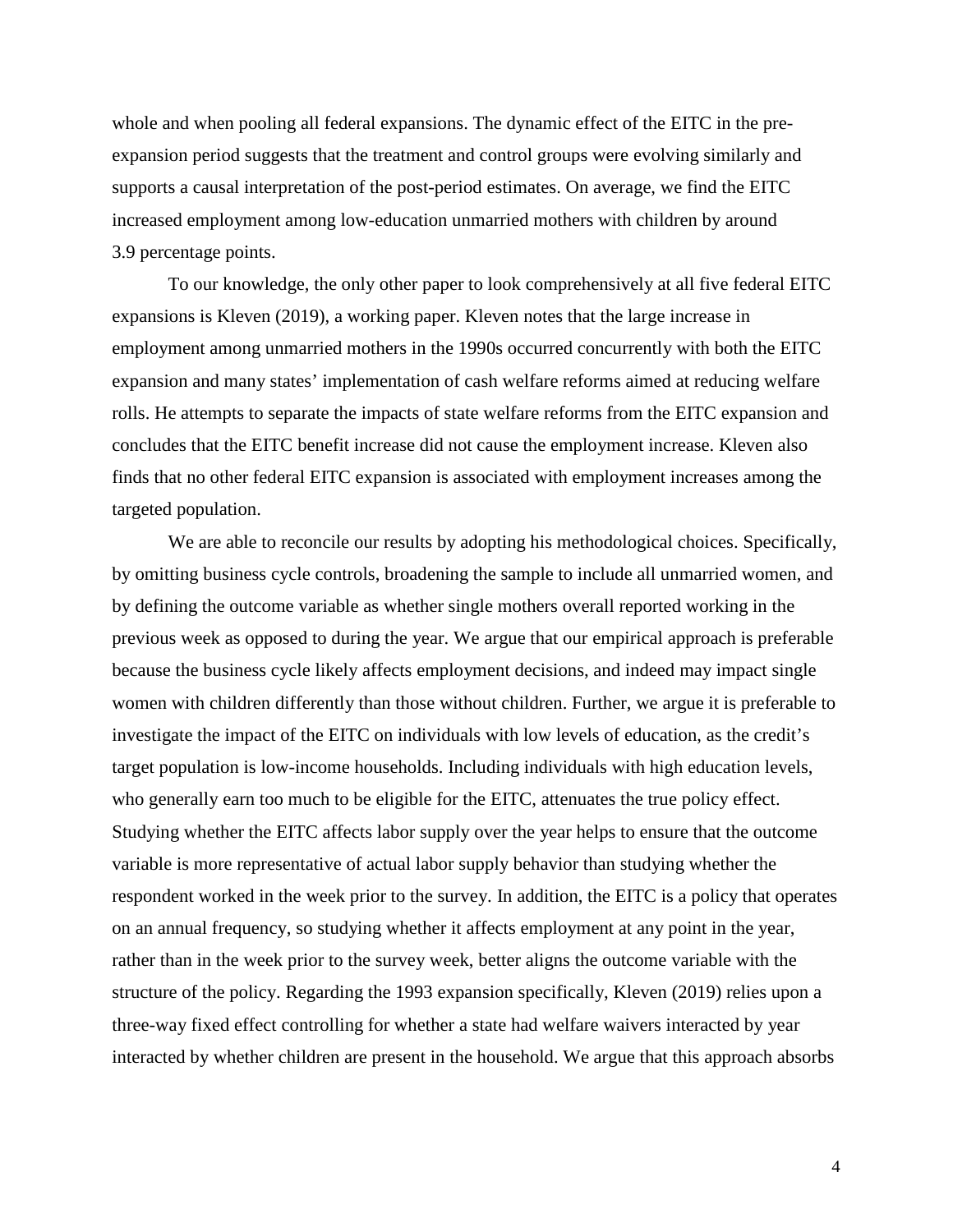much of the true employment effect of the EITC, which is identified by comparing households with and without children before and after credit expansions.

The paper proceeds as follows. In section 1, we provide background on the EITC and a brief review of the prior literature. Section 2 provides an overview of the data we use. Section 3 studies the impacts of individual EITC expansions separately, using difference-in-differences and event study approaches. We then study the 1993 expansion in more detail and attempt to reconcile our findings with other recent work. Section 4 considers all five EITC reforms together, and section 5 concludes.

## 1. Background on the EITC

 $\overline{\phantom{a}}$ 

The EITC lifts millions of people, including several million children, out of poverty each year (Renwick & Fox 2016, Bitler, Hoynes & Kuka 2017, Meyer & Wu 2018, Jones & Ziliak [2](#page-5-0)019).<sup>2</sup> About 1 in 6 tax returns (17.6 percent) claimed the EITC in 2017, receiving a total of \$66.4 billion in tax credits. The calculation of the credit depends on a household's earnings, their filing status (married or unmarried), and the number of eligible children in the household. In 2020, the maximum tax credit ranges from \$3,584 for those with 1 child to \$6,660 for those with 3 children and can make up as much as 45 percent of a family's pre-tax income. The average credit received for unmarried parents is about \$2,400 for those with 1 child, \$3,850 with 2 children, and \$4,250 for a single parent with 3 children (Crandall-Hollick & Falk, 2020).

The EITC is structured with three ranges of payments, with a payment schedule that is shaped like a trapezoid (see Appendix Figure 1). The incentives and impacts of the EITC on workers vary across these ranges. In the phase-in range, the tax credit increases with every additional dollar of earnings — meaning that for every additional hour worked, a recipient's income will increase by more than their hourly wage. Currently the phase-in range extends to annual earnings of just over \$10,000 for a single parent with 1 child (and just below \$15,000 for those with 2 or more children). Over the next range of earnings, the tax credit remains constant — unchanged at the maximum payment level regardless of additional earnings. From a

<span id="page-5-0"></span><sup>&</sup>lt;sup>2</sup> EITC receipt is imputed in the Current Population Survey, but captures fewer than half of EITC dollars reported in IRS administrative data, possibly due to underreporting of earnings in the CPS or payments to ineligible claimants included in the IRS data (Meyer, 2010). Jones and Ziliak (2020) show that the anti-poverty effects of the EITC are overstated in standard simulations. They estimate using administrative records that 3.1 million persons were lifted out of poverty by the EITC in 2016, about one-third fewer than estimated by survey-based tax simulators.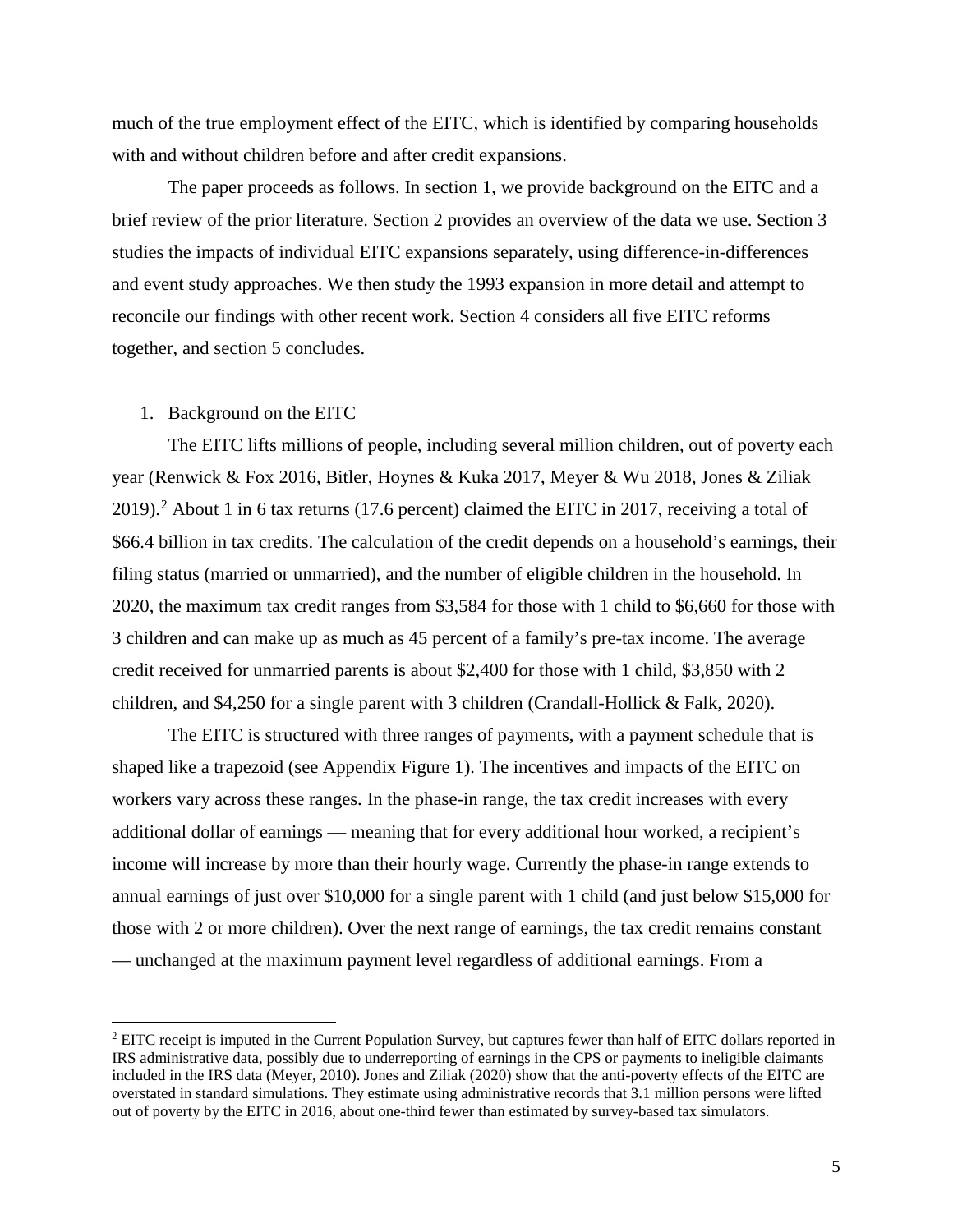recipient's perspective, having earnings in this range of the EITC payment schedule means that every additional hour worked increases a recipient's income by the hourly wage amount, but a worker's total income is increased quite substantially by the EITC payment — 31 to 39 percent for a single worker with 2 children, depending on where in the range they fall. Once earnings pass \$19,330 (\$25,220 for married couples with children), the worker moves into the phase-out range in which the tax credit is slowly reduced with each additional dollar earned. From the worker's perspective, this means that each additional hour worked results in a total income increase that is less than the wage amount, because the EITC payment is reduced as earnings rise. Those earning in excess of \$43,000 to \$56,000 (depending on marital status and number of children) are no longer eligible for the EITC.

For unmarried potential low-earning workers who are not currently employed, the incentives are clear: by raising the payoff to working, the EITC increases incentives to become employed. Since EITC payments are calculated based on annual earnings, economic theory predicts that low-income workers will be more likely to be employed over the course of the year but there is no prediction about how earnings will be spread throughout the year. (For example, a worker may get to 1000 hours of work through full-year part-time work or partial-year full-time work.) The EITC likely has a much larger impact on the labor supply decisions of individuals with low levels of education, as those individuals are more likely to be heading low-income households.

EITC payment levels have increased over time in response to discrete policy changes, including substantial expansions as part of the tax acts of 1975, 1986, 1990, 1993, and 2009, as shown in Figure 1. Some expansions have been large — for example, over 3 years the 1993 reform more than doubled the maximum EITC payment for those with 2 or more children while others have been more modest. In some cases (1993 and 2009), expansions increased the EITC disproportionately for families with different numbers of children. In addition, 29 states plus the District of Columbia have adopted supplemental state EITC programs. Together, these policy changes have provided ample variation for researchers to isolate the impact of the EITC on employment, income, and a wide range of other outcomes.

Of course, it is worth noting that families do not receive the EITC until the following calendar year, after they file their taxes. To the extent that there is learning about EITC parameters, it may take multiple years because of the delay in timing between work effort (in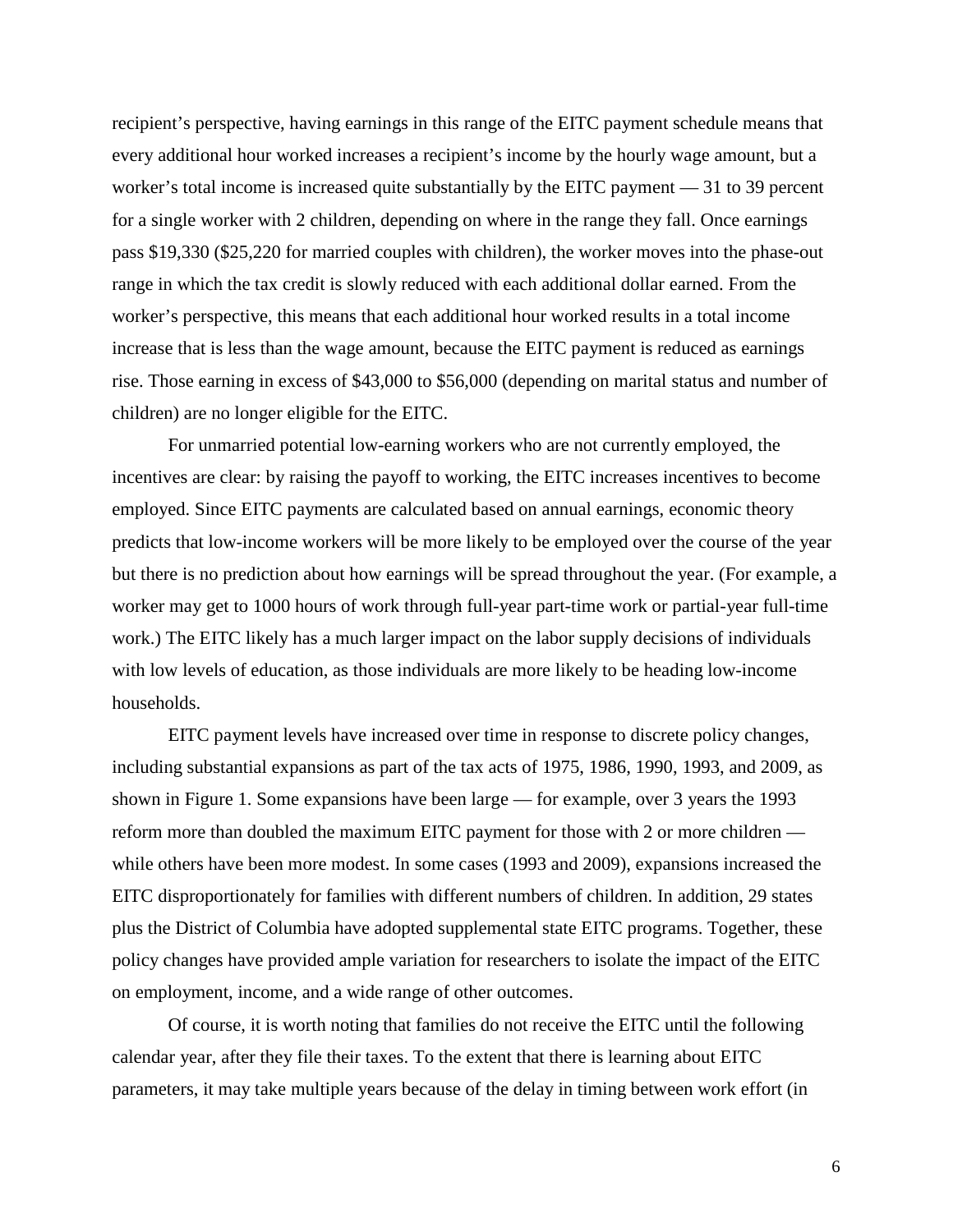calendar year  $t$ ) and payment receipt (in calendar year  $t+1$ ). Recent results from a randomizedcontrolled trial of the Paycheck Plus program in New York City, similar in structure to the EITC but available to those without children, finds that the program's impacts on employment rates are zero the first year, but positive in years two and three, suggesting there may be a delay between policy implementation and behavioral response on the extensive margin (Miller et al. 2018). We examine timing of employment effects in our event-study analyses below.

There have been many papers studying the EITC and a number of comprehensive reviews of the literature (Hotz & Scholz 2003; Eissa & Hoynes 2006; Nichols & Rothstein 2015; Hoynes & Rothstein 2017). Researchers have utilized variation across tax years and family sizes, generally comparing outcomes among low-educated unmarried women with and without children. As shown in Figure 2, in the 1970s and 1980s, unmarried childless women with a high school diploma or less education on average were 15 percentage points more likely to be employed than those with children, with the gap narrowing and expanding at various points. Starting around 1988, the difference in employment rates began to sharply close so that by 1999 and continuing through 2018 unmarried mothers with low education levels were more likely to be employed than childless women.

Using a range of data sources and approaches, studies nearly universally find substantial positive impacts of the EITC on employment among single mothers with low levels of education. Notably, Eissa and Liebman (1996) find that the 1986 EITC expansion increased employment among single women with children by 2.8 percentage points compared to those without children. Meyer and Rosenbaum (2001) find that the 1986, 1990 and 1993 EITC expansions increased employment among unmarried mothers relative to unmarried childless women by 7.2 percentage points. Hoynes and Patel (2018) estimate that the 1993 expansion increased employment by 6.1 percentage points among unmarried mothers with some college or less compared with childless women with the same education, with larger impacts for single mothers with 2 or more children. Bastian (2020) investigates the 1975 introduction of the EITC, finding that maternal employment increased by 6 percent relative to childless women. Bastian and Jones (2000) find weakly positive impacts of the 2009 federal expansion on women with 3 or more children (including married and unmarried, and all education levels), in comparison to women without children as well as mothers with 1 or 2 children.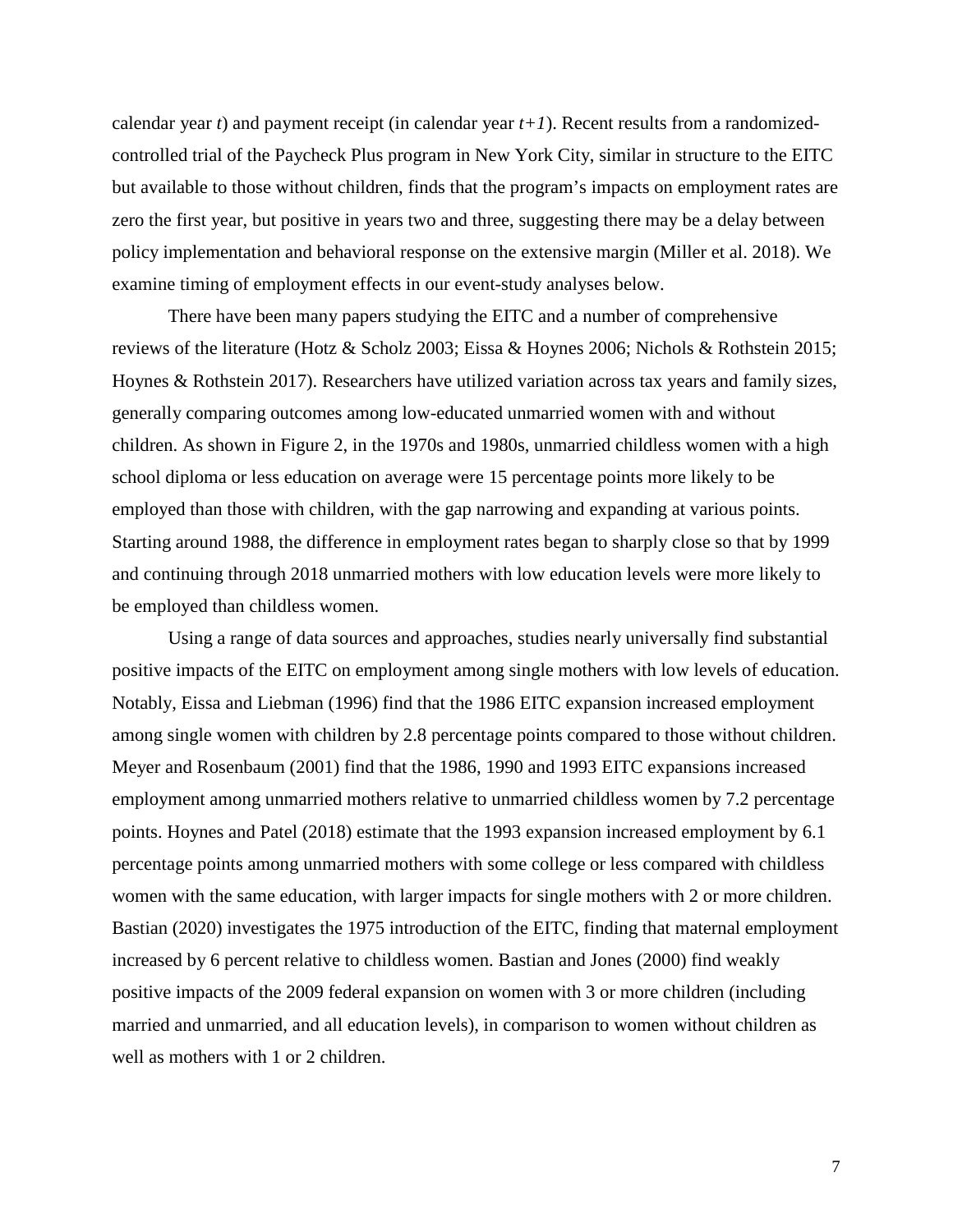While much of the prior literature is based on the CPS and federal EITC expansions, prior research using a wider range of data and research designs also find positive impacts on employment. Neumark and Wascher (2002) use variation in state-level EITC payments, comparing low-income families with children across states with different state-EITC payments, and find it increases employment and raises families out of poverty. Bastian and Lochner (2020) use the American Time Use Survey to examine the 2009 federal expansion and find that maternal employment time increases among unmarried mothers. Gelber and Mitchell (2012) find in the Panel Study of Income Dynamics (PSID) that unmarried women were more likely to participate in the labor force in response to changes in the EITC that increased the average netof-tax share of income kept. Importantly, their results are robust to the inclusion of individual fixed effects. Neumark and Shirley (2020) find in the PSID that exposure to a more generous EITC when mothers were unmarried and had older school-age children leads to higher earnings in the longer-run; that longer-run exposure of unmarried mothers to a more generous EITC increases cumulative labor market experience; and that exposure to a more generous EITC when women had children while married leads to lower earnings and hours in the longer-run. Kuka and Shenhav (2020) use linked CPS and Social Security administration data and a research design that uses both EITC expansions and the timing of a woman's first birth, finding that mothers who were exposed to an EITC expansion when their children were younger were more likely to become employed than those first exposed when their children were somewhat older.

The EITC's impact has also been widely studied along other dimensions, including its (small) effects on marriage and fertility (Dickert-Conlin & Houser 2002; Holtzblatt & Rebelein 2000; Michelmore 2014; Baughman & Dickert-Conlin 2009), its effects on economic indicators of economic self-sufficiency in disadvantaged neighborhoods (Neumark, Asquith & Bass 2019), its ability to improve health outcomes among infants as well as mothers (Evans & Garthwaite 2014; Baughman & Duchovny 2016; Hoynes, Miller & Simon 2015), and its positive impacts on children's school test scores and educational attainment (Dahl & Lochner 2012; Chetty, Friedman & Rockoff 2011), as well as college enrollment (Bastian & Michelmore 2018; Manoli & Turner 2018) and adult health (Braga, Blavin & Gangopadhyaya 2020). It has also been shown to have only a small impact on hours worked among those already employed (Saez 2010), but instead most of the impact on labor supply comes through moving individuals from not working to working. The prior literature has found no impacts of the EITC on employment rates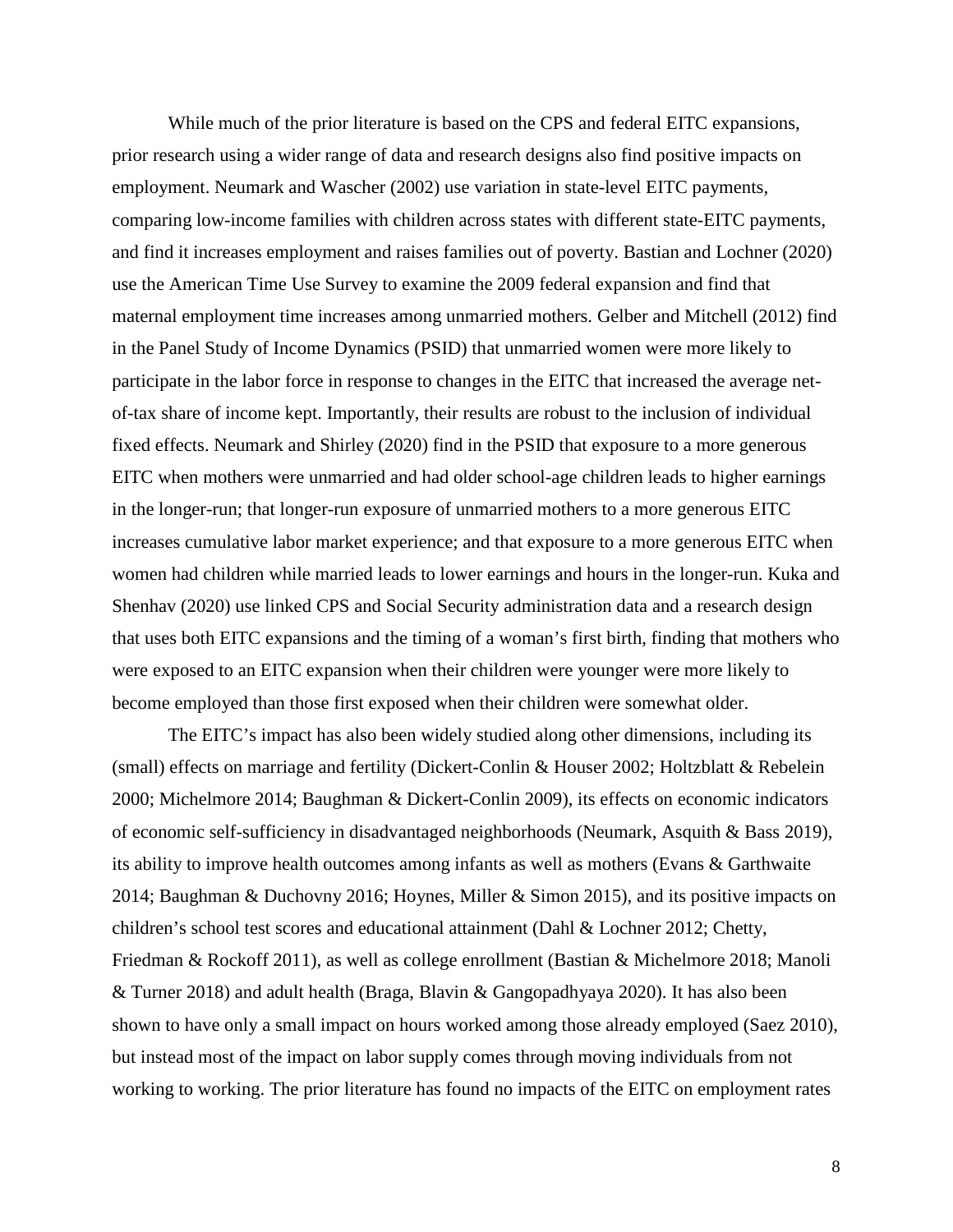of married fathers (who have employment rates in excess of 95 percent) and either small negative or no impact on employment among married mothers (Eissa & Hoynes, 2004).

# 2. Data

l

We use data from the Current Population Survey Annual Social and Economic Supplement (ASEC) for the years 1971-2015 for our primary analysis. These data include information on annual employment in the year prior to the survey as well as demographic characteristics as of the interview date (marital status, presence of children, education level) required to determine likely EITC eligibility. Following Kleven (2019), we supplement this analysis with information on whether the respondent worked in the week prior to the interview date, drawn from both the ASEC and CPS monthly files from 1989-2015.<sup>[3](#page-9-0)</sup> Recall that the CPS ASEC asks about whether a respondent worked in the prior year, so data on employment in year *t* come from the ASEC survey in year *t+1*. Our primary analysis sample includes unmarried women ages 20-50 with a high school diploma or less education, as this is the group most impacted by the EITC.<sup>[4](#page-9-1)</sup> We drop observations with missing weights, state (or state group prior to 1977) identifiers, or educational attainment. Summary statistics are presented in Appendix Table 1.

Data on federal EITC parameters come from the Tax Policy Center and are graphed in Appendix Figure 1.<sup>[5](#page-9-2)</sup> We code the expansions enacted in 1975, 1987 and 2009 with binary indicators. Since the EITC expansions passed in the tax acts of 1990 and 1993 were phased in over multiple-year periods, we assign treatment in proportion to the phase-in amount. In particular, for those with 1 child, the 1993 expansion was phased in over 2 years, with 92 percent of the eventual increase implemented in 1994 and the expansion complete in 1995; we code the

<span id="page-9-0"></span><sup>&</sup>lt;sup>3</sup> Although CPS monthly files are available starting in 1976, it is not possible to accurately identify the presence and number of own children in the household (which is necessary for determining the relevant EITC parameters) for years prior to 1989. We link children to parents using household ID and mother location to determine if a woman is living with any children eligible for the EITC, which includes own children in the household under age 19, or under 24 and a full-time student. Throughout, we use "children" to refer to EITC-eligible children, and we drop the small fraction of single women who have EITC-ineligible children living at home.

<span id="page-9-1"></span><sup>4</sup> Prior to 1992, respondents were not specifically asked whether they received a high school diploma, so it is impossible to determine whether someone who reported schooling through 12<sup>th</sup> grade had a diploma or not. The CPS codes those who report  $12<sup>th</sup>$  grade education prior to 1992 as " $12<sup>th</sup>$  grade diploma unclear." We code this group as high school graduates; results are qualitatively unchanged if we include a separate control for "12<sup>th</sup> grade diploma unclear" as a separate education category.

<span id="page-9-2"></span><sup>5</sup> We cross-checked the Tax Policy Center parameters with the 1994 and 1996 Green Books, and the law as passed by Congress.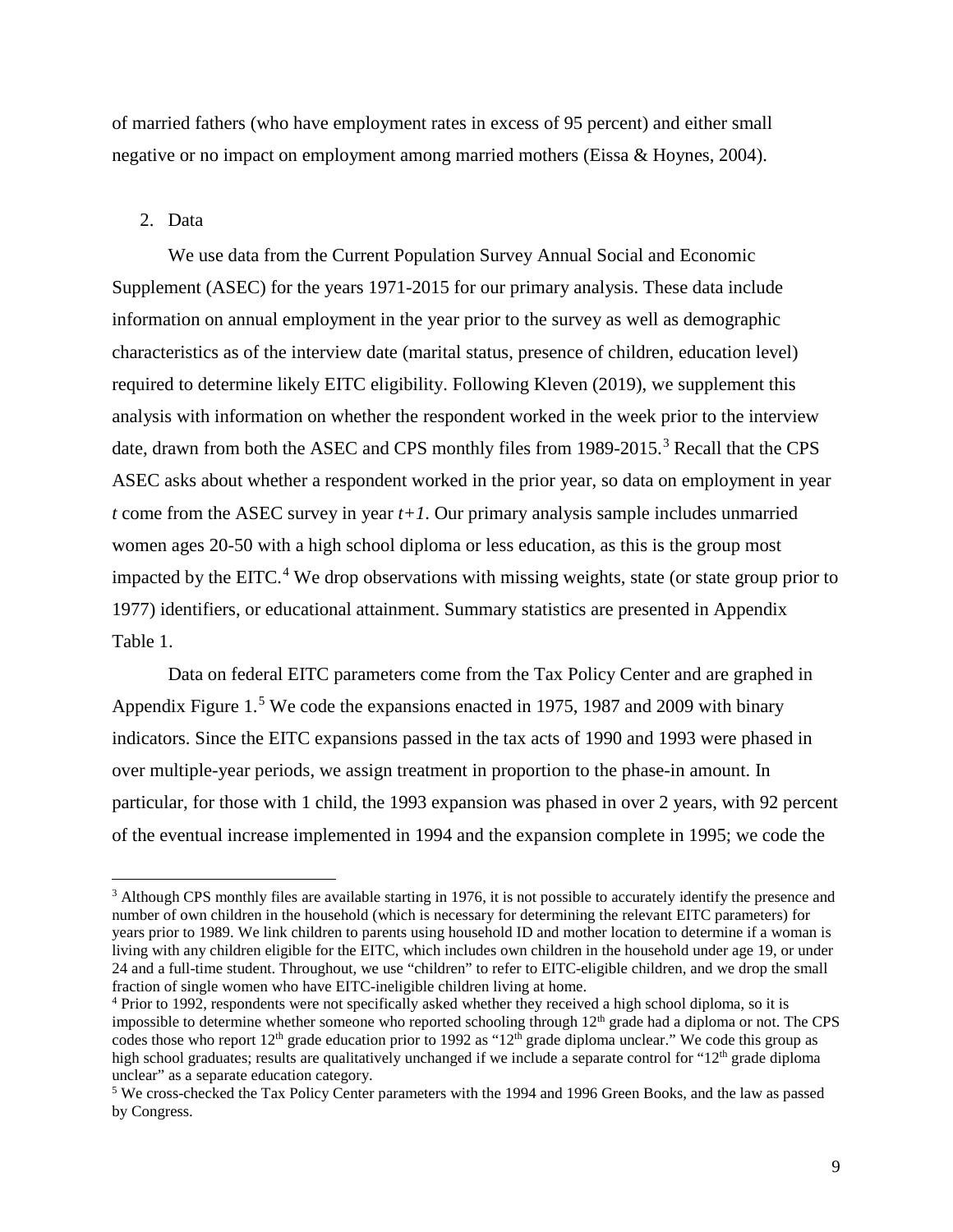EITC expansion variable to be 0.92 in 1994 and 1 in 1995. For those with 2 or more children, the 1993 expansion was phased in over 3 years, with 50 percent of the eventual total implemented in 1994, 78 percent by 1995, and full implementation by 1996; we code those expansions 0.5, 0.78, and 1 for years 1994, 1995 and 1996, respectively. Similarly, the 1990 expansion was phased in over 3 years, with 50 percent of the eventual increase by 1991, 77 percent by 1992, and full implementation by 1993. $6$  We also include information on state EITC parameters over time, drawn from the Tax Policy Center and the National Bureau of Economic Research, compiled in Kleven (2019), and presented in Appendix Table 2. We also include data on whether a state had an Aid to Families with Dependent Children (AFDC) welfare waiver approved prior to the 1996 welfare reform law, drawn from the Department of Health and Human Services. Thirty-six states had a welfare waiver, as shown in Appendix Table 3. Unemployment rates by state and year are calculated from the CPS.

#### 3. Examining the Effects of Individual EITC Expansions

l

In this section, we estimate the effects of individual federal EITC expansions on employment, first using difference-in-differences approaches and then studying the dynamic effect of each individual expansion using event studies. Then, we more closely examine the 1993 reform, attempting to disentangle the EITC's impact on employment from that of states' experiments with welfare reform prior to the 1996 federal welfare reform legislation. We next reconcile our results with Kleven (2019) by adopting the methodological choices used in that paper, which finds that the only EITC expansion which might have increased employment was 1993, and that employment increases in the mid-1990s are better explained by state welfare waivers than by the credit expansion. We find the opposite. Specifically, we find evidence that multiple credit expansions, not just 1993, are associated with employment increases, and we find that the 1993 EITC expansion had a significant effect on employment, independent from welfare reform experiments.

<span id="page-10-0"></span><sup>6</sup> These are parameters for 1-child families; for those with 2 or more children, 51 percent was implemented by 1991 and 77 percent was implemented by 1992.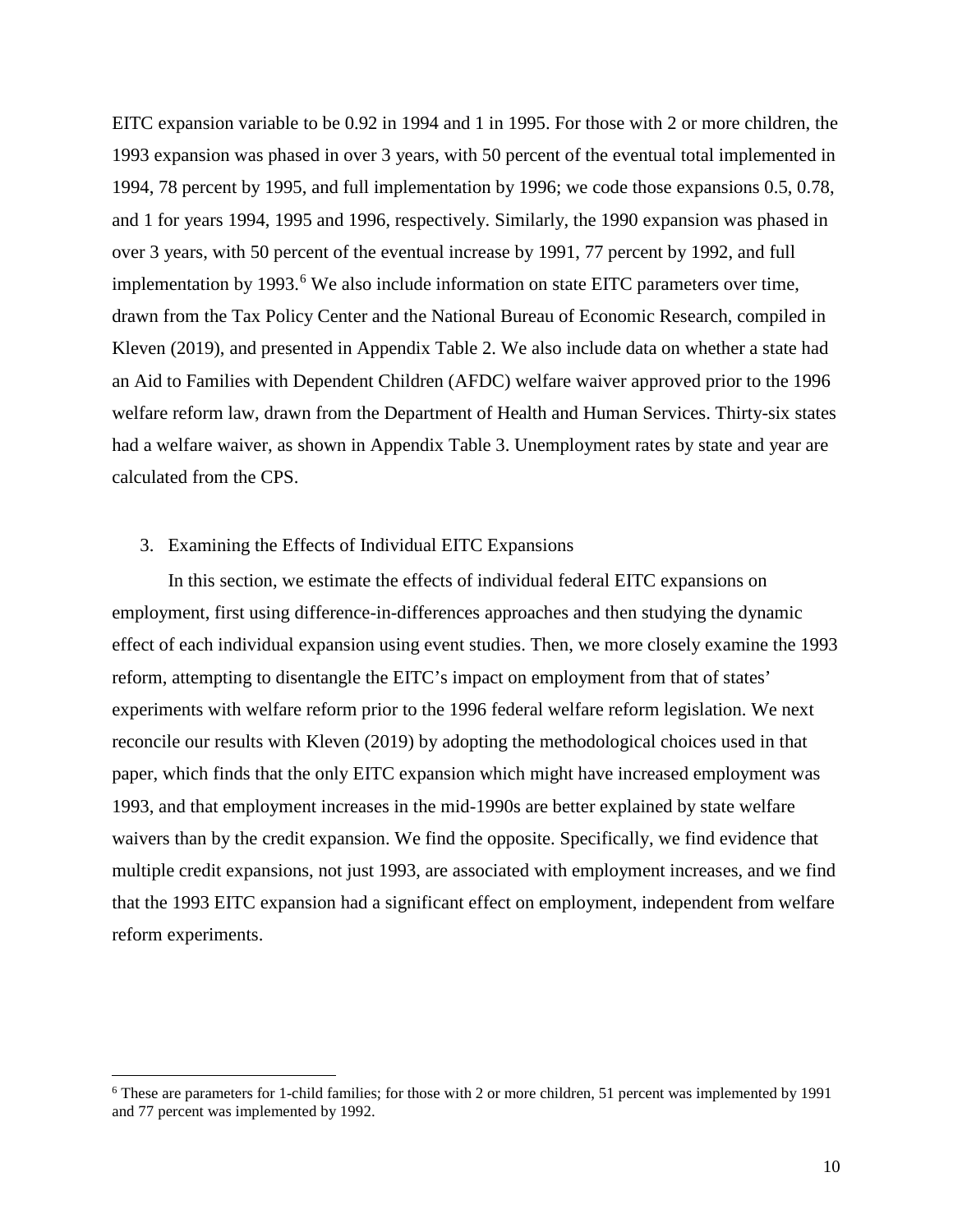# *a. Difference in differences estimates*

 $\overline{\phantom{a}}$ 

We first examine the employment effects of each of the federal EITC expansions adopted, respectively, by the tax acts of 1975, 1986, 1990, 1993, and 2009. We examine each expansion in separate regressions, limiting the sample to five years before and after the EITC expansion took effect. In each case, we compare employment rates of unmarried mothers to those of unmarried childless women, before vs. after the EITC expansion. This natural experiment was first used by Eissa and Liebman (1996). We adopt a standard and transparent difference-in-differences framework for this analysis:

$$
E_{ist} = \beta EITC_{it} + \gamma kids_i + X_i \phi + \eta u_{st} + \theta (u_{st} * kids_i) + \lambda_s + \tau_t + v_{ist}. \quad (1)
$$

The outcome,  $E_{i, st}$ , is an indicator for whether individual *i* living in state *s* is employed in year *t*, and *EITC* is the EITC-eligible variable coded as described above. Explanatory variables include an indicator variable  $(kids<sub>i</sub>)$  for the presence of EITC-eligible children living at home, the vector  $X_i$  includes individual characteristics including the woman's age (dummied out into 5year age groups, plus 45-50), their education level (less than high school, high school only, more than high school), and the age of their youngest child (0-1, 2-3, 4-6, 7-9, 10-13, 14-17, 18-23). We include state and year fixed effects ( $\lambda_s$  and  $\tau_t$ ) to account for time-invariant differences across states, and annual shocks that are common across states. In most specifications we add controls for the annual average state unemployment rate  $u_{st}$  to account for general economic and labor market conditions, and further augment it with the state unemployment rate interacted with the presence of children  $(u_{st} * kids_i)$  to account for potential differential business cycle effects on those with and without children.

The coefficient of interest is on the indicator variable equal to one for the five years after the EITC expansion and equal to zero otherwise.[7](#page-11-0) Recall *EITC* is a binary variable for the expansions passed in 1975, 19[8](#page-11-1)6 and 2009, and phases in with the 1990 and 1993 expansions.<sup>8</sup> Where appropriate, the EITC variable differs by number of children in the household.

<span id="page-11-0"></span><sup>&</sup>lt;sup>7</sup> We tested and found that shortening the post-EITC expansion window to 4 years for the 1986 and 1990 expansions so the post-periods would not overlap with a subsequent expansion does not meaningfully change the results.<br><sup>8</sup> Results that specify the 1990 and 1993 expansions using binary indicators instead of phased-in shares are show

<span id="page-11-1"></span>Appendix Table 4. The magnitudes are slightly attenuated relative to the phased-in approach, but the findings are still positive and statistically significant.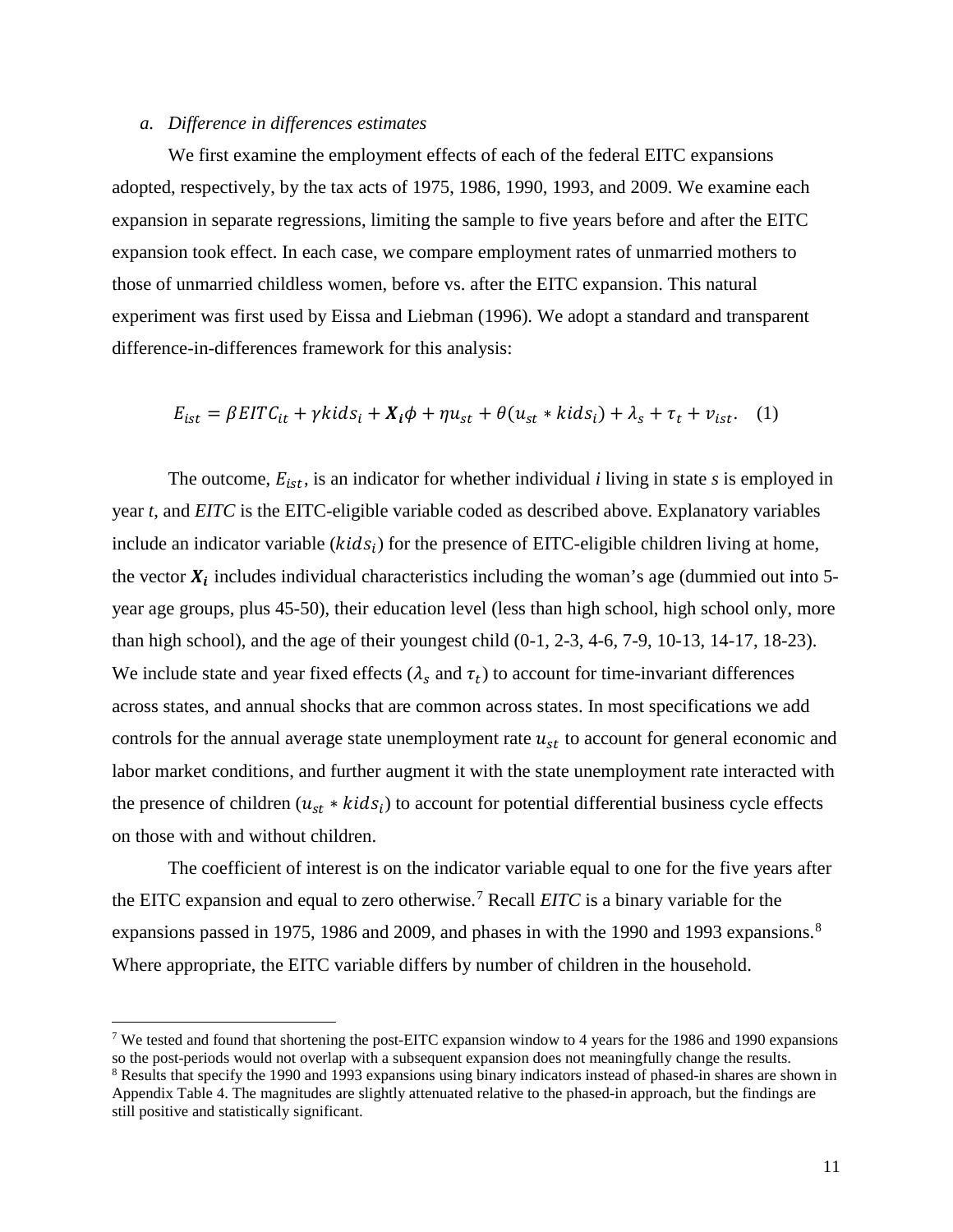Results are displayed in Table 1. Panel A limits the sample to women with low levels of education, defined as having completed high school or less. This is the most appropriate of the two samples we use, since the EITC is targeted to those with low levels of earnings — although still of course EITC takeup is far from universal. Columns (1) through (3) present our preferred outcome measure of the two we study, which equals one if the individual was employed during the year and zero if not. This outcome variable, as opposed to the outcome variable measuring whether the respondent was employed in the week prior to the survey, is likely the more representative of labor supply patterns throughout the year, and because the frequency of the EITC is annual, studying annual employment is the better analytical choice. The first column omits controls for unemployment rates, while column (2) includes the annual state unemployment rate, and column (3) interacts state unemployment rate with the presence of children, allowing the business cycle to affect mothers and childless women differently, and is our preferred specification.

As shown in column (3), our preferred difference-in-differences estimate finds that the 1975 introduction of the EITC increased annual employment rates among single mothers with low education levels by 6.2 percentage points.<sup>[9](#page-12-0)</sup> The 1986 expansion increased single mothers' annual employment by 2.3 percentage points. Estimates of the 1975 and 1986 EITC impacts are more sensitive to the inclusion of unemployment rate interacted with presence of children than later expansions are, as unmarried mothers' employment is less strongly correlated with overall employment during these early periods than for the expansions in the 1990s and 2000s.

Next, we consider the 1990 EITC expansion, which as described above was phased in over a 3-year period (1991-93). The difference-in-differences estimate indicates that the EITC expansion increased low-education single mothers' annual employment by 4.9 percentage points.[10](#page-12-1)

 The 1993 EITC expansion was larger than prior boosts, especially for mothers with 2 or more children. Employment among unmarried mothers increased by 9.3 percentage points in the post-expansion period, after accounting for state unemployment rates and allowing their impacts

 $\overline{a}$ 

<span id="page-12-0"></span><sup>9</sup> From 1968-1972, 32 states cannot be separately identified and from 1973-1976, 38 states cannot be separately identified in the CPS. We calculate unemployment rates for all identified state-groups. Note that for the 1975 and 1986 expansions the estimates are more affected by the inclusion of controls for the state unemployment rate interacted with the presence of children.

<span id="page-12-1"></span><sup>&</sup>lt;sup>10</sup> Both the 1986 and 1990 expansion 5-year post-periods run up against the next EITC expansion. Results are qualitatively similar if we limit the analysis to 4 years after the expansions.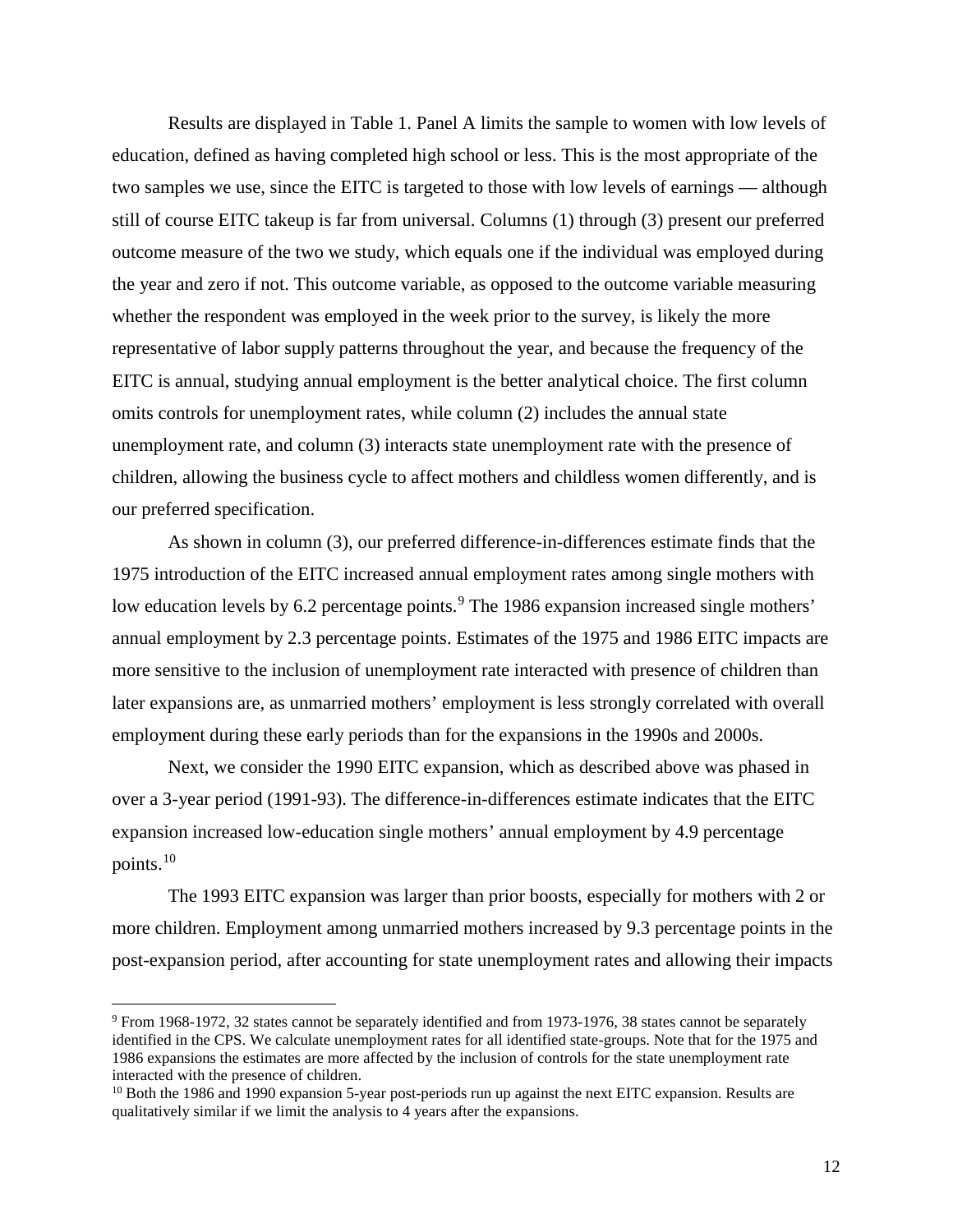to differ for women with and without children in the home. Each of these individual EITC expansions (1975, 1986, 1990 and 1993) show positive, statistically significant effects on mothers' annual employment.

The exception to this pattern is the 2009 EITC expansion. In this case, the EITC was expanded among unmarried women only for those with three or more children. For this expansion, we code the control group to include only unmarried women with two children.<sup>[11](#page-13-0)</sup> We do not find that this expansion has a significant impact on treated women's employment rates, although other recent papers employing different research designs do find weakly positive employment effects (Bastian & Jones, 2020; Bastian & Lochner, 2020). It is worth noting that this expansion occurred during a period of high unemployment and a subsequent slow jobs recovery, and it is plausible that some women who wanted to work could not find employment.

 Because the EITC is based on annual earnings, we concur with the prior literature and conclude that annual employment rates are the most appropriate outcome measure. However, to address concerns raised by Kleven (2019), we augment these results with information on employment in the prior week, including additional data from the CPS monthly files where possible. We find that this alternative outcome variable does not change the general conclusion from using annual employment. The general patterns shown for annual employment persist when we examine weekly employment in columns (4)-(6). The 1975, 1990 and 1993 expansions continue to have a positive, significant impact on mothers' employment, but the 1986 EITC expansion no longer has a statistically significant impact once state unemployment rates are interacted with presence of children.

 Panel B expands the analysis to all single women, regardless of education level. Fewer women with higher levels of education have earnings in the range that would make them eligible for EITC payments, so we would not expect them to have strong responses to EITC incentives. By including these women in the treatment group, we expect the estimates to be attenuated relative to Panel A. Moreover, the presence of higher-educated women in the control group also muddles the comparison between treatment and control groups.

l

<span id="page-13-0"></span> $11$  The 2009 expansion also extended the range over which married filers receive the maximum EITC. Meyer (2010) finds that trends in employment between unmarried women who are childless, and have 1, 2 or 3 children are not different from 1999-2007, indicating the parallel pre-trend assumption holds in 2009.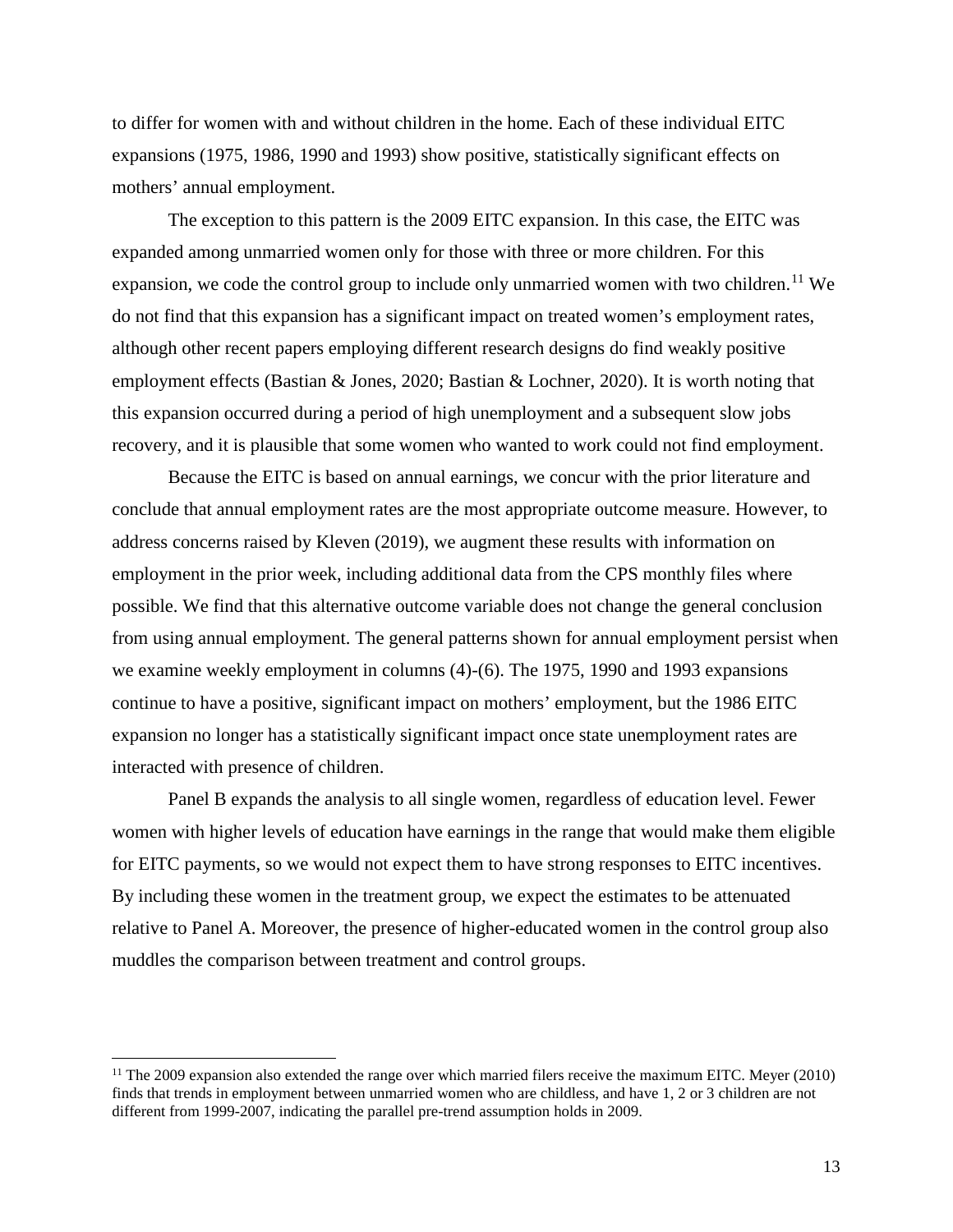Even so, using this approach, the 1975, 1990 and 1993 expansions are individually statistically significant for both annual and weekly employment. The 1986 expansion is no longer statistically significant once the impact of state unemployment rates is allowed to vary by presence of children.

#### *b. Event-Study Estimates*

Figure 3 displays event-study estimates using our preferred set of control variables and sample. Specifically, they present estimates of the dynamic effect of individual EITC expansions on the annual employment of women with low levels of education, controlling for state unemployment rate interacted with an indicator variable for the presence of children in the household (*i.e.*, Table 1, Panel A, Column 3). We graph estimates of  $\delta_i$  from the following equation, estimated over years -5 to 4 (where year 0 is the first year in which the EITC reform is implemented):

$$
E_{ist} = \sum_{j \neq -1} (\delta_j Y e a r_{j=t} * k i d s_i) + \gamma k i d s_i + X_i \phi + \eta u_{st}
$$

$$
+ \theta (u_{st} * k i d s_i) + \lambda_s + \tau_t + v_{ist}. \tag{2}
$$

Panel A displays results from the 1975 EITC expansion. Notice that the estimates of event-time prior to the expansion are all zero and display no trend. The EITC expansion increases unmarried mothers' employment rates. In each post-expansion year, the yearly coefficient is individually statistically significant. Panel B shows results from the 1986 expansion. Again, there are no pre-trends, and strong increases in employment in the post period, with the exception of the first post-expansion year which is smaller and not individually significant.

Panel C displays results from the 1990 expansion, which was phased in so that in 1991, 50 percent of the eventual expansion was available to those with one child and 51 percent was available to those with two or more children, and 77 percent was available to both groups in 1992. The full credit was available in 1993. Note here that unmarried mothers' relative employment was increasing during the pre-expansion period, in keeping with the effects of the 1986 expansion shown in Panel B, but that the 1990-expansion pre-period increase had leveled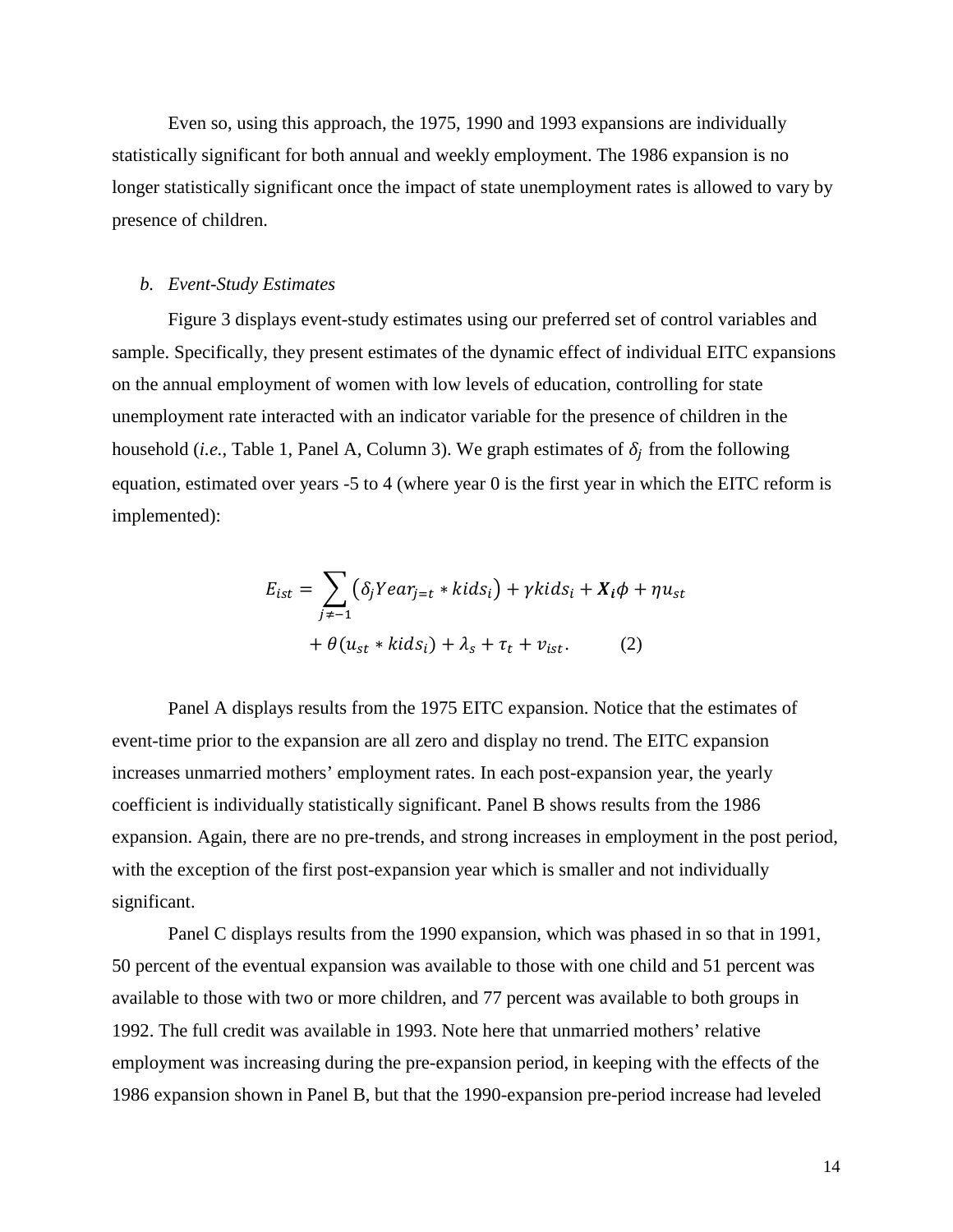out by 3 years prior to the 1990 expansion. The post period shows a discrete increase in employment, with each of the 5 post-years individually significant except year 3.

Panel D repeats the analysis for the 1993 expansion, which was also phased in. For those with one child, 92 percent of the eventual expansion was available in 1994 and it was fully expanded in 1995. For those with two or more children, 50 percent was available in 1994, 78 percent in 1995 and it was fully available in 1996. Here, too, there are pre-trends occurring, in keeping with the effects found for the 1990 expansion. But there is also a discrete increase in the yearly event-study coefficients when the expansion's phase-in began. Each post-expansion year is individually statistically significant, including those implemented prior to the PRWORA federal welfare reform law's passage. We explore the potential confounding role for welfare reform in the next section. [12](#page-15-0)

Panel E shows the impact of the 2009 EITC expansion, which only affected those with 3 or more children. As in Table 1, we compare employment rates among unmarried women with 3 or more to those of a control group including those with only 2 children. There is no statistically significant impact of the 2009 EITC expansion in any year. We speculate that particularly weak labor demand during the period following the 2008 financial crisis and Great Recession may have swamped any EITC-driven labor supply effect. (We return to discuss Panel F in section 4, below.)

When we examine the impacts on the group most likely to be impacted by the EITC (unmarried women with low levels of education) on the most relevant margin of interest (annual employment), we find strong, consistent, positive and statistically significant impacts on employment rates for each expansion, except the narrowly targeted expansion during the Great Recession. This pattern is evident in both the difference-in-differences results in Table 1, and the event study estimates in Figure 3. We turn to further analysis of the 1993 expansion below, which we examine in greater detail because of the potentially confounding effects of the mid-1990s welfare reform.

l

<span id="page-15-0"></span> $12$  For each expansion, we estimated models limiting the pre-period to three years, which is roughly where the preperiod trends in the 1986, 1990, and 1993 expansions level out. The difference-in-difference results using this specification are not materially different than those we present.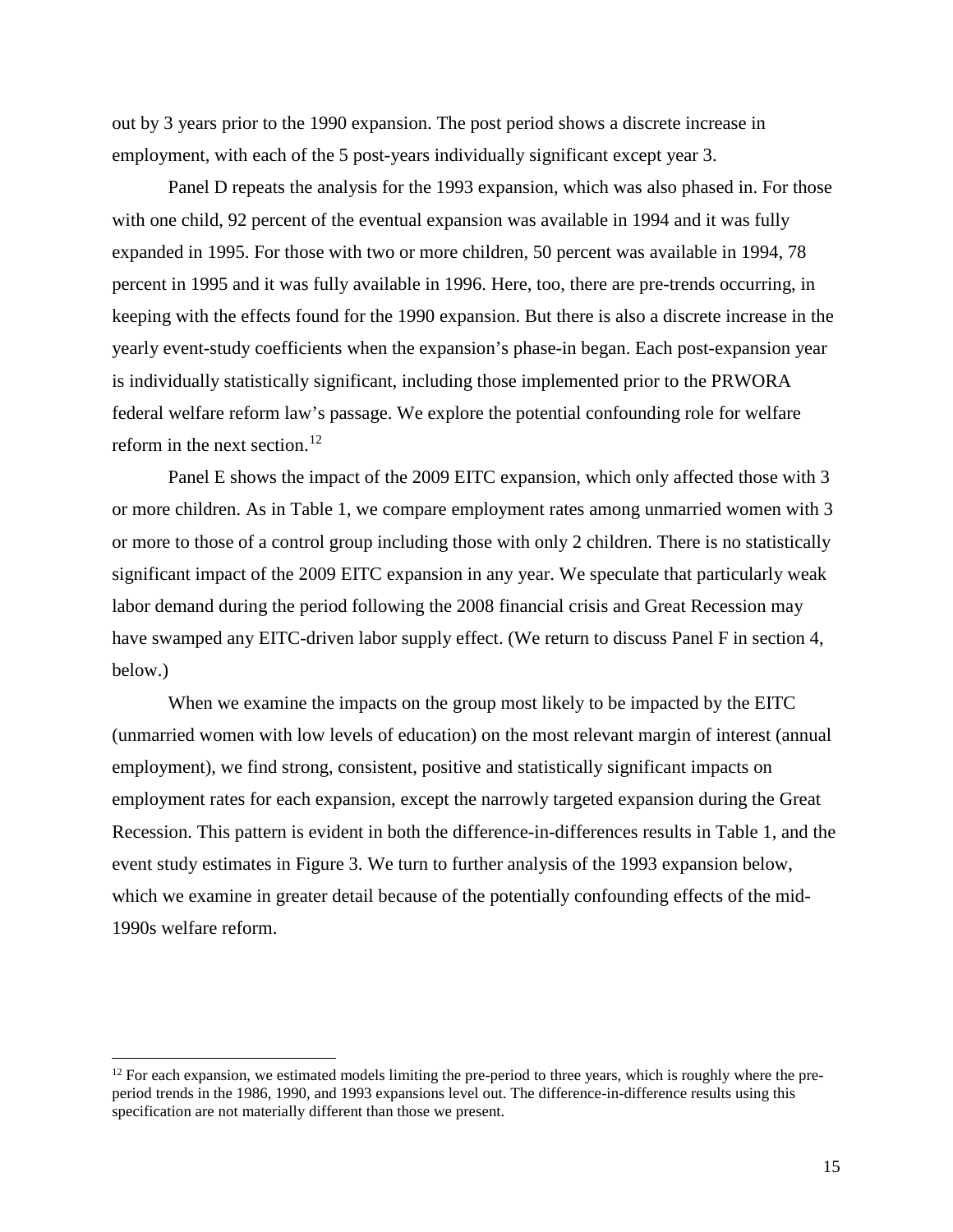## *c. Is the 1993 Effect Driven by Welfare Reform?*

The impacts of the 1993 phased-in EITC expansion were particularly strong. During that time period there were a number of factors that may have also contributed to increasing employment rates, making it difficult to disentangle the separate impact of the EITC. In particular, in the years leading up to the 1996 welfare reform law, many states were granted waivers to existing AFDC rules in order to experiment with reforms to limit access to cash welfare payments and encourage work.

A substantial literature evaluated the impact of state welfare waivers and subsequent transition at the federal level to the Temporary Assistance for Needy Families (TANF) on a variety of outcomes, including welfare participation and labor market outcomes. Many studies investigate hours and weeks worked, but fewer study the extensive margin of whether or not an individual is employed at all. A notable exception is Schoeni and Blank (2000), who find that unmarried women with dependent children who are high school dropouts increased their employment rates by 2.0 to 4.5 percentage points in waiver states relative to non-waiver states. They find no additional impact of TANF on employment for high school dropouts. They also find no impact of either welfare waivers or TANF on employment among unmarried mothers with a high school diploma, or with higher levels of education.

It is a generally accepted conclusion among economists that welfare reform increased employment, and decreased participation in welfare programs. In his 2003 review of the literature, Moffitt summarizes that welfare waivers had positive effects on most measures of labor supply, with the few random-assignment studies generally finding smaller impacts than the quasi-experimental ones. Ziliak, in his 2015 review, concludes that the literature, as a whole, finds that welfare reform had a positive impact on employment, but notes that the estimated magnitude varies widely between studies. More recently, Mead (2018) argues that these state welfare policies, which he describes as changes authorizing caseworkers to provide a combination of "help and hassle" to move women from welfare to work, were the primary driver of increased employment rates in the mid-1990s. Similarly, Kleven (2019) argues that the increase in employment rates among unmarried mothers was likely due to welfare reform, and not the sizable 1993 EITC expansion.

We use a simple and intuitive approach to test whether welfare waivers are confounding estimates of the 1993 EITC expansion's effect on employment: we omit states from the analysis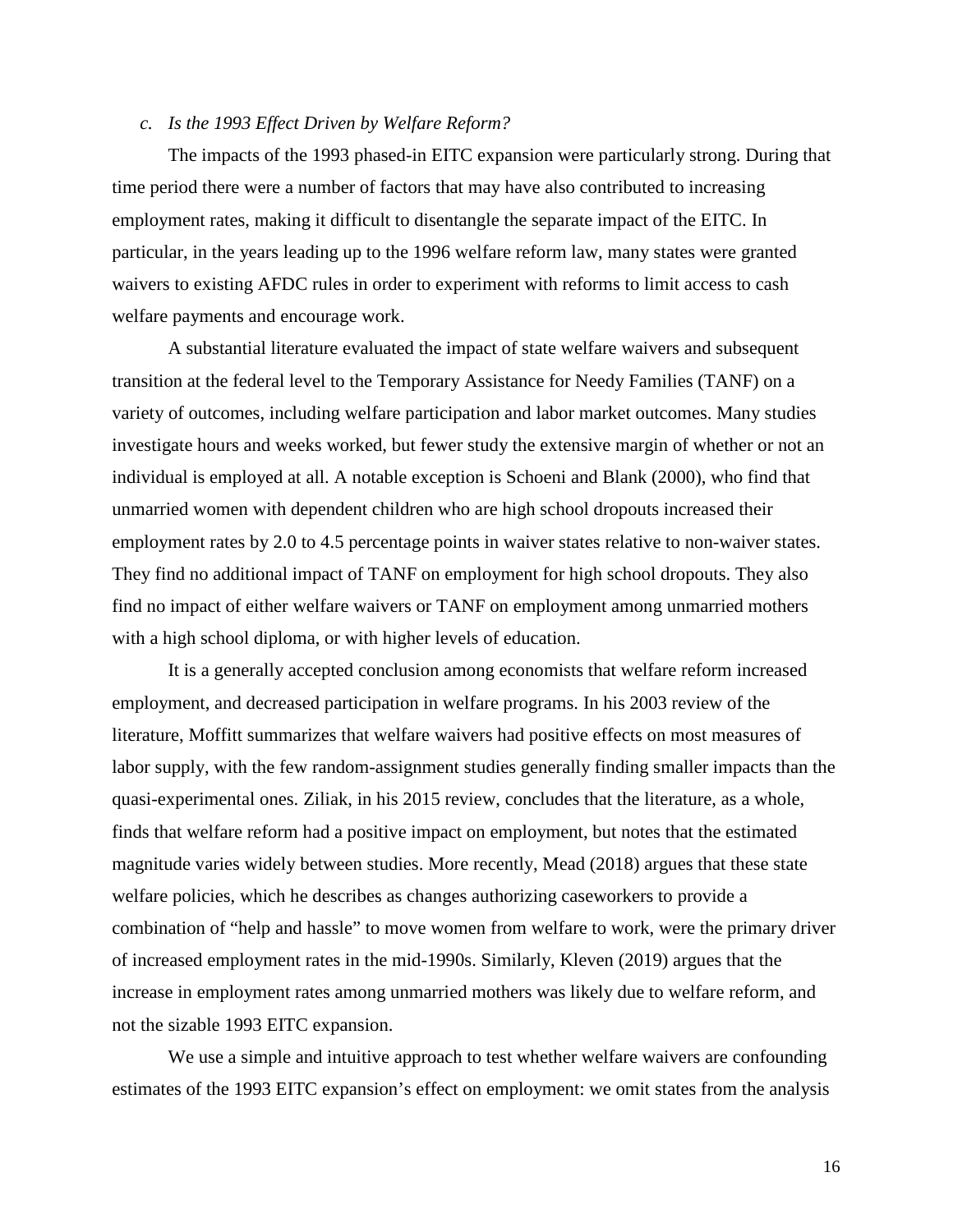sample that ever had a welfare reform waiver at any point in time, and estimate the effect of the 1993 EITC expansion only on the remaining states that did not have early changes to their cash welfare systems designed to encourage employment. In addition to controlling directly for the effect of waivers, these estimates help to hold constant hard-to-measure factors like state-level culture and attitudes towards low-income women and assistance programs that might drive both state-level safety net policy and labor market outcomes among unmarried women.

As shown in Table 2, we first estimate the impact of the 1993 EITC expansion on the full panel of states. In our preferred specification, reported in column (3), the EITC expansion is estimated to have increased employment rates among unmarried mothers with a high school diploma or less by 9.3 percentage points. Omitting the 36 states with any welfare waiver (including a handful of states with minor waivers not likely to impact overall employment rates), the EITC impact is essentially unchanged, with a statistically significant 10.2 percentage point increase in employment after the 1993 expansion.<sup>[13](#page-17-0)</sup>

 As shown in columns (4)-(6), the same general patterns hold when we measure the EITC impact on weekly employment rates. Panel B, which includes unmarried women of all education levels (including many who would not be expected to respond to EITC or welfare incentives because their incomes would be too high), generally shows smaller point estimates that are about half as large as they are among the low-education sample, and are all statistically significant.

 We conclude that the 1993 EITC expansion increased employment separate and apart from any employment effect due to pro-work changes to the cash welfare system. Our straightforward test of estimating the impact of the 1993 EITC expansion only on states that did not adopt early welfare reform policies shows that in states without early welfare reform, unmarried mothers' employment increased substantially when the EITC was expanded.

#### *d. Reconciling our Findings with Other Recent Studies*

l

As shown in Tables 1 and 2 and Figure 3, we find strong and consistent evidence that EITC expansions from 1975 to 1993 increased employment among unmarried mothers, especially among those with a high school diploma or less education, and that the 1993 EITC expansion had an impact separate from welfare reform. Recent work by Kleven (2019) comes to

<span id="page-17-0"></span> $13$  Results are substantively unchanged if we limit the analysis period to 3 years before and after the reform, or to 1 year prior and 3 years after the reform.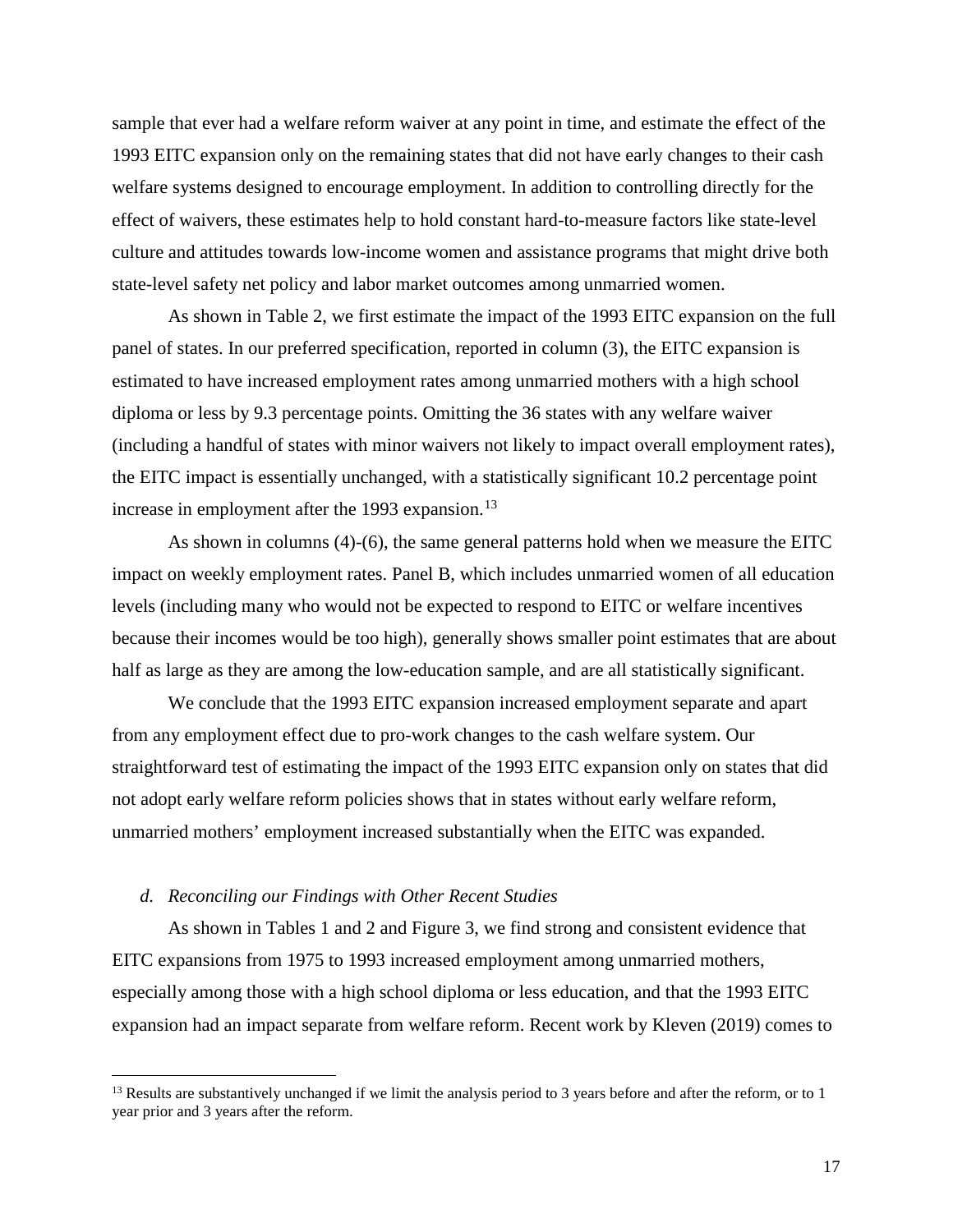a different conclusion, arguing (1) that only the 1993 expansion is associated with consistent employment increases, and (2) that employment increases following the 1993 expansion are more likely driven by welfare reform than by the increased generosity of the EITC. To our knowledge, Kleven (2019) is the only other paper to look comprehensively at all five federal EITC expansions, so it is important that we reconcile these disparate findings. In Table 3, we attempt to reconcile our findings on the first point. In Table 4, we attempt to reconcile our findings on the second point.

Table 3, Panel A, Column (1) reproduces our preferred specification from Table 1, measuring the difference-in-differences estimate of each EITC expansion on annual employment among a sample of women with a high school diploma or less, in the 5 years before and after the expansion. The specification includes state and year fixed effects, demographic characteristics including age and education level, state unemployment rates and the interaction between the unemployment rate and the presence of children in the household. As before, specification of the 1990 and 1993 expansions accounts for their phase-in period. Each EITC expansion, with the exception of 2009, results in a statistically significant increase in employment.

Following Kleven, column (2) limits the time period considered to a one-year pre period and a three-year post period. The point estimates move around somewhat — becoming larger for the 1975 and 1986 expansions, and smaller for the 1990 and 1993 ones — but are still positive and of significant magnitudes, with only 1990 losing statistical significance. In column (3) we further reconcile our approach with Kleven's by dropping the interaction between the state unemployment rate and the presence of children in the household, which eliminates the statistical significance of the 1975 expansion. In column (4) we drop state and year fixed effects, state unemployment rates, demographic characteristics and replace the phase-in for the 1990 and 1993 expansions with a binary indicator, in a specification similar to the ones Kleven employs. Even without these controls for the labor market factors, the 1986 and 1993 expansions remain statistically significant.

 Columns (5) through (8) repeat the exercise with an alternate dependent variable, an indicator variable for whether the respondent worked in the prior week. This is the employment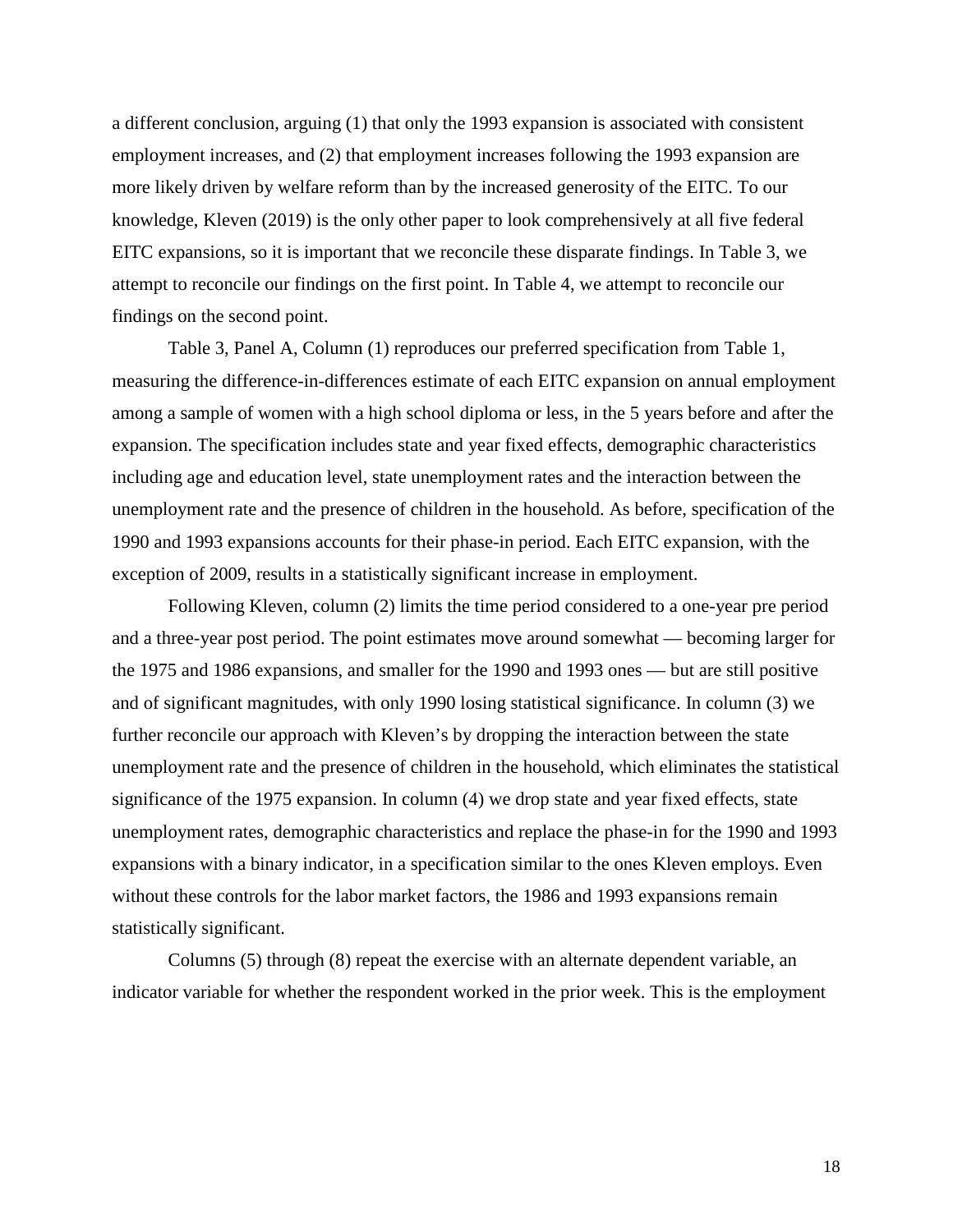outcome variable used by Kleven.[14](#page-19-0) In this case, in our preferred specification presented in column (5), the 1975, 1990 and 1993 expansions show a statistically significant increase in employment and are of sizeable magnitude, while the estimates of the 1986 expansion are small and not significant in the weekly results. The 1990 expansion also loses statistical significance when the sample period is narrowed in column (6), and the 1975 introduction's impact is eliminated when controls for state unemployment interacted with the presence of children are omitted in column (7).

Column (8) removes additional controls and specifies the phased-in EITC with a binary indicator, finding that when other factors are left uncontrolled and employment is measured weekly, only the 1993 EITC expansion is statistically significant. These coefficients precisely replicate the coefficient estimates for low-education unmarried mothers in Table 2, Column (1) of Kleven (2019).<sup>[15](#page-19-1)</sup>

 Panel B expands the analysis to include all unmarried women, including those with higher levels of education who are unlikely to be eligible for the EITC. Consistent with Kleven (2019), we find that only 1993 remains statistically significant once controls for the business cycle and other demographic characteristics are dropped. Column (8) precisely replicates the results for unmarried mothers of all education levels in Table 2, Column (1) of Kleven (2019).

Table 4 more closely examines the 1993 EITC expansion, using specifications in line with Kleven's (2019) approach. In the most restrictive specification, Kleven controls for the effect of state welfare waivers by allowing that effect to vary by year interacted with whether children are present in the household. This is a tight control, estimating the EITC's employment effect using variation within year by whether children are present in the household by whether the state implemented welfare waivers. Because it absorbs variation in year by the presence of children in the household, it is controlling in part for the effect of the EITC, as whether a household has children or not in the years following an EITC expansion is used to identify the credit expansion's employment effect. Of course, it is important to establish whether the 1993 credit expansion had an effect on employment independent of state experiments with welfare

 $\overline{\phantom{a}}$ 

<span id="page-19-0"></span> $14$  To replicate Kleven's results in Table 3 and Appendix Table 5, we omit March monthly files from the analysis sample. In practice, the inclusion or exclusion of March monthly files makes very little difference to the results, and only impacts the "worked last week" results for 1993 and 2009.

<span id="page-19-1"></span><sup>&</sup>lt;sup>15</sup> Our standard errors differ, because we cluster the standard errors by state, which gives us larger standard errors than clustering by individual in specifications using annual employment. Kleven (2019) clusters by individual.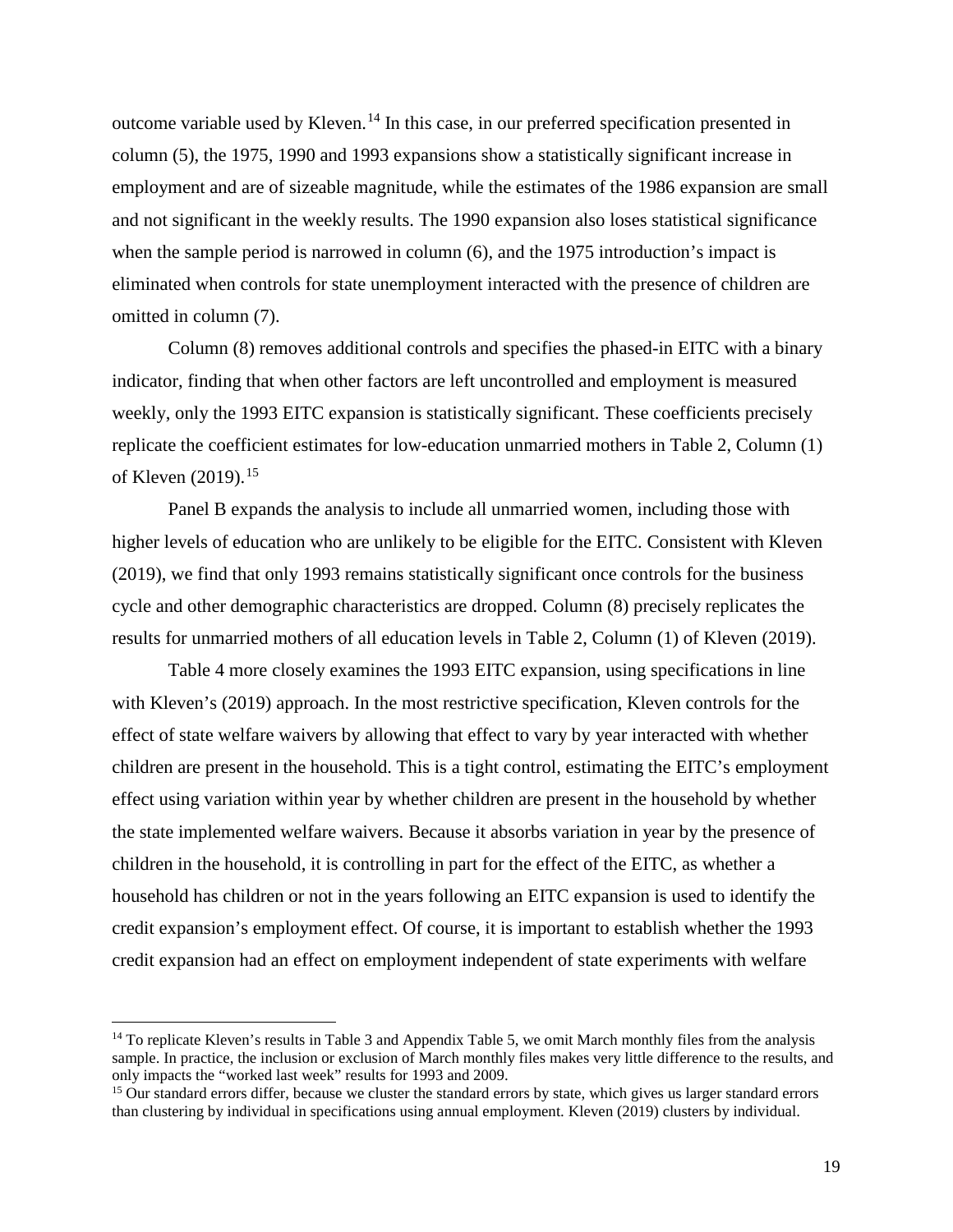reform. We argue that the method we use for Table 2 — simply omitting states that ever had a welfare waiver from the estimation sample — is a cleaner and more intuitive test.

Table 4 reports difference-in-differences estimates of the 1993 expansion (which was phased in from 1994-1996), on data from 1993-1996, following the approach of Kleven to use one year of pre-period data and three years of post-period data. Column (1) employs a basic regression, with controls for unemployment rates that are allowed to differ by presence of children, state and year fixed effects, and individual characteristics. The impact of the EITC expansion is strong and consistent, with low-education mothers increasing their annual employment by 5.5 percentage points (6.8 points for worked last week) and the overall sample increasing by 5.0 points (5.2 points for worked last week). Column (2) adds as further controls fixed effects for the interaction between the state having a welfare waiver in place at the time with presence of children, and welfare waivers times year. The estimates on the EITC's effect remain quite robust and are largely unchanged by these additional controls. This is evidence that the 1993 EITC expansion had an independent and significant effect on employment, separate and apart from the effect of state experiments with pro-work welfare reforms.

Column (3) adds fixed effects for the interaction between year and presence of children. Recall that the fundamental identification approach in studying the EITC is the interaction of year and whether a household had children present, so the inclusion of these fixed effects absorbs most of the variation in the EITC, leaving only the differences across family sizes for those with children to identify the effects. When these controls are added, the EITC's impact on annual employment is no longer significant in either the low-education sample or among all observations, though the impact on worked last week is still significant in this specification. Following Kleven, column (4) adds a three-way fixed effect, interacting presence of waivers with presence of children with year. Once this additional control is added, coefficients on the EITC variable lose statistical significance in all four specifications. It is unsurprising that these fixed effects that absorb most of the variation used to identify the EITC's impact also absorb its impact on employment.

Instead of employing a differences-in-differences approach, Kleven (2019) estimates an event study which allows the coefficient on indicators for presence of welfare waivers (which vary at the state and year level) to vary by children-times-year. We exactly replicate his findings (column 3 of Table 6) in Appendix Table 5. Kleven shows estimates on the year-3 and year-10

20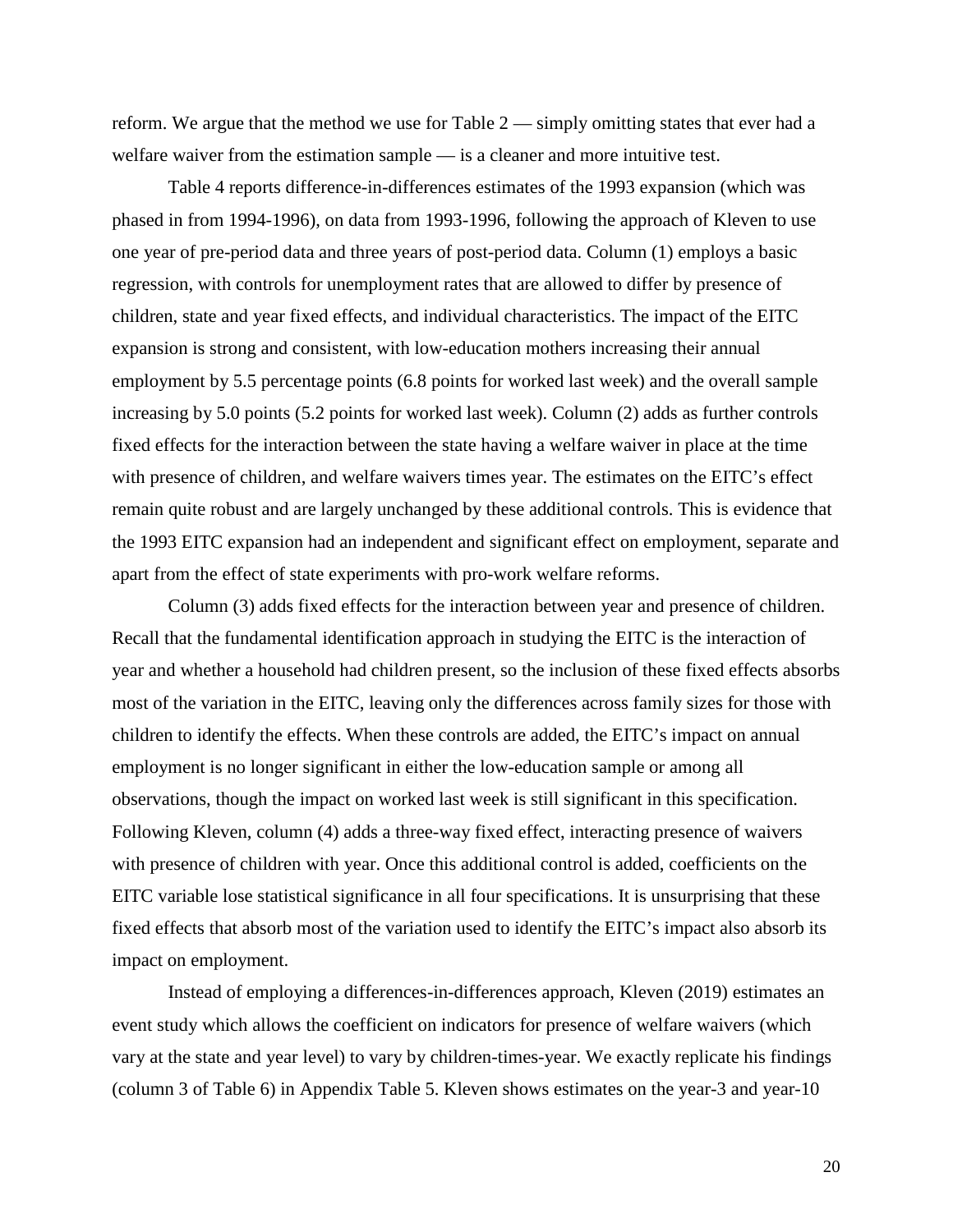post-EITC expansion coefficients; we also include year 5. We present estimates separately for the low-education sample and the overall sample of unmarried women, and for annual employment as well as whether the respondent worked in the prior week. When waivers\*children\*year fixed effects are included, year 3 effects are small and not statistically significant, though those in years 5 and 10 are. When this three-way fixed effect is omitted, we find consistent, positive impacts of the EITC on employment.

### 4. Considering the EITC Holistically

Finally, we take a different approach and attempt to study the EITC holistically. We do this in two ways: by studying the employment effect all five federal EITC expansions utilizing one event study, and by exploiting continuous variation in the maximum size of the EITC benefit.

The methodology we use to estimate the event study is the same used for the individual EITC expansions that are presented in the other Panels A through E of Figure 3 and discussed in Section (3)(b) above, but in this case data from the 5 years before and after each expansion are stacked and event-time interacted with EITC eligibility are the coefficients of interest. Specifically, Panel F presents estimates of a variant of equation (2), the dynamic effect of all five EITC expansions, pooled together and using an event-study framework, on the annual employment of unmarried women with low levels of education, controlling for state unemployment rate interacted with the presence of children in the household. We allow the coefficients on the control variables to differ across expansions.

Pooling all expansions, we see that in the first year after an expansion there is a positive, statistically significant increase in targeted women's employment rates. This effect increases somewhat in the second year and is relatively stable in subsequent years; by the final year of the post period employment has increased by 5 percentage points. Event study graphs for the sample of all unmarried women are included as Appendix Figure 2 and show results that are consistent with those in Panel B of Table 1.

Finally, we use continuous variation in the size of the maximum EITC credit to estimate the credit's employment elasticity. We pool across all sample years (1971-2015) and estimate regressions of the following type: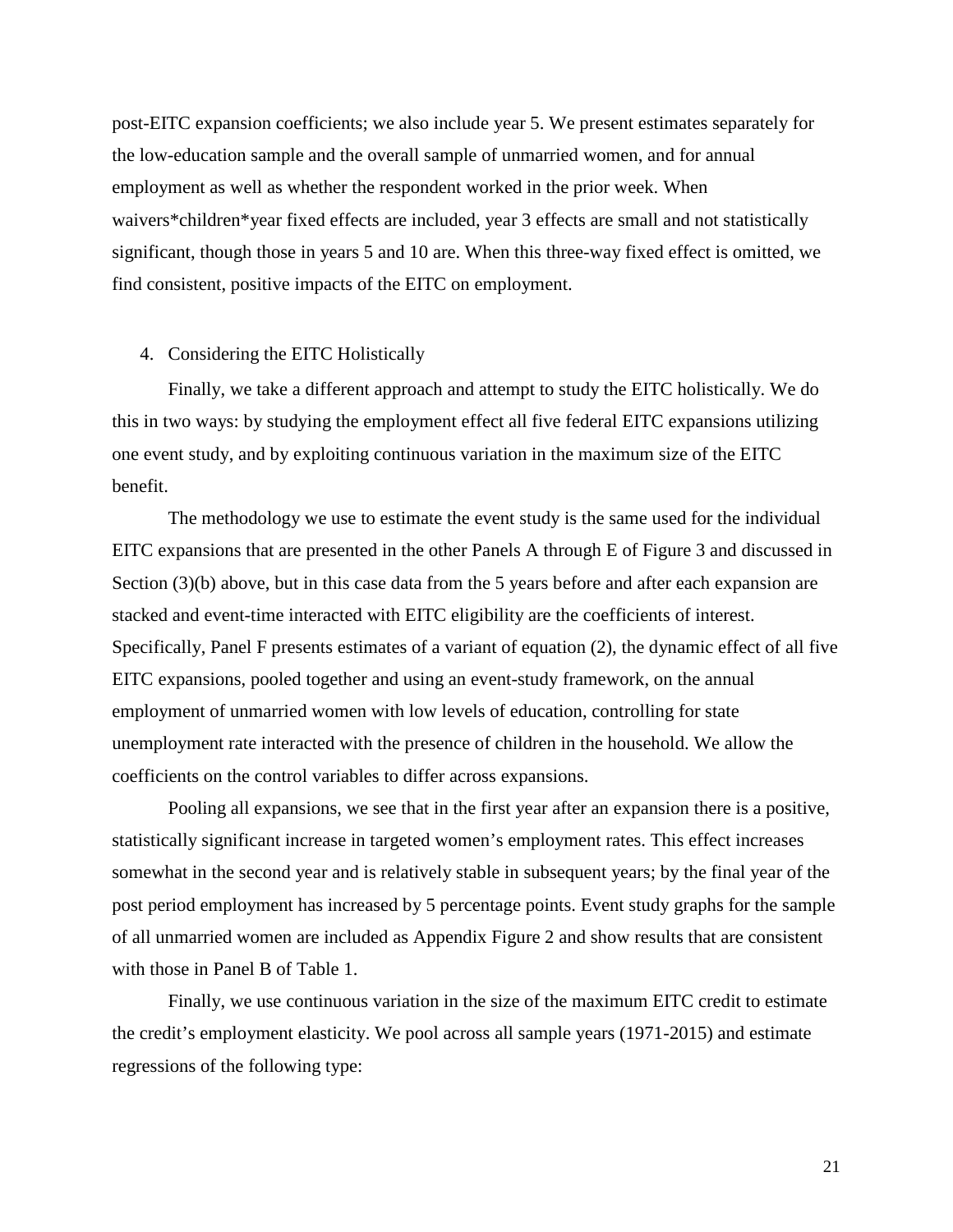$$
E_{ist} = \beta Max_{EITC_{ist}} + \gamma (kids_i) + X_i \phi + \eta u_{st}
$$

$$
+ \theta (u_{st} * kids_i) + \lambda_s + \tau_t + v_{ist}. \quad (3)
$$

Equation  $(3)$  is similar to equation  $(1)$  except that the coefficient of interest is on the maximum EITC benefit available to a woman with children in each year. Household income and EITC receipt are endogenous with respect to the decision to work. In contrast, our *Max\_EITC* variable represents exogenous variable in EITC policy. Specifically, it is defined as the maximum credit available to households based on their marital status, the number of children in their household, the year, and their state of residence.

We present two sets of estimates using data 1967-2017: one considers only federal EITC payments, while the second includes federal and state EITC payments, taking advantage of an additional source of variation. Results are presented in Table 5. Panel A limits the sample to unmarried women with a high school diploma or less education. Column (1) presents results based on maximum federal EITC payments across all years and finds that a \$1,000 increase in the inflation-adjusted (2019 dollars) maximum EITC benefit increases annual employment rates by 3.0 percentage points. Column (2) repeats this approach, dropping from the sample states after they received approved welfare reform waivers in 1992-96. The results are largely unchanged, with an estimated coefficient of 3.0 percentage points. Column (3) includes all states but omits the years 1994-1999 in order to remove the 1993 EITC expansion and estimate the combined effects of the other 4 federal expansions. For every \$1,000 increase in maximum EITC benefits, unmarried mothers' employment increases by 3.3 percentage points. The results are quite similar in magnitude and statistical significance across all columns. We conclude that the effect of EITC benefits on employment is robust and is neither driven by the particularly large 1993 expansion nor by welfare reform.

Columns (4)-(6) add in state EITCs payments, which are available in 26 states plus the District of Columbia and are generally calculated as a percentage of the federal credit. Across the three specifications, the estimates are consistent and robust, indicating that a \$1,000 increase in maximum EITC payments increase employment among unmarried mothers with low levels of education by 2.6 to 2.9 percentage points relative to childless women with low levels of education.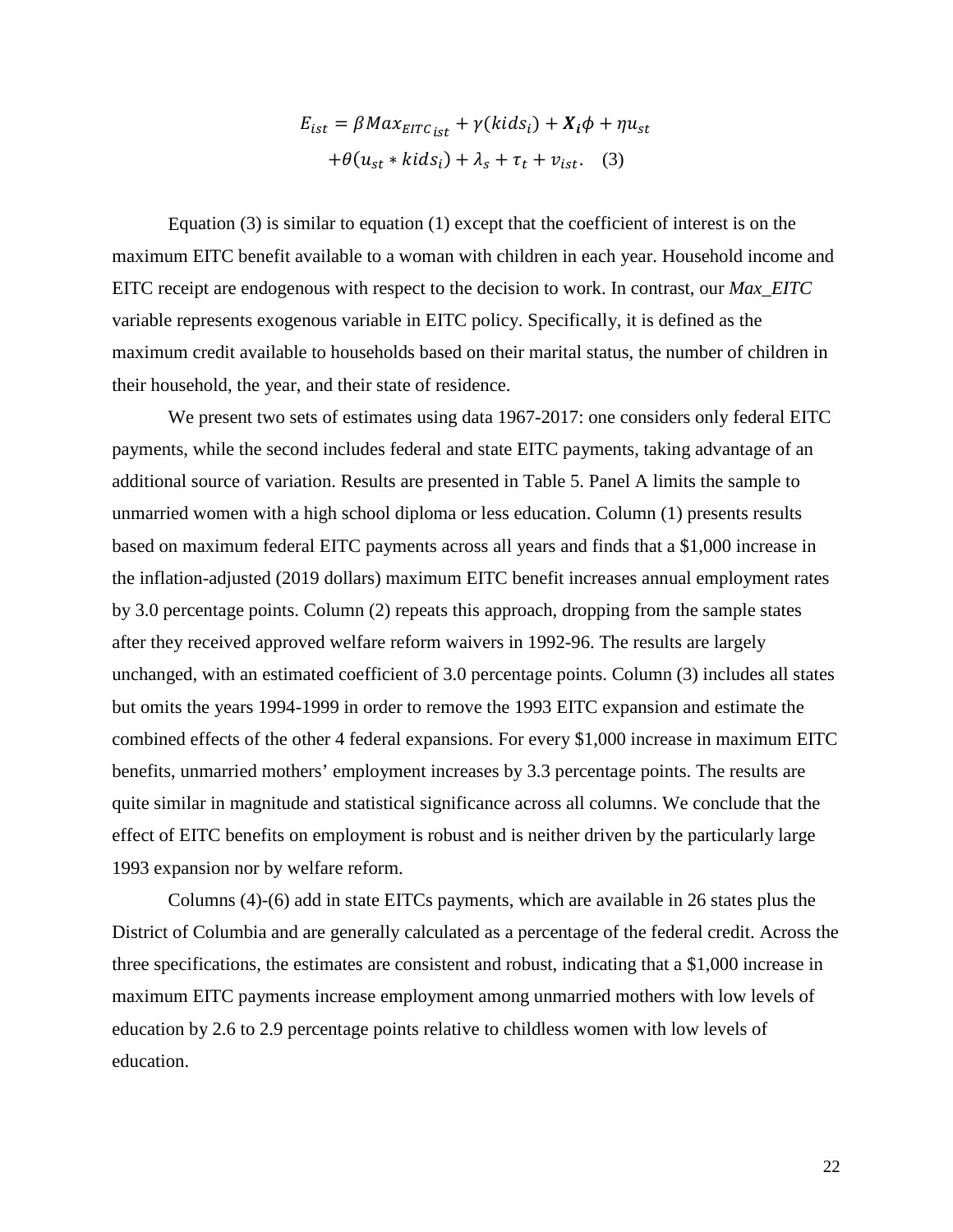Panel B repeats the analysis on the full sample of women. As expected, the estimated impacts are smaller with the inclusion of women with higher levels of education who are not likely to be affected by EITC parameters. Using variation from the federal credit only, each \$1,000 increase in maximum EITC benefits increases unmarried mothers' employment by 1.9 to 2.2 percentage points. When state credit variation is also included, the impacts range from 1.7 to 2.0 percentage points.

### 5. Discussion and Conclusions

In this paper, we examine the five federal expansions of the EITC, including its creation in 1975. We take a longer view than the existing literature, studying all five expansions together with a unified empirical framework using modern econometric methods. This approach allows for a reexamination of the credit expansions of the 1980s and 1990s using difference-indifferences and event-study techniques, including studying the dynamic effect of the EITC on employment. By using the same sample definitions and methods to study all five credit expansions, it allows for more direct comparisons across credit expansions.

We find robust evidence that four of the five credit expansions increase employment among unmarried mothers. The exception is the 2009 expansion, which was targeted on households of a specific size and occurred during a period of historically weak labor demand following the 2008 financial crisis and Great Recession. We also look more closely at the 1993 expansion and conclude that this generous credit expansion increased the extensive margin of labor supply separate and apart from any pro-work reforms to state welfare systems that occurred at the same time. Finally, we study the EITC holistically, pooling all five expansions into one event-study framework and using continuous variation in the size of the maximum EITC benefit to estimate its employment elasticity.

To our knowledge, the only other paper to look comprehensively at all five federal EITC expansions is Kleven (2019), which comes to different conclusions. Specifically, Kleven finds little evidence for an EITC extensive margin effect. We find the opposite, reconcile our findings with Kleven, and argue that our analytic approach is most appropriate.

The Earned Income Tax Credit (EITC) is the cornerstone anti-poverty policy for families with children in the United States. Designed to fight poverty by encouraging and rewarding work, decades of research on the EITC has found that the program meets its goals by increasing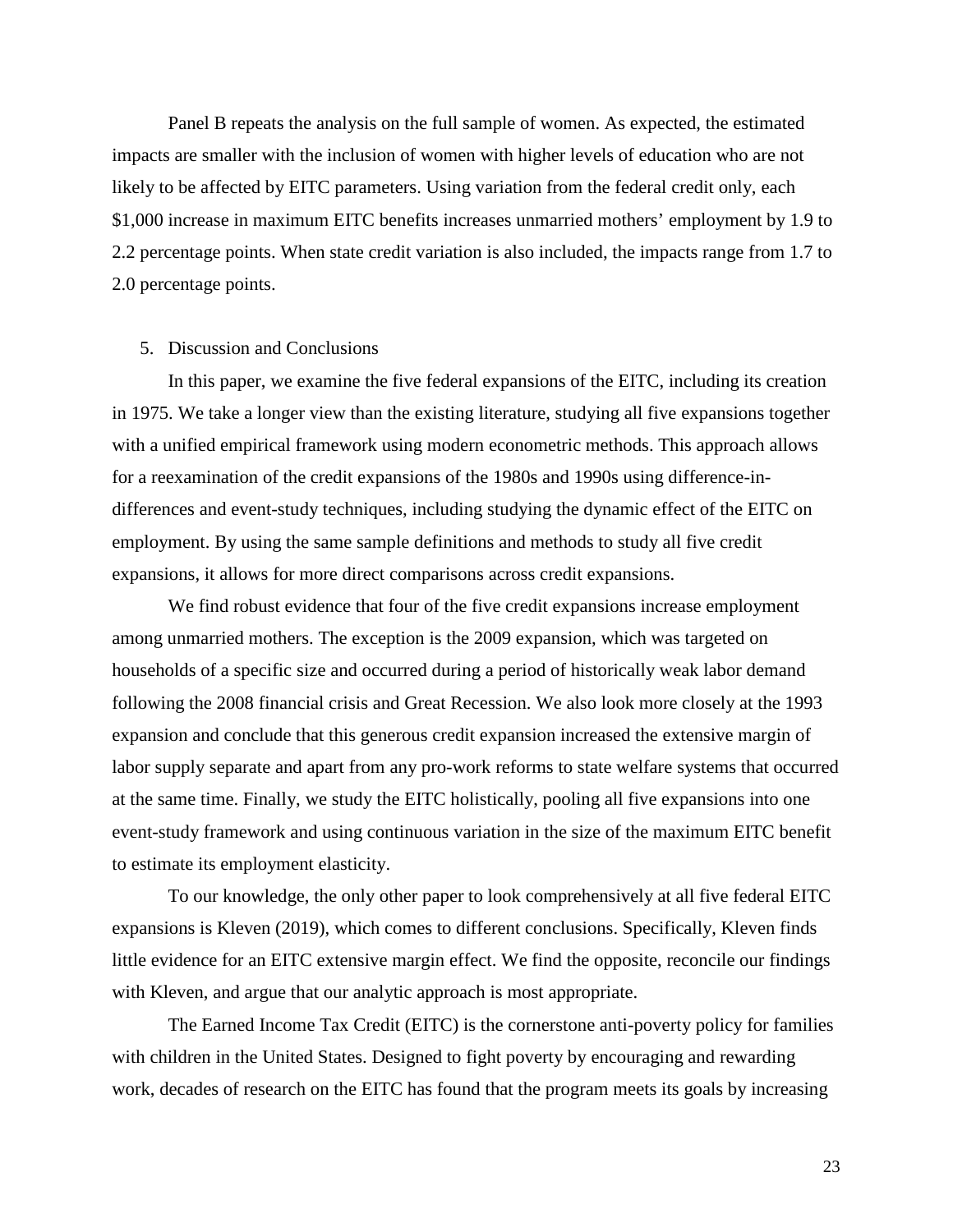employment among targeted women, and by successfully raising their annual incomes, lifting millions of families out of poverty. This paper confirms and extends that consensus.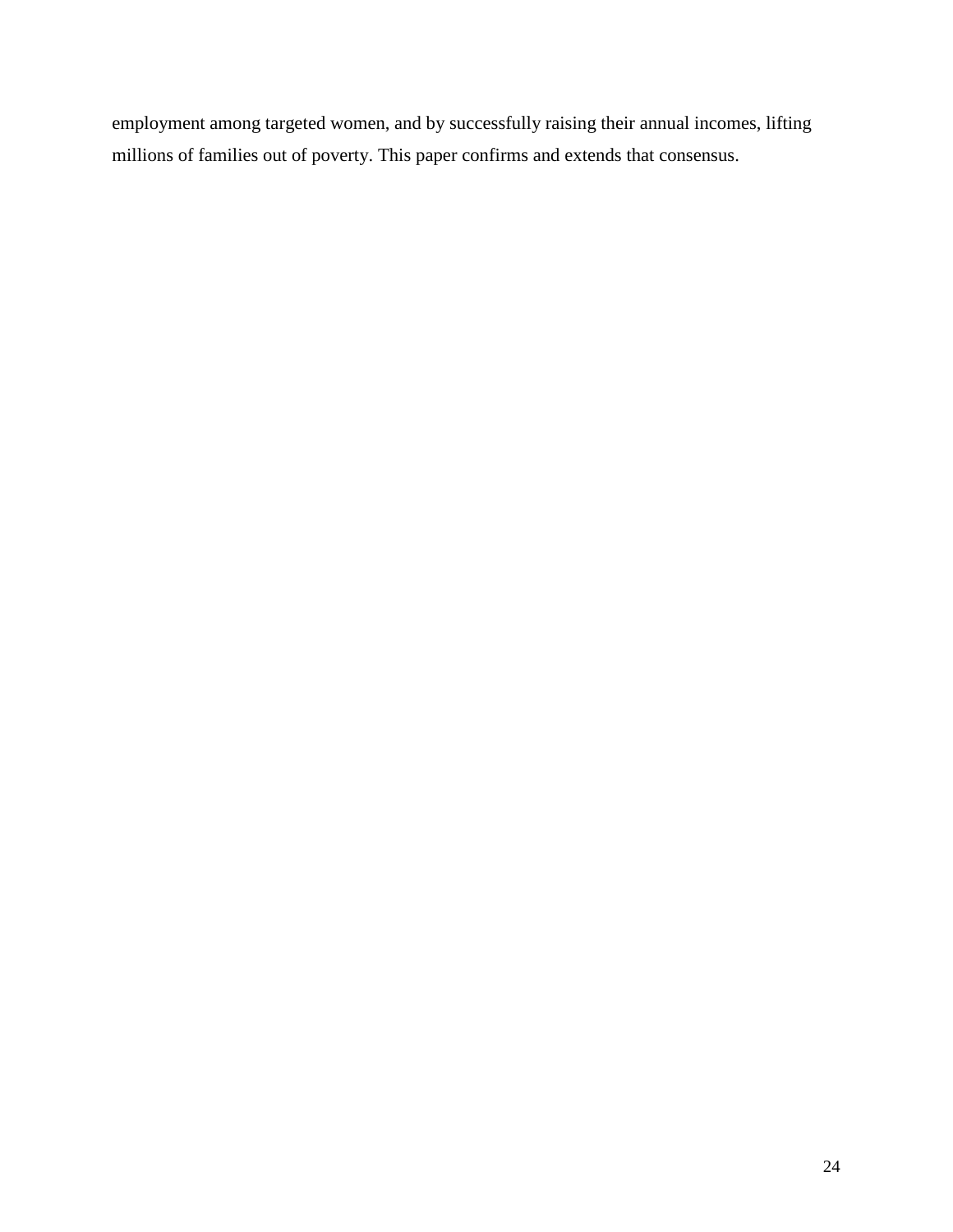# References

Bastian, J., 2020. The rise of working mothers and the 1975 earned income tax credit. *American Economic Journal: Economic Policy*, *12*(3), pp.44-75.

Bastian, J. and Jones, M.R., 2020. Do EITC Expansions Pay for Themselves? Effects on Tax Revenue and Public Assistance Spending. Rutgers University Working Paper.

Bastian, J. and Lochner, L., 2020. The EITC and Maternal Time Use: More Time Working and Less Time with Kids? NBER Working Paper 27717.

Bastian, J. and Michelmore, K., 2018. The long-term impact of the earned income tax credit on children's education and employment outcomes. *Journal of Labor Economics*, *36*(4), pp.1127- 1163.

Baughman, R. and Dickert-Conlin, S., 2009. The earned income tax credit and fertility. *Journal of Population Economics*, *22*(3), pp. 537-563.

Baughman, R.A. and Duchovny, N., 2016. State earned income tax credits and the production of child health: Insurance coverage, utilization, and health status. *National Tax Journal*, *69*(1), p.103.

Bitler, M., Hoynes, H.W. and Kuka, E. 2017. Do in-work tax credits serve as a safety net? *Journal of Human Resources* 36(2): 358-89.

Braga, B., F. Blavin and A. Gangopadhyaya, 2020. The long-term effects of childhood exposure to the earned income tax credit on health outcomes. Journal of Public Economics 190: 104249.

Chetty, R., Friedman, J.N. and Rockoff, J., 2011. New evidence on the long-term impacts of tax credits. *IRS Statistics of Income White Paper*.

Crandall-Hollick, M. and Falk, G., 2020. The Earned Income Tax Credit (EITC): How It Works and Who Receives It. [online] Washington, D.C.: Congressional Research Service. Available at: [<https://fas.org/sgp/crs/misc/R43805.pdf>](https://urldefense.com/v3/__https:/fas.org/sgp/crs/misc/R43805.pdf__;!!Dq0X2DkFhyF93HkjWTBQKhk!GK0s9luY16Ioh6wIP9oZzl0wrbc2oZg7NA7KUV9EI9T-SyLgKMksYUbX8Nt2KuViUA$)

Dahl, G.B. and Lochner, L., 2012. The impact of family income on child achievement: Evidence from the earned income tax credit. *American Economic Review*, *102*(5), pp.1927-56.

Dickert-Conlin, S. and Houser, S., 2002. EITC and Marriage. *National Tax Journal*, pp.25-40.

Eissa, N. and Hoynes, H.W., 2004. Taxes and the labor market participation of married couples: the earned income tax credit. *Journal of Public Economics*, *88*(9-10), pp.1931-1958.

Eissa, N. and Hoynes, H.W., 2006. Behavioral responses to taxes: Lessons from the EITC and labor supply. *Tax Policy and the Economy*, *20*, pp.73-110.

Eissa, N. and Liebman, J.B., 1996. Labor supply response to the earned income tax credit. *The Quarterly Journal of Economics*, *111*(2), pp.605-637.

Evans, W.N. and Garthwaite, C.L., 2014. Giving mom a break: The impact of higher EITC payments on maternal health. *American Economic Journal: Economic Policy*, *6*(2), pp.258-90.

Flood, Sarah, Miriam King, Renae Rodgers, Steven Ruggles and J. Robert Warren. Integrated Public Use Microdata Series, Current Population Survey: Version 7.0 [dataset]. Minneapolis, MN: IPUMS, 2020.<https://doi.org/10.18128/D030.V7.0>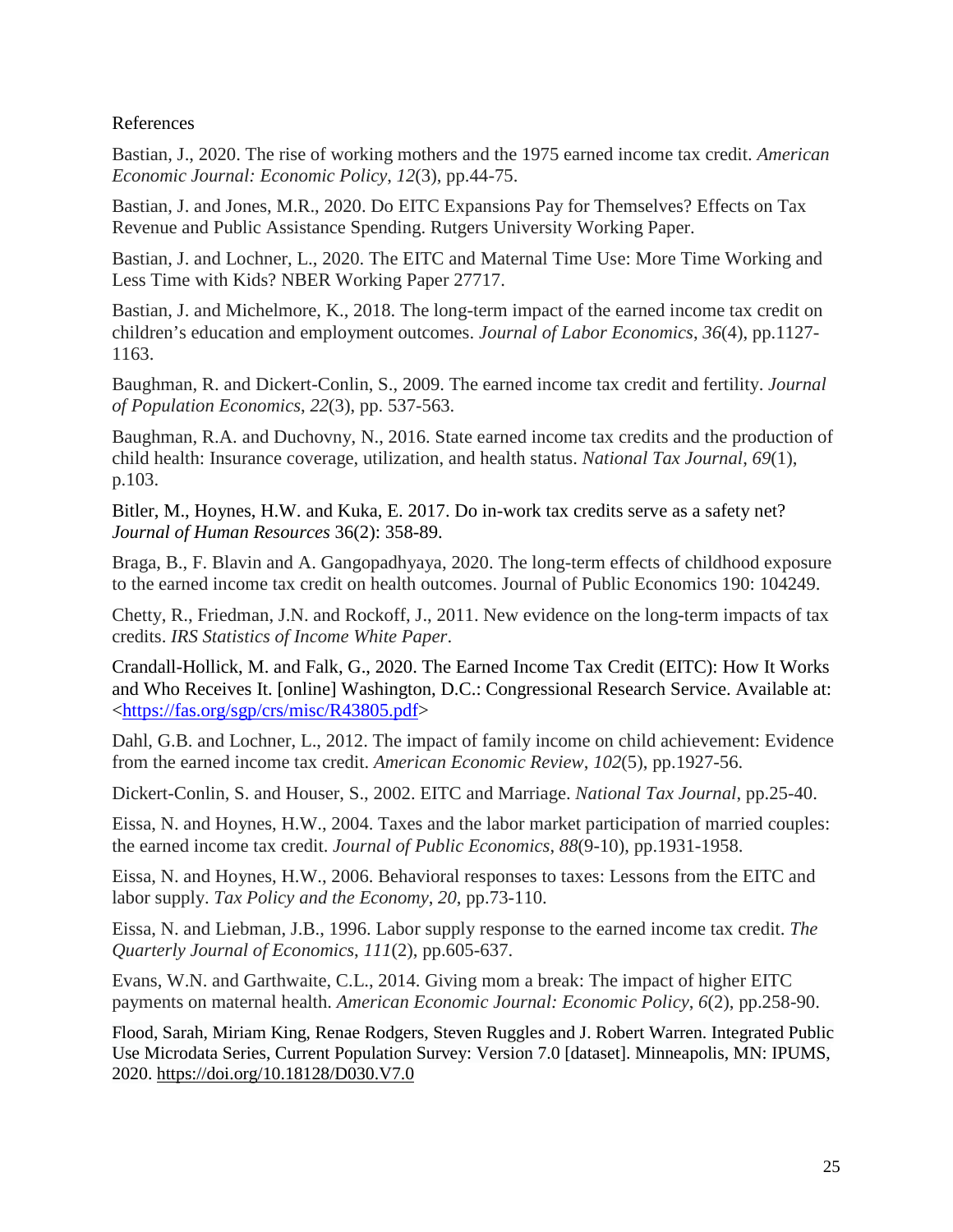Gelber, Alexander M., and Joshua W. Mitchell. Taxes and time allocation: Evidence from single women and men. *The Review of Economic Studies* 79, no. 3 (2012): 863-897.

Holtzblatt, J. and Rebelein, R., 2000. Measuring the Effect of the EITC on Marriage Penalties and Bonuses. *National Tax Journal*, pp.1107-1133.

Hotz, V.J. and Scholz, J.K. 2003. The earned income tax credit. In *Means-Tested Transfer Programs in the United States* (pp. 141-198). University of Chicago press.

Hoynes, H., Miller, D. and Simon, D., 2015. Income, the earned income tax credit, and infant health. *American Economic Journal: Economic Policy*, *7*(1), pp.172-211.

Hoynes, H.W. and Patel, A.J., 2018. Effective policy for reducing poverty and inequality? The Earned Income Tax Credit and the distribution of income. *Journal of Human Resources*, *53*(4), pp.859-890.

Hoynes, H. and Rothstein, J., 2017. Tax Policy Toward Low Income Families. *The Economics of Tax Policy*, p.2.

Jones, M.R. and Ziliak, J.P., 2019. The antipoverty impact of the EITC: new estimates from survey and administrative tax records. *US Census Bureau, Center for Economic Studies, Working Paper*, (19-14).

Kleven, H., 2019. The EITC and the Extensive Margin: A Reappraisal. National Bureau of Economic Research Working Paper No. 26405.

Kuka, E. and Shenhav, N., 2020. Long-Run Effects of Incentivizing Work After Childbirth. National Bureau of Economic Research Working Paper No. 27444.

Manoli, D. and Turner, N., 2018. Cash-on-hand and college enrollment: Evidence from population tax data and the earned income tax credit. *American Economic Journal: Economic Policy*, *10*(2), pp.242-71.

Mead, L.M., 2018. Can Benefits and Incentives Promote Work? *Journal of Policy Analysis and Management*, *37*(4), pp.897-903.

Meyer, B.D. and Rosenbaum, D.T., 2000. Making Single Mothers Work: Recent Tax and Welfare Policy and its Effects. *National Tax Journal* 53, no. 4 (2000): 1,027-1,061.

Meyer, B.D. and Rosenbaum, D.T., 2001. Welfare, the earned income tax credit, and the labor supply of single mothers. *The Quarterly Journal of Economics*, *116*(3), pp.1063-1114.

Meyer, Bruce D. The effects of the Earned Income Tax Credit and recent reforms. *Tax Policy and the Economy* 24, no. 1 (2010): 153-180.

Meyer, Bruce D., and Derek Wu. The poverty reduction of social security and means-tested transfers. *ILR Review* 71, no. 5 (2018): 1106-1153.

Michelmore, K., 2014, January. EITC and Union Formation. In *Proceedings. Annual Conference on Taxation and Minutes of the Annual Meeting of the National Tax Association* (Vol. 107, pp. 1-32). National Tax Association.

Miller, Cynthia, Lawrence F. Katz, Gilda Azurdia, Adam Isen, Caroline B. Schultz, and Kali Aloisi. Boosting the Earned Income Tax Credit for Singles: Final Impact Findings from the Paycheck Plus Demonstration in New York City. *New York: MDRC* (2018).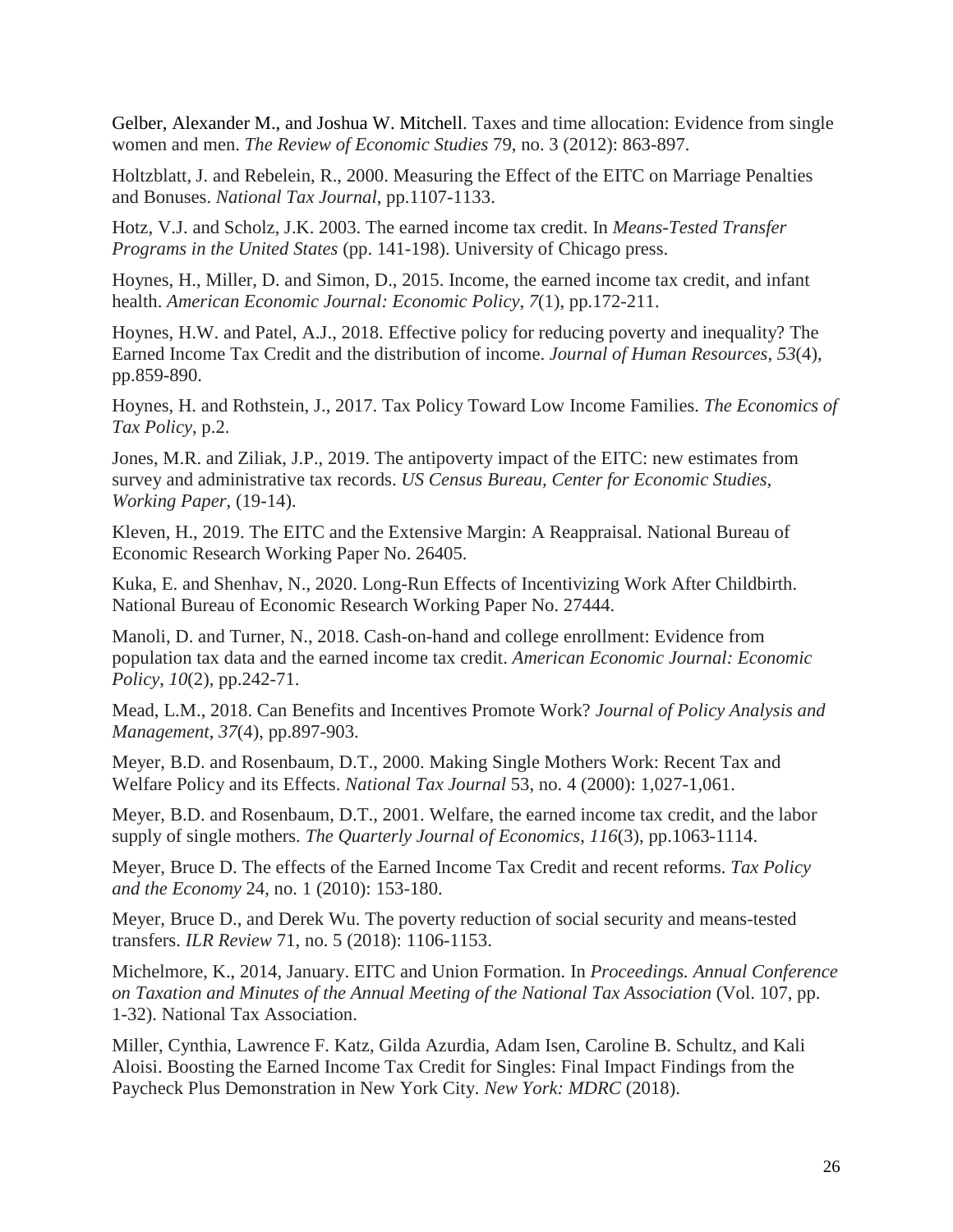Moffitt, R.A., 2003. The Temporary Assistance for Needy Families program. In *Means-Tested Transfer Programs in the United States* (pp. 291-364). University of Chicago Press.

Neumark, D., Asquith, B., and Bass, B., 2019. Longer-Run Effects of Anti-Poverty Policies on Disadvantaged Neighborhoods. *Contemporary Economic Policy*, v38 (3, July), 409-434.

Neumark, D. and Shirley, P., 2020. The Long-Run Effects of the Earned Income Tax Credit on Women's Labor Market Outcomes. *Labour Economics,* 66.

Neumark, D. and Wascher, W, 2002. State-Level Estimates of Minimum Wage Effects: New Evidence And Interpretations From Disequilibrium Methods. *Journal of Human Resources*, v37(1, Winter), 35-62.

Nichols, A. and Rothstein, J., 2015. The Earned Income Tax Credit. In *Means-Tested Transfer Programs in the United States, Volume 1* (pp. 137-218). University of Chicago Press.

Renwick, T. and Fox, L., 2016. The supplemental poverty measure: 2015. *Current Population Reports*, pp.1-23.

Saez, E., 2010. Do taxpayers bunch at kink points? *American Economic Journal: Economic Policy*, *2*(3), pp.180-212.

Schoeni, R.F. and Blank, R.M., 2000. *What has welfare reform accomplished? Impacts on welfare participation, employment, income, poverty, and family structure* (No. w7627). National Bureau of Economic Research.

Ziliak, J.P., 2015. Temporary assistance for needy families. In *Economics of Means-Tested Transfer Programs in the United States, Volume 1* (pp. 303-393). University of Chicago Press.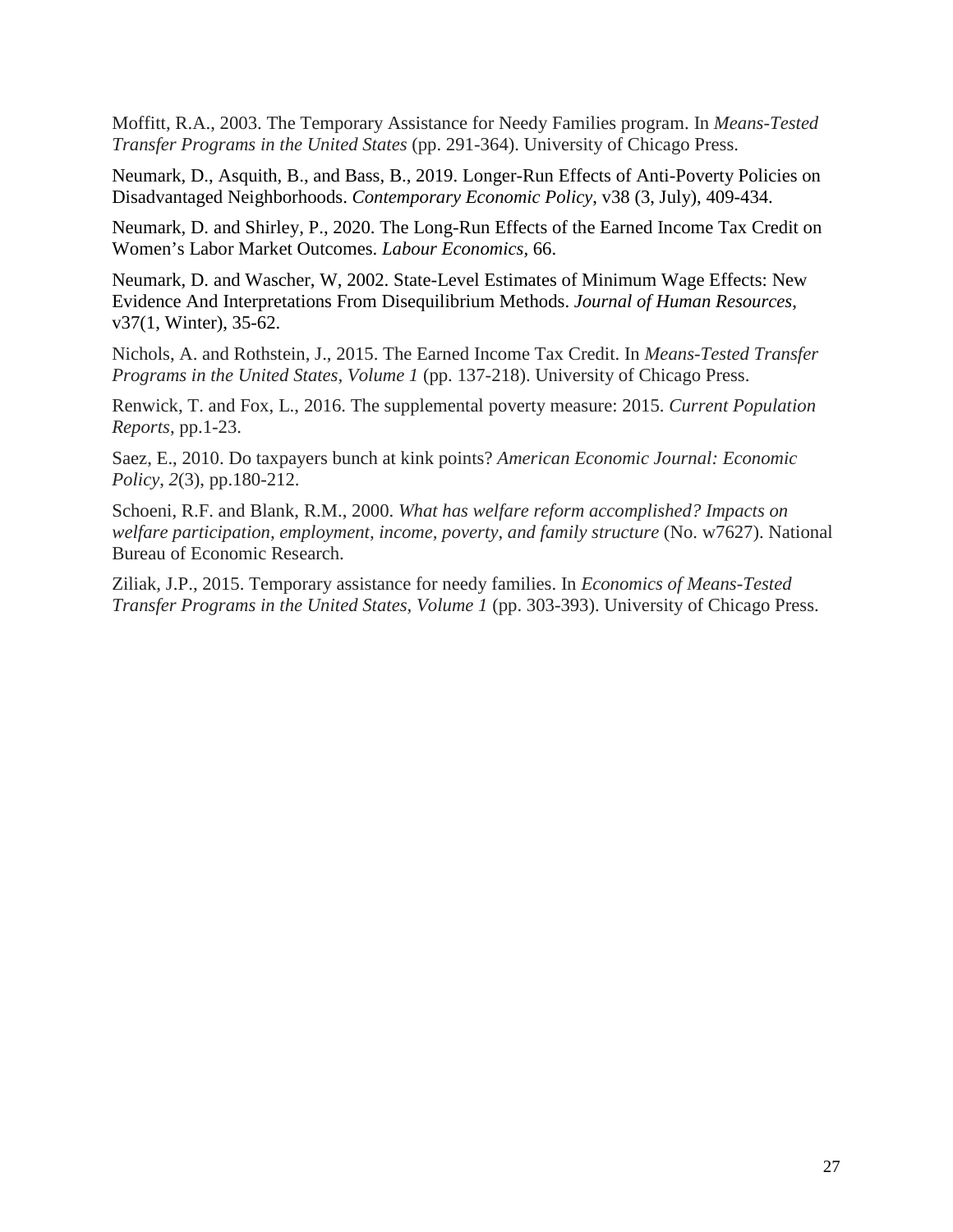| Panel A: Low Education Sample |                |                |            |                |                   |            |  |
|-------------------------------|----------------|----------------|------------|----------------|-------------------|------------|--|
|                               |                | Worked in year |            |                | Worked prior week |            |  |
|                               | (1)            | (2)            | (3)        | (4)            | (5)               | (6)        |  |
| 1975 expansion                | $-0.149$       | $-0.144$       | $6.225***$ | 1.208          | 1.195             | $6.193***$ |  |
|                               | (0.992)        | (0.995)        | (1.681)    | (1.041)        | (1.053)           | (1.549)    |  |
| $\mathbf N$                   | 51,667         | 51,667         | 51,667     | 48,691         | 48,691            | 48,691     |  |
|                               | $3.132***$     | $3.148***$     | 2.280**    | 1.548**        |                   |            |  |
| 1986 expansion                |                |                |            |                | 1.566**           | 0.660      |  |
|                               | (0.665)        | (0.652)        | (1.076)    | (0.728)        | (0.737)           | (1.293)    |  |
| $\mathbf N$                   | 70,216         | 70,216         | 70,216     | 70,678         | 70,678            | 70,678     |  |
| 1990 expansion                | 4.927***       | 4.833***       | 4.857***   | 4.296***       | 4.146***          | $4.163***$ |  |
|                               | (0.952)        | (0.955)        | (0.986)    | (1.051)        | (1.034)           | (1.062)    |  |
| $\mathbf N$                   | 65,031         | 65,031         | 65,031     | 66,882         | 66,882            | 66,882     |  |
| 1993 expansion                | 9.863***       | 9.846***       | $9.264***$ | 9.442 ***      | 9.404***          | 8.903***   |  |
|                               | (0.933)        | (0.926)        | (0.965)    | (0.603)        | (0.601)           | (0.681)    |  |
| $\mathbf N$                   | 59,798         | 59,798         | 59,798     | 732,104        | 732,104           | 732,104    |  |
|                               |                |                |            |                |                   |            |  |
| 2009 expansion                | $-0.551$       | $-0.551$       | 0.246      | $-0.898$       | $-0.897$          | $-1.084$   |  |
|                               | (2.062)        | (2.062)        | (2.679)    | (1.143)        | (1.145)           | (1.495)    |  |
| $\mathbf N$                   | 21,494         | 21,494         | 21,494     | 168,203        | 168,203           | 168,203    |  |
| State UR                      | N <sub>o</sub> | Yes            | Yes        | N <sub>o</sub> | Yes               | Yes        |  |
| State UR x Has<br>Children    | N <sub>0</sub> | N <sub>o</sub> | Yes        | N <sub>o</sub> | N <sub>o</sub>    | Yes        |  |

Table 1. Effects of Federal EITC Reforms on Employment of Unmarried Mothers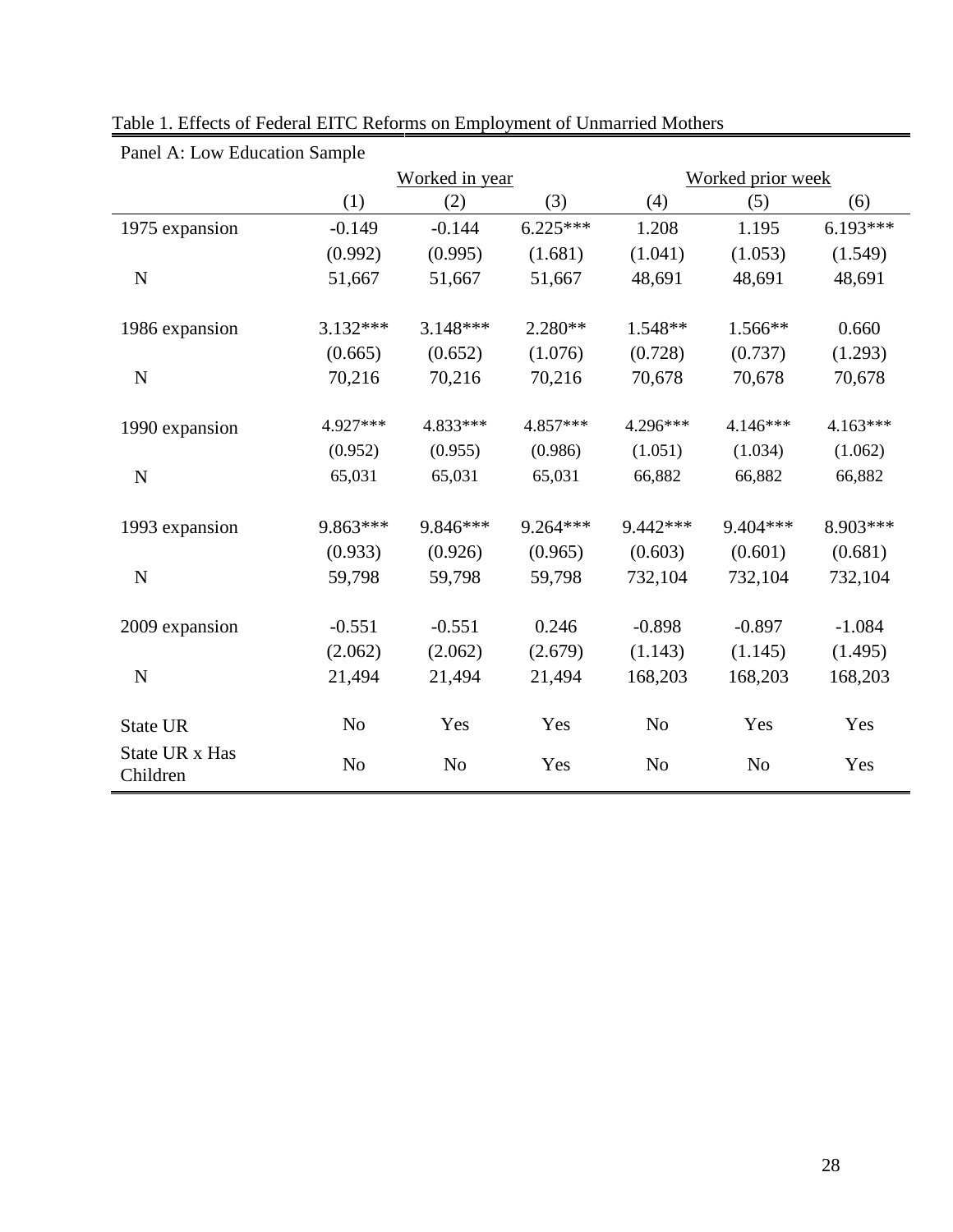### Table 1, Continued

| I and D. All bosci validiis |                |                |           |                         |                |            |  |
|-----------------------------|----------------|----------------|-----------|-------------------------|----------------|------------|--|
|                             | Worked in year |                |           | <b>Worked last week</b> |                |            |  |
|                             | (1)            | (2)            | (3)       | (4)                     | (5)            | (6)        |  |
| 1975 expansion              | $-0.944$       | $-0.928$       | 4.379 *** | $-0.973$                | $-0.944$       | $3.353**$  |  |
|                             | (0.838)        | (0.834)        | (1.529)   | (0.828)                 | (0.830)        | (1.396)    |  |
| N                           | 83,547         | 83,547         | 83,547    | 77,304                  | 77,304         | 77,304     |  |
| 1986 expansion              | 1.769**        | $1.773***$     | 0.400     | 1.296*                  | 1.288*         | $-0.014$   |  |
|                             | (0.666)        | (0.657)        | (0.933)   | (0.662)                 | (0.661)        | (1.112)    |  |
| N                           | 130,572        | 130,572        | 130,572   | 128,950                 | 128,950        | 128,950    |  |
| 1990 expansion              | $3.291***$     | $3.159***$     | 3.210***  | 2.218***                | $2.043***$     | 2.095***   |  |
|                             | (0.822)        | (0.819)        | (0.900)   | (0.779)                 | (0.759)        | (0.750)    |  |
| N                           | 131,115        | 131,115        | 131,115   | 132,405                 | 132,405        | 132,405    |  |
| 1993 expansion              | 7.875 ***      | 7.861***       | 6.988***  | $7.271***$              | $7.230***$     | $6.400***$ |  |
|                             | (0.578)        | (0.575)        | (0.584)   | (0.484)                 | (0.479)        | (0.523)    |  |
| N                           | 128,429        | 128,429        | 128,429   | 1,577,135               | 1,577,135      | 1,577,135  |  |
| 2009 expansion              | $-1.013$       | $-1.013$       | $-0.462$  | $-1.024$                | $-1.032$       | $-1.781$   |  |
|                             | (1.018)        | (1.018)        | (1.354)   | (0.866)                 | (0.875)        | (1.112)    |  |
| $\mathbf N$                 | 41,029         | 41,029         | 41,029    | 317,028                 | 317,028        | 317,028    |  |
| State UR                    | N <sub>o</sub> | Yes            | Yes       | N <sub>o</sub>          | Yes            | Yes        |  |
| State UR x Has Children     | N <sub>o</sub> | N <sub>o</sub> | Yes       | N <sub>o</sub>          | N <sub>o</sub> | Yes        |  |

Panel B: All observations

Notes: Each regression includes data on unmarried women ages 20-50, for the 5 years before and after the federal EITC expansion. All expansions use CPS ASEC data; the 1993 and 2009 expansions also include CPS monthly files in the specifications based on worked last week. Panel A limits to women with a high school diploma or less. All columns include indicators for the woman's education and age, and age bin of youngest child, plus state and year fixed effects. The coefficient of interest is the interaction of post-EITC expansion and whether the woman has EITC-eligible children. The 1990 and 1993 EITC expansions are phased in over time, and we code the phase-in years to be the share of the expansion implemented by that year with full phase-in equal to 1 as described in text. The 2009 control group is unmarried women with 2 children. Not all individual states are identified in the CPS prior to 1977, so following Bastian (2020) we control for consistently defined state-group fixed effects and unemployment rates from 1970-79 around the 1975 expansion. Standard errors are clustered at the state level. \*\*\* p<0.01, \*\* p<0.05, \* p<0.1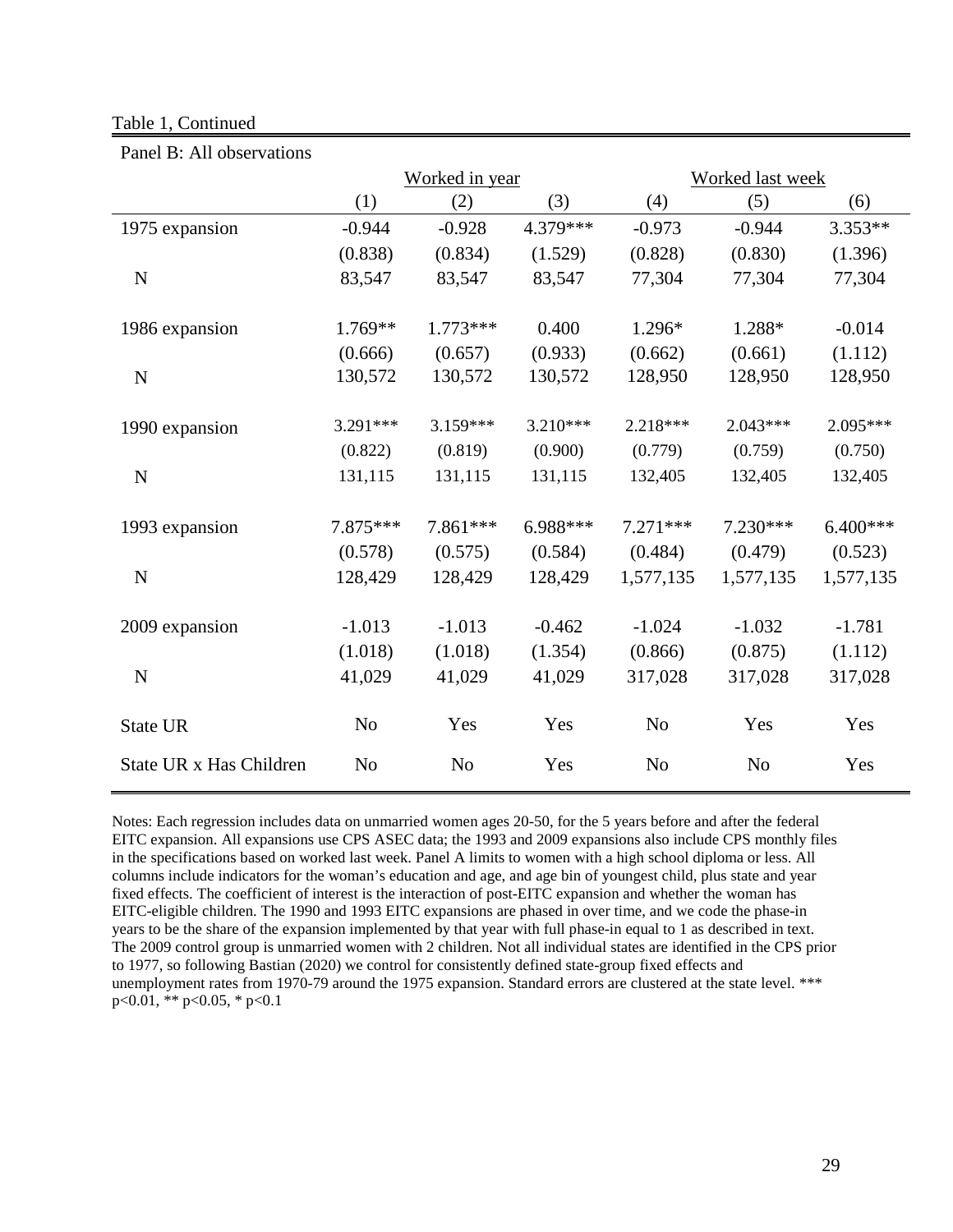| Panel A: Low Education Sample |                |                |            |                |                  |            |  |  |
|-------------------------------|----------------|----------------|------------|----------------|------------------|------------|--|--|
|                               |                | Worked in year |            |                | Worked last week |            |  |  |
|                               | (1)            | (2)            | (3)        | (4)            | (5)              | (6)        |  |  |
|                               |                |                |            |                |                  |            |  |  |
| All states                    | 9.863***       | 9.846***       | 9.264***   | 9.442 ***      | $9.404***$       | 8.903***   |  |  |
|                               | (0.933)        | (0.926)        | (0.965)    | (0.603)        | (0.601)          | (0.681)    |  |  |
|                               | 59,798         | 59,798         | 59,798     | 732,104        | 732,104          | 732,104    |  |  |
|                               |                |                |            |                |                  |            |  |  |
| States without waivers        | 9.666***       | 9.678***       | 10.225***  | 9.295***       | 9.283***         | 9.622***   |  |  |
|                               | (1.669)        | (1.675)        | (1.964)    | (0.929)        | (0.939)          | (1.516)    |  |  |
|                               | 16,973         | 16,973         | 16,973     | 207,670        | 207,670          | 207,670    |  |  |
|                               |                |                |            |                |                  |            |  |  |
| <b>State Unemployment</b>     | N <sub>o</sub> | Yes            | Yes        | N <sub>o</sub> | Yes              | Yes        |  |  |
| State Unemployment x          |                |                |            |                |                  |            |  |  |
| Has Children                  | N <sub>o</sub> | N <sub>o</sub> | Yes        | N <sub>o</sub> | N <sub>o</sub>   | Yes        |  |  |
|                               |                |                |            |                |                  |            |  |  |
| Panel B: Overall sample       |                |                |            |                |                  |            |  |  |
|                               |                | Worked in year |            |                | Worked last week |            |  |  |
|                               |                |                |            |                |                  |            |  |  |
| All states                    | 7.875***       | 7.861***       | 6.988***   | $7.271***$     | $7.230***$       | 6.400***   |  |  |
|                               | (0.578)        | (0.575)        | (0.584)    | (0.484)        | (0.479)          | (0.523)    |  |  |
|                               | 128,429        | 128,429        | 128,429    | 1,577,135      | 1,577,135        | 1,577,135  |  |  |
|                               |                |                |            |                |                  |            |  |  |
| States without waivers        | $6.630***$     | $6.631***$     | $6.382***$ | $6.873***$     | 6.817***         | $6.580***$ |  |  |
|                               | (0.801)        | (0.810)        | (0.907)    | (0.621)        | (0.641)          | (1.077)    |  |  |
|                               | 36,565         | 36,565         | 36,565     | 447,242        | 447,242          | 447,242    |  |  |
|                               |                |                |            |                |                  |            |  |  |
| State Unemployment            | N <sub>o</sub> | Yes            | Yes        | N <sub>o</sub> | Yes              | Yes        |  |  |
| State Unemployment x          |                |                |            |                |                  |            |  |  |
| Has Children                  | N <sub>o</sub> | N <sub>o</sub> | Yes        | N <sub>o</sub> | N <sub>o</sub>   | Yes        |  |  |
|                               |                |                |            |                |                  |            |  |  |

Table 2. Effects of the 1993 EITC Expansion, Overall and for Non-Waiver States

Notes: Each regression includes CPS ASEC data on unmarried women ages 20-50, for the 5 years before and after the 1993 federal EITC expansion. Columns (4) through (6) also include CPS monthly files. Panel A limits to women with a high school diploma or less. All columns include indicators for woman's education and age, and age bin of youngest child, plus state and year fixed effects. The coefficient of interest is the interaction of post-EITC expansion and whether the woman has EITC-eligible children. The 1993 EITC expansion was phased in over time and varied by number of children; as described in the text we code the phase-in years to be the share of the expansion implemented by that year with full phase-in equal to 1. Non-waiver states include AL, AK, CO, DC, KS, LA, MN, NV, NM, NY, ND, OK, PA, RI, WY. Standard errors are clustered at the state level. \*\*\* p<0.01, \*\* p<0.05, \* p<0.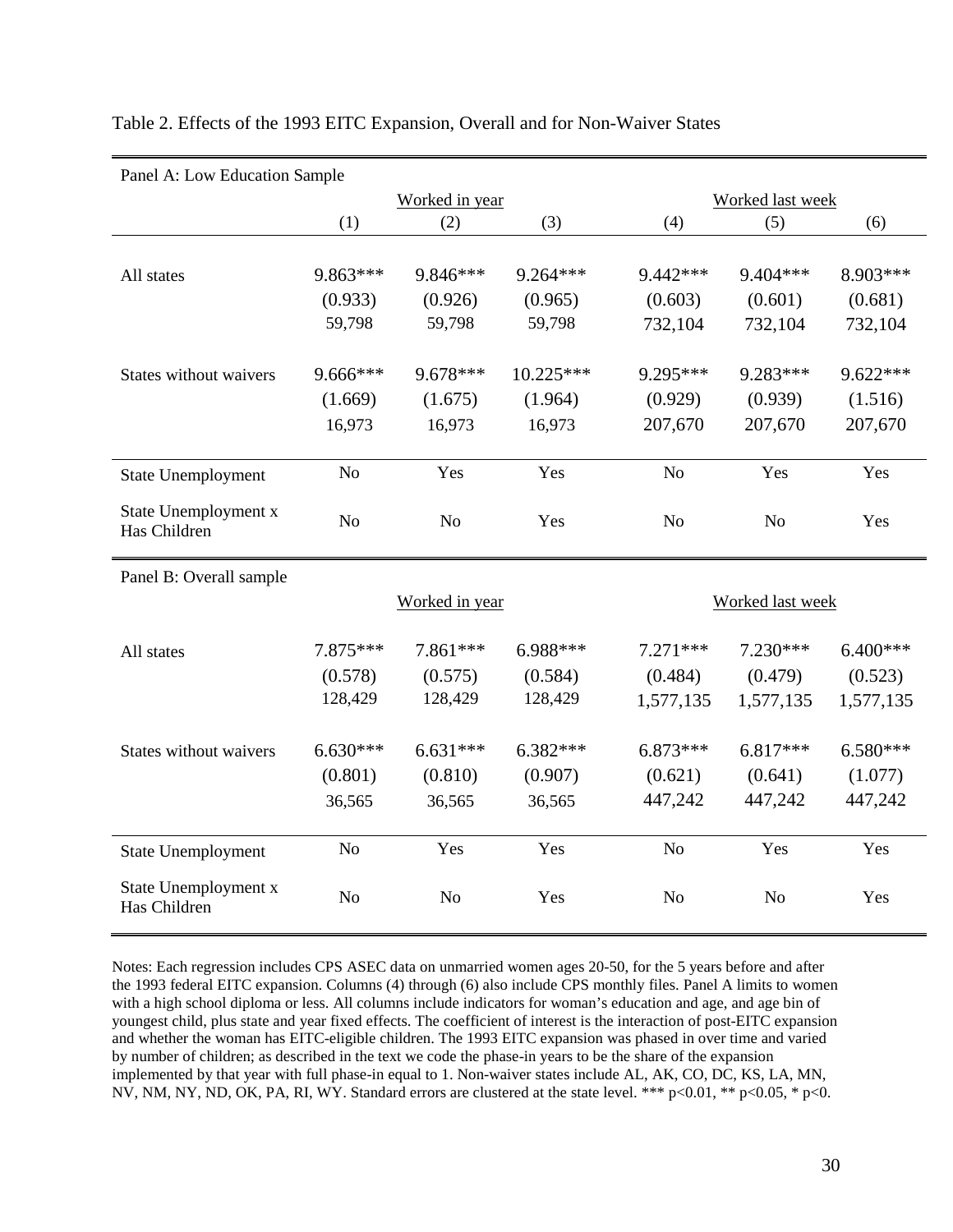| Panel A: Low Education Sample |            |                |          |                |            |            |                  |                |  |
|-------------------------------|------------|----------------|----------|----------------|------------|------------|------------------|----------------|--|
| Dependent Variable            |            | Worked in year |          |                |            |            | Worked last week |                |  |
|                               | (1)        | (2)            | (3)      | (4)            | (5)        | (6)        | (7)              | (8)            |  |
| 1975 expansion                | $6.225***$ | 7.096***       | $-1.364$ | $-1.417$       | $6.193***$ | 8.166**    | $-0.147$         | $-0.118$       |  |
|                               | (1.681)    | (2.422)        | (1.407)  | (1.461)        | (1.548)    | (3.068)    | (1.758)          | (1.867)        |  |
| ${\bf N}$                     | 51,667     | 20,897         | 20,897   | 20,897         | 48,691     | 19,272     | 19,272           | 19,272         |  |
| 1986 expansion                | $2.280**$  | 3.732***       | 3.307*** | 3.135***       | 0.660      | 0.713      | 0.513            | $-0.411$       |  |
|                               | (1.076)    | (1.089)        | (0.893)  | (1.103)        | (1.292)    | (1.506)    | (1.168)          | (1.229)        |  |
| ${\bf N}$                     | 70,216     | 27,734         | 27,734   | 27,734         | 70,678     | 27,688     | 27,688           | 27,688         |  |
| 1990 expansion                | 4.857***   | 2.070          | 1.970    | 1.188          | $4.163***$ | 1.163      | 1.245            | $-0.170$       |  |
|                               | (0.986)    | (1.769)        | (1.494)  | (1.172)        | (1.062)    | (2.026)    | (1.673)          | (1.244)        |  |
| ${\bf N}$                     | 65,031     | 26,236         | 26,236   | 26,236         | 66,882     | 27,331     | 27,331           | 27,331         |  |
| 1993 expansion                | 9.264 ***  | 5.539***       | 6.878*** | 4.866***       | 8.995***   | 6.839***   | 7.148***         | 3.538***       |  |
|                               | (0.965)    | (1.837)        | (1.517)  | (1.455)        | (0.679)    | (1.044)    | (0.992)          | (1.132)        |  |
| ${\bf N}$                     | 59,798     | 22,314         | 22,314   | 22,314         | 676,828    | 254,912    | 254,912          | 254,912        |  |
| 2009 expansion                | 0.246      | $-0.086$       | $-2.712$ | $-1.935$       | $-1.082$   | $-4.941**$ | $-3.642**$       | $-2.170$       |  |
|                               | (2.676)    | (3.232)        | (2.075)  | (2.180)        | (1.513)    | (2.249)    | (1.554)          | (1.385)        |  |
| $\mathbf N$                   | 21,494     | 8,593          | 8,593    | 16,507         | 155,987    | 61,660     | 61,660           | 140,032        |  |
| Pre and post period           | 5 & 5      | 1 & 3          | 1 & 3    | 1 & 3          | 5 & 5      | 1 & 3      | 1 & 3            | 1 & 3          |  |
| State UR * has<br>Children    | Yes        | Yes            | No       | No             | Yes        | Yes        | N <sub>0</sub>   | N <sub>o</sub> |  |
| <b>State and Year FE</b>      | Yes        | Yes            | Yes      | N <sub>o</sub> | Yes        | Yes        | Yes              | N <sub>o</sub> |  |
| State UR                      | Yes        | Yes            | Yes      | N <sub>o</sub> | Yes        | Yes        | Yes              | No             |  |
| Phase-in 1990, 1993           | Yes        | Yes            | Yes      | N <sub>o</sub> | Yes        | Yes        | Yes              | No             |  |
| 2009 control group            | 2 kids     | 2 kids         | 2 kids   | 0 kids         | 2 kids     | 2 kids     | 2 kids           | 0 kids         |  |
| <b>Individual Controls</b>    | Yes        | Yes            | Yes      | No             | Yes        | Yes        | Yes              | $\rm No$       |  |

Table 3: Effects of Federal EITC Reforms on Employment of Unmarried Mothers: Alternate Specifications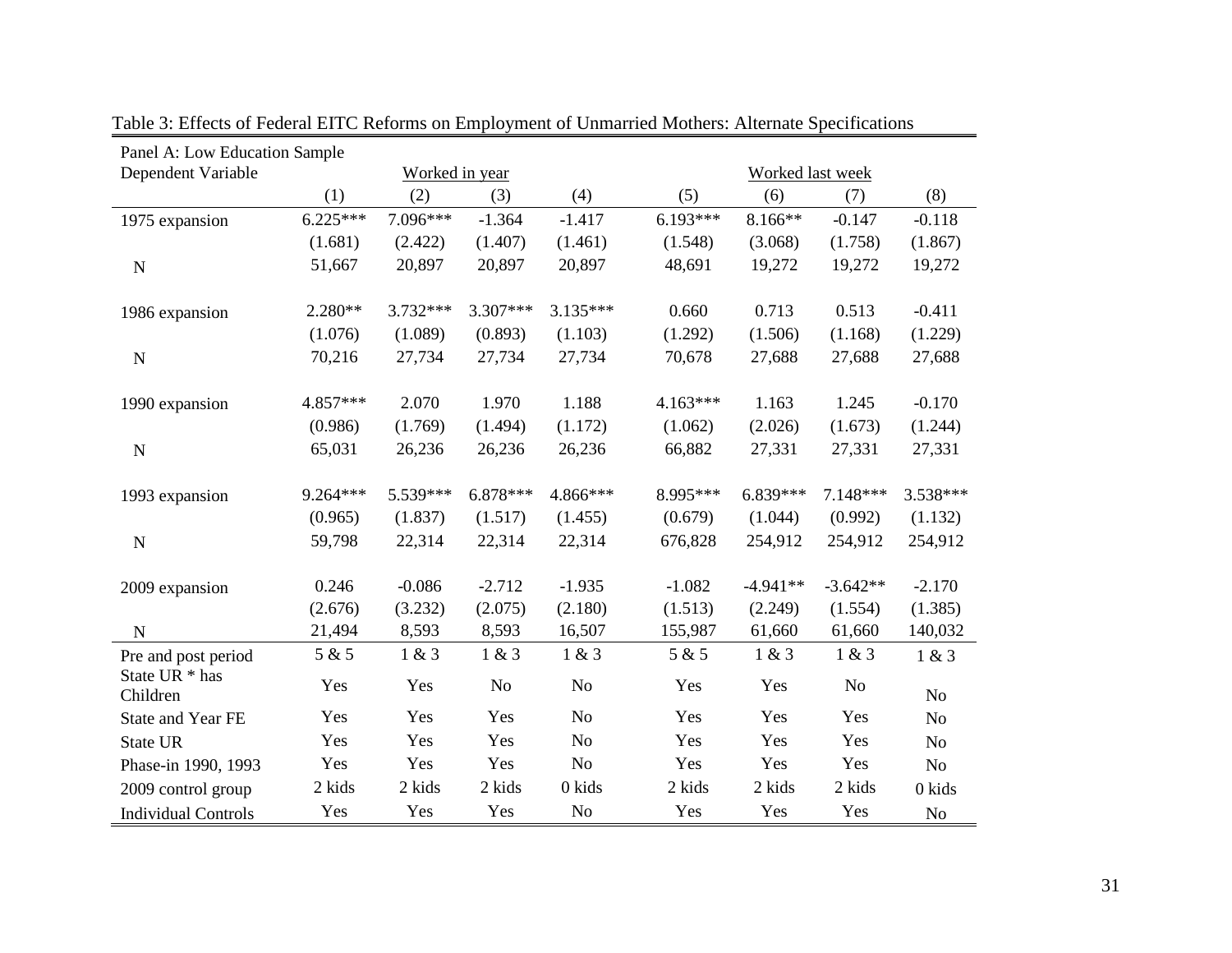# Table 3, Continued

| Panel B: All observations  |          |                                              |                |                |            |             |             |                |
|----------------------------|----------|----------------------------------------------|----------------|----------------|------------|-------------|-------------|----------------|
|                            |          | Worked in prior year<br>Worked in prior week |                |                |            |             |             |                |
|                            | (1)      | (2)                                          | (3)            | (4)            | (5)        | (6)         | (7)         | (8)            |
| 1975 expansion             | 4.379*** | $6.702***$                                   | $-0.871$       | $-0.421$       | 3.353**    | 6.818**     | $-0.793$    | $-0.713$       |
|                            | (1.529)  | (2.101)                                      | (0.935)        | (1.032)        | (1.396)    | (2.921)     | (1.351)     | (1.372)        |
| ${\bf N}$                  | 83,547   | 34,134                                       | 34,134         | 34,134         | 77,304     | 31,106      | 31,106      | 31,106         |
| 1986 expansion             | 0.400    | 1.406                                        | 1.282          | 1.501          | $-0.014$   | $-0.405$    | $-0.121$    | $-1.028$       |
|                            | (0.932)  | (0.962)                                      | (0.797)        | (0.948)        | (1.112)    | (1.282)     | (0.936)     | (1.165)        |
| $\mathbf N$                | 130,572  | 51,538                                       | 51,538         | 51,538         | 128,950    | 51,038      | 51,038      | 51,038         |
| 1990 expansion             | 3.210*** | 0.893                                        | $-0.302$       | 0.003          | 2.095***   | 0.482       | $-0.452$    | $-0.347$       |
|                            | (0.900)  | (1.489)                                      | (1.119)        | (0.985)        | (0.750)    | (1.533)     | (0.956)     | (1.015)        |
| ${\bf N}$                  | 131,115  | 54,769                                       | 54,769         | 54,769         | 132,405    | 54,857      | 54,857      | 54,857         |
| 1993 expansion             | 6.988*** | 4.965***                                     | $6.072***$     | 4.388***       | $6.492***$ | $5.241***$  | 5.863***    | 3.060***       |
|                            | (0.584)  | (1.013)                                      | (0.946)        | (0.935)        | (0.522)    | (0.749)     | (0.575)     | (0.604)        |
| ${\bf N}$                  | 128,429  | 50,039                                       | 50,039         | 50,039         | 1,457,816  | 581,511     | 581,511     | 581,511        |
| 2009 expansion             | $-0.462$ | $-1.514$                                     | $-2.200$       | $-1.251$       | $-1.710$   | $-6.463***$ | $-4.052***$ | $-3.554***$    |
|                            | (1.353)  | (2.693)                                      | (1.547)        | (1.522)        | (1.156)    | (1.828)     | (1.292)     | (0.996)        |
| ${\bf N}$                  | 41,029   | 16,567                                       | 16,567         | 48,252         | 294,094    | 117,527     | 117,527     | 426,414        |
| Pre and post period        | 5 & 5    | 1 & 3                                        | 1 & 3          | 1 & 3          | 5 & 5      | 1 & 3       | 1 & 3       | 1 & 3          |
| State UR * has Children    | Yes      | Yes                                          | N <sub>o</sub> | N <sub>o</sub> | Yes        | Yes         | No          | No             |
| State and Year FE          | Yes      | Yes                                          | Yes            | N <sub>o</sub> | Yes        | Yes         | Yes         | N <sub>o</sub> |
| State UR                   | Yes      | Yes                                          | Yes            | N <sub>o</sub> | Yes        | Yes         | Yes         | N <sub>o</sub> |
| Phase-in 1990, 1993        | Yes      | Yes                                          | Yes            | N <sub>o</sub> | Yes        | Yes         | Yes         | No             |
| 2009 control group         | 2 kids   | 2 kids                                       | 2 kids         | 0 kids         | 2 kids     | 2 kids      | 2 kids      | 0 kids         |
| <b>Individual Controls</b> | Yes      | Yes                                          | Yes            | N <sub>o</sub> | Yes        | Yes         | Yes         | No             |

÷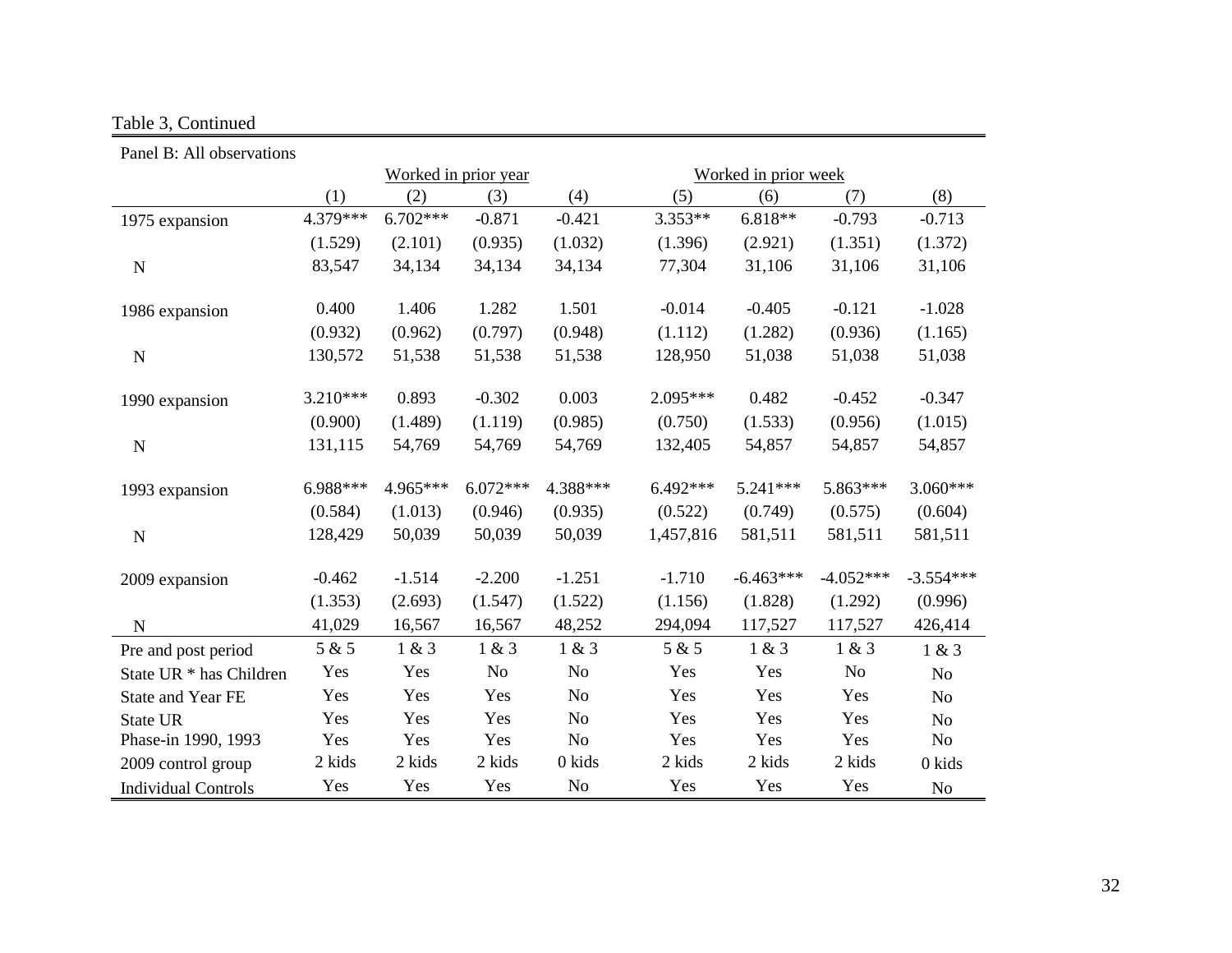Notes: Each regression includes data on unmarried women ages 20-50, for the 5 years before and after the federal EITC expansion. This table uses data from the replication file for Kleven (2019), which for all expansions use CPS ASEC data; the 1993 and 2009 expansions also include CPS monthly files (worked last week) for months other than March. Panel A limits to women with a high school diploma or less. Columns (1) and (5) are slightly different from columns (3) and (6) of Table 1 due to small changes in sample and education definitions made to match Kleven's approach. Demographic controls, where included, are for a woman's education and age, and age bin of youngest child. The coefficient of interest is the interaction of post-EITC expansion and whether the woman has EITC-eligible children. The 1990 and 1993 EITC expansions are phased in over time unless otherwise noted. The 2009 treatment group is unmarried women with 3 children, with control group either unmarried women with 2 children or unmarried women without children, as indicated. Not all individual states are identified in the CPS before 1977; following Bastian (2020) we control for consistently defined state-group fixed effects and unemployment rates from 1970-79 around the 1975 expansion. Standard errors are clustered at the state level. \*\*\* p<0.01, \*\* p<0.05, \* p<0.1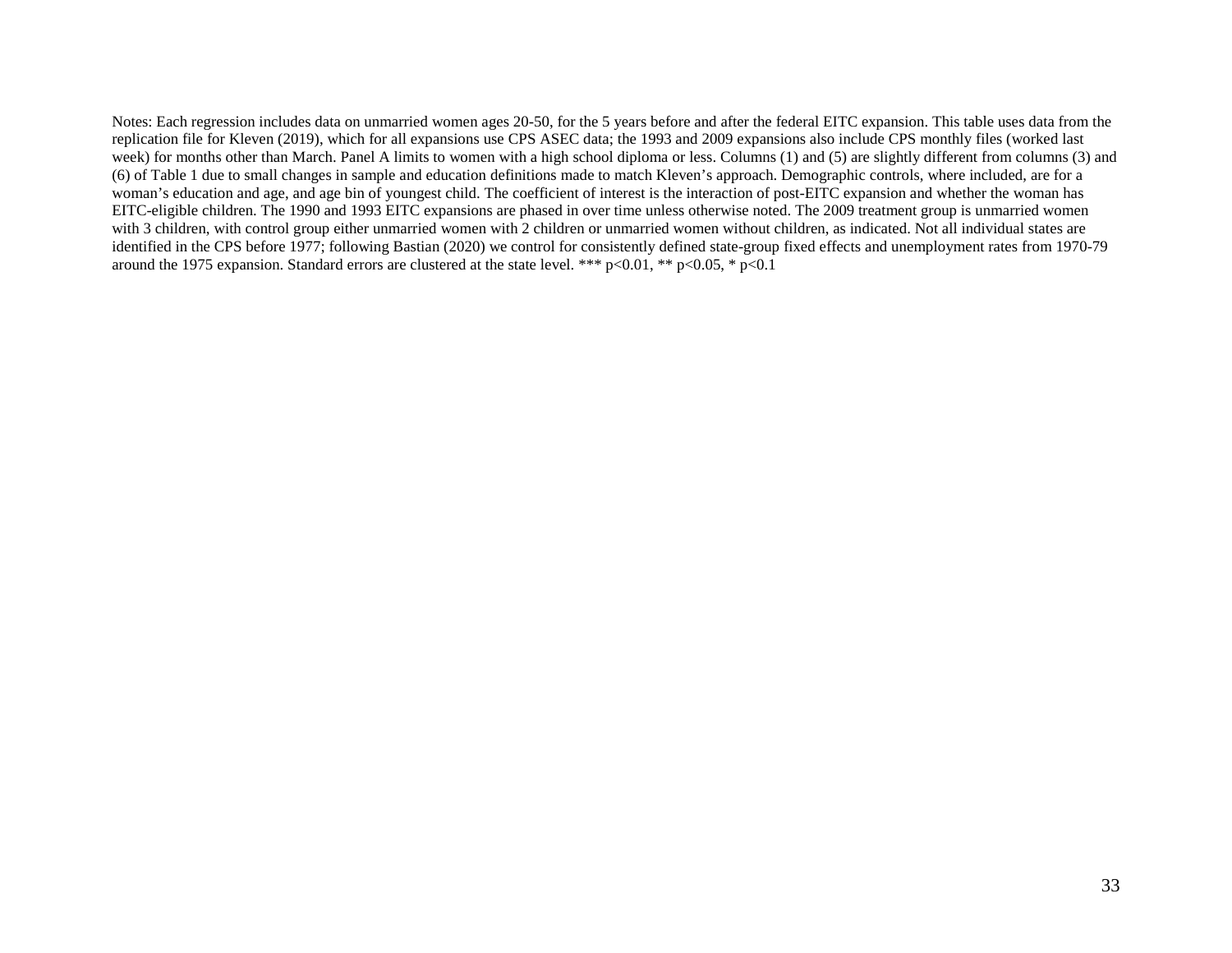| Panel A: Low Education Sample         |                |                |                |          |
|---------------------------------------|----------------|----------------|----------------|----------|
|                                       | (1)            | (2)            | (3)            | (4)      |
| Worked in year                        | 5.539***       | 5.664**        | 3.794          | $-1.256$ |
|                                       | (1.837)        | (2.480)        | (3.312)        | (3.867)  |
| $\mathbf N$                           | 22,314         | 22,314         | 22,314         | 22,314   |
| Worked last week                      | 6.839***       | $6.851***$     | 4.571***       | 1.403    |
|                                       | (1.044)        | (1.233)        | (1.468)        | (1.860)  |
| $\mathbf N$                           | 254,912        | 254,912        | 254,912        | 254,912  |
| Welfare Waivers X Has Children        | N <sub>o</sub> | Yes            | Yes            | Yes      |
| Welfare Waiver X Year                 | N <sub>o</sub> | Yes            | Yes            | Yes      |
| Has Children X Year                   | N <sub>o</sub> | N <sub>o</sub> | Yes            | Yes      |
| Welfare Waivers X Has Children X Year | N <sub>o</sub> | N <sub>0</sub> | N <sub>o</sub> | Yes      |
| Panel B: All observations             |                |                |                |          |
|                                       | (1)            | (2)            | (3)            | (4)      |
| Worked in year                        | 4.965***       | 4.776***       | 2.887          | $-0.735$ |
|                                       | (1.013)        | (1.401)        | (1.767)        | (1.789)  |
| ${\bf N}$                             | 50,039         | 50,039         | 50,039         | 50,039   |
| Worked last week                      | $5.241***$     | 5.513***       | 3.597***       | 1.150    |
|                                       | (0.749)        | (1.015)        | (1.244)        | (1.146)  |
| $\mathbf N$                           | 581,511        | 581,511        | 581,511        | 581,511  |
| Welfare Waivers X Has Children        | N <sub>o</sub> | Yes            | Yes            | Yes      |
| Welfare Waiver X Year                 | N <sub>o</sub> | Yes            | Yes            | Yes      |
| Has Children X Year                   | N <sub>o</sub> | N <sub>o</sub> | Yes            | Yes      |
| Welfare Waivers X Has Children X Year | N <sub>o</sub> | N <sub>o</sub> | N <sub>o</sub> | Yes      |

Table 4. Effects of the 1993 EITC Expansion on Employment of Unmarried Mothers: Alternate Specifications

Notes: Each regression includes CPS ASEC data on unmarried women ages 20-50, for 1993-1996. Panel A limits to women with a high school diploma or less. All columns include indicators for woman's education and age, and age bin of youngest child, plus state and year fixed effects, state unemployment rate, and the unemployment rate interacted with whether the woman has EITC-eligible children. The 1993 EITC expansion was phased in over time and varied by number of children; as described in the text we code the phase-in years to be the share of the expansion implemented by that year with full phase-in equal to 1. Welfare waivers coded by state and year for all years following the first approval, as shown in Appendix Table 3. Standard errors are clustered at the state level. \*\*\* p<0.01, \*\* p<0.05, \* p<0.1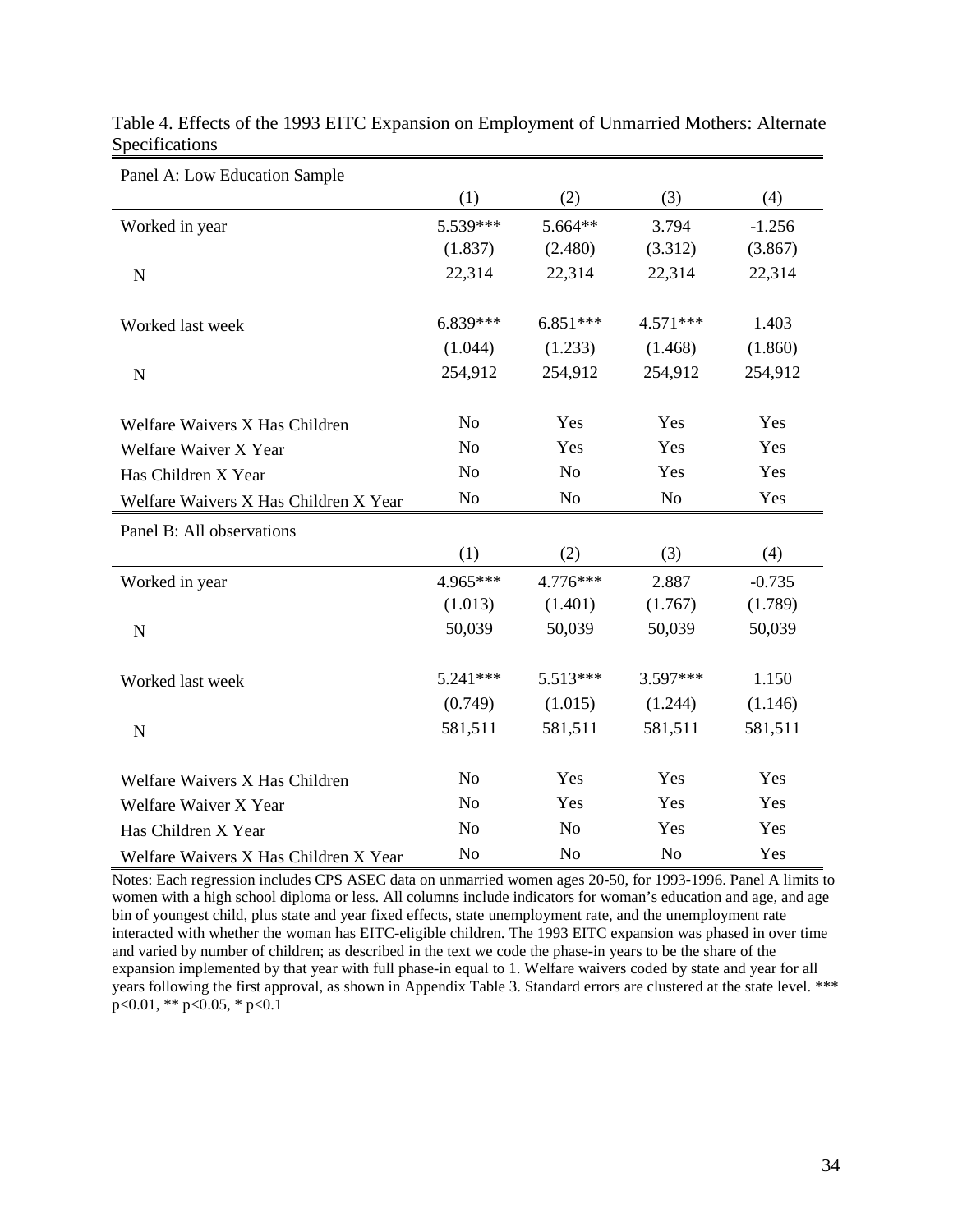| Panel A: Low Education Sample   |                |                     |                |                        |                        |                |  |
|---------------------------------|----------------|---------------------|----------------|------------------------|------------------------|----------------|--|
|                                 |                | Federal Credit Only |                | Federal + State Credit |                        |                |  |
|                                 | (1)            | (2)                 | (3)            | (4)                    | (5)                    | (6)            |  |
| Maximum EITC Credit (Thousands) | $0.030***$     | $0.030***$          | $0.033***$     | $0.026***$             | $0.028***$             | $0.029***$     |  |
|                                 | (0.003)        | (0.003)             | (0.003)        | (0.003)                | (0.003)                | (0.003)        |  |
|                                 |                |                     |                |                        |                        |                |  |
| <b>Observations</b>             | 323,393        | 202,924             | 291,853        | 323,393                | 202,924                | 291,853        |  |
| Drop Welfare Waiver States      | N <sub>0</sub> | Yes                 | N <sub>0</sub> | N <sub>0</sub>         | Yes                    | N <sub>0</sub> |  |
| Drop Years 1994 - 1999          | N <sub>o</sub> | No                  | Yes            | No                     | N <sub>o</sub>         | Yes            |  |
| Panel B: Overall sample         |                |                     |                |                        |                        |                |  |
|                                 |                | Federal Credit Only |                |                        | Federal + State Credit |                |  |
| Maximum EITC Credit (Thousands) | $0.019***$     | $0.022***$          | $0.022***$     | $0.017***$             | $0.020***$             | $0.019***$     |  |
|                                 | (0.003)        | (0.004)             | (0.003)        | (0.003)                | (0.003)                | (0.003)        |  |
|                                 |                |                     |                |                        |                        |                |  |
| <b>Observations</b>             | 633,869        | 368,175             | 561,861        | 633,869                | 368,175                | 561,861        |  |
| Drop Welfare Waiver States      | N <sub>o</sub> | Yes                 | N <sub>0</sub> | N <sub>0</sub>         | Yes                    | N <sub>0</sub> |  |
| Drop Years 1994 - 1999          | N <sub>o</sub> | N <sub>0</sub>      | Yes            | No                     | N <sub>0</sub>         | Yes            |  |

### Table 5. Effects of Pooled EITC Reforms on Annual Employment of Unmarried Mothers

Notes: This table displays estimates of the employment effects of EITC expansions using the maximum EITC value allowed defined by number of children, state, and year, and measured in thousands of dollars, inflation-adjusted 2019 dollars using PCEPI. The coefficients report the marginal effect of an additional thousand dollars of maximum EITC benefits on the probability of annual employment. Sample includes unmarried women ages 20-50, from the ASEC with and without EITC-eligible children, 1967-2017. Low education defined as high school diploma or less. All columns include demographic controls, state, year, and controls for state annual unemployment rates, and state unemployment rates interacted with presence of EITC-eligible children. State-group fixed effects are included for years 1967-79 when individual states are not disclosed in the data. In columns 2 and 5 we drop states from the sample after they first approve a welfare waiver as indicated in Appendix Table 3. Standard errors are clustered at the state level. \*\*\*  $p<0.01$ , \*\*  $p<0.05$ , \*  $p<0.1$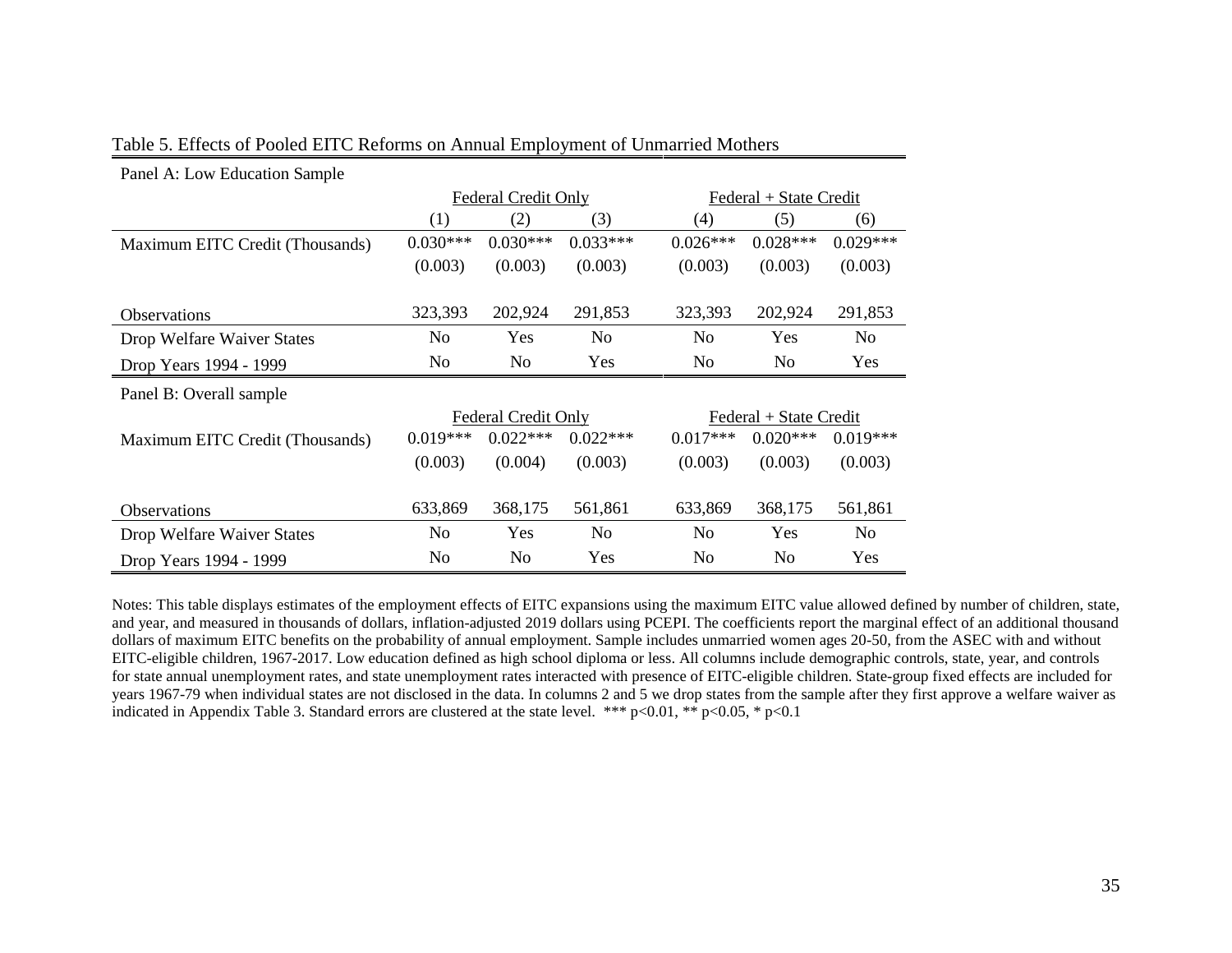

Figure 1. Maximum Federal Earned Income Tax Credit for Single Adults, by Number of Eligible Children (1968-2018)

Notes: Federal EITC parameters come from the Urban Institute-Brookings Institution Tax Policy Center.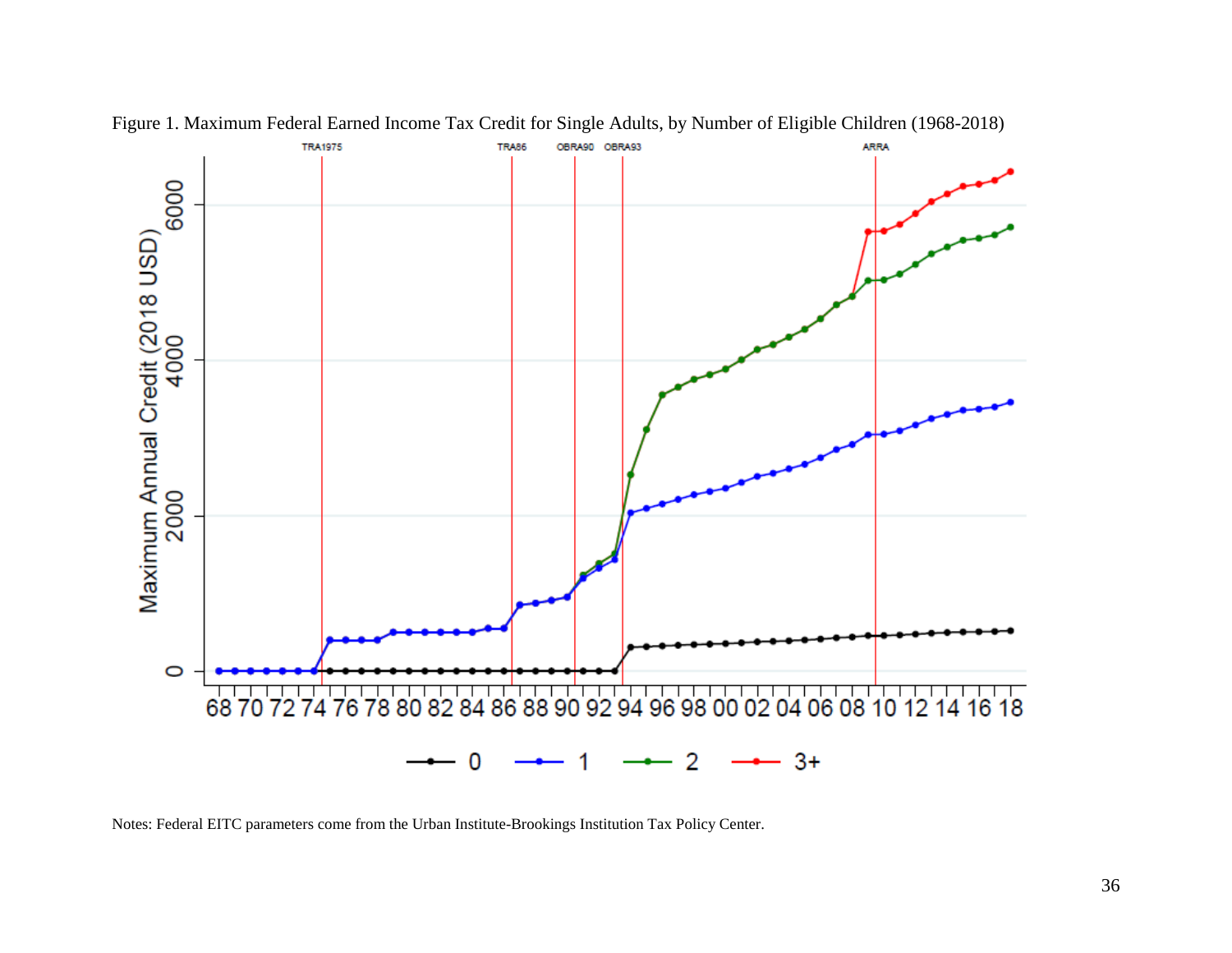

Figure 2. Annual Employment Among Unmarried Women with a High School Diploma or Less, by Presence of Children

Notes: Authors' calculation of annual employment rates from CPS ASEC 1968-2018 data.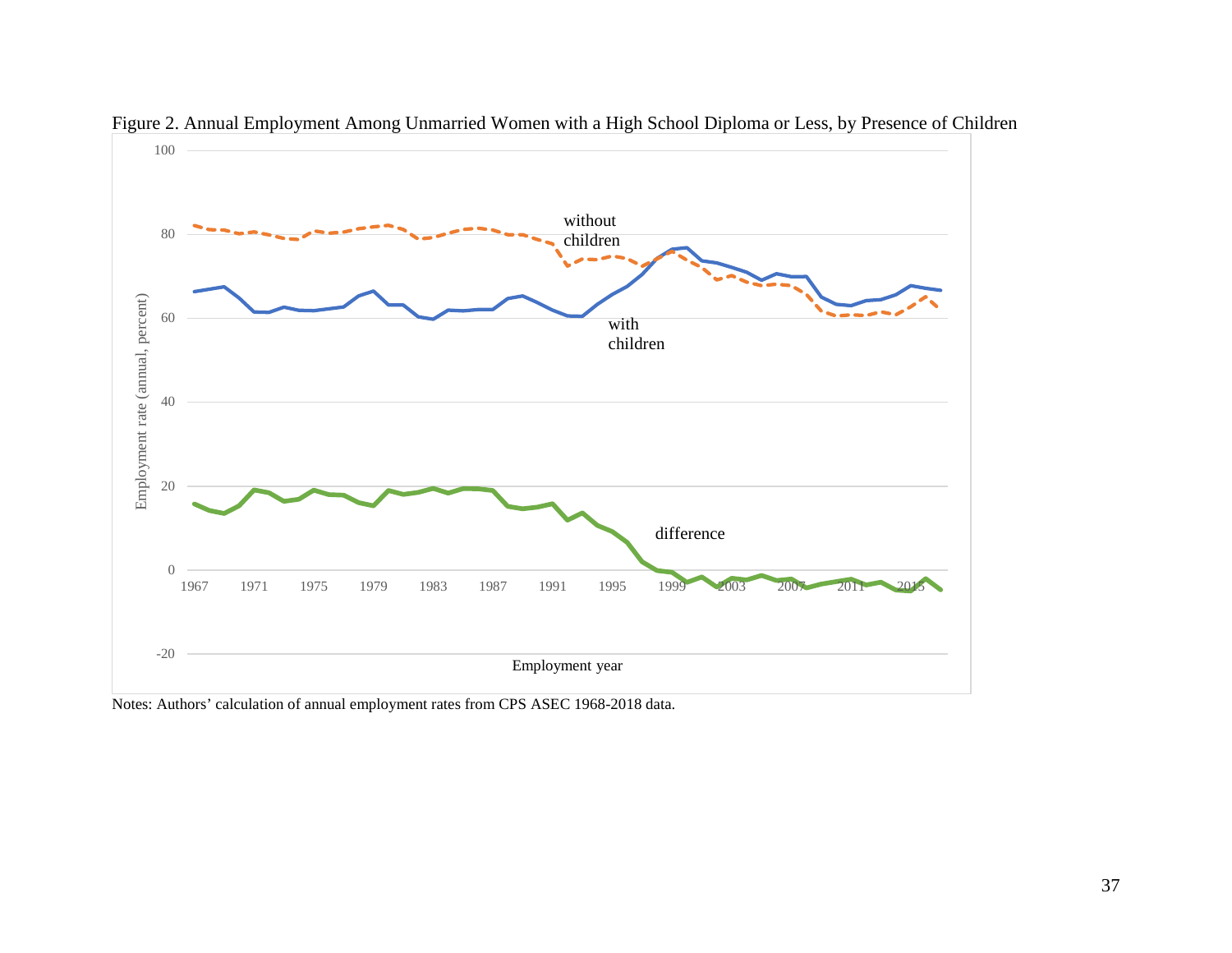

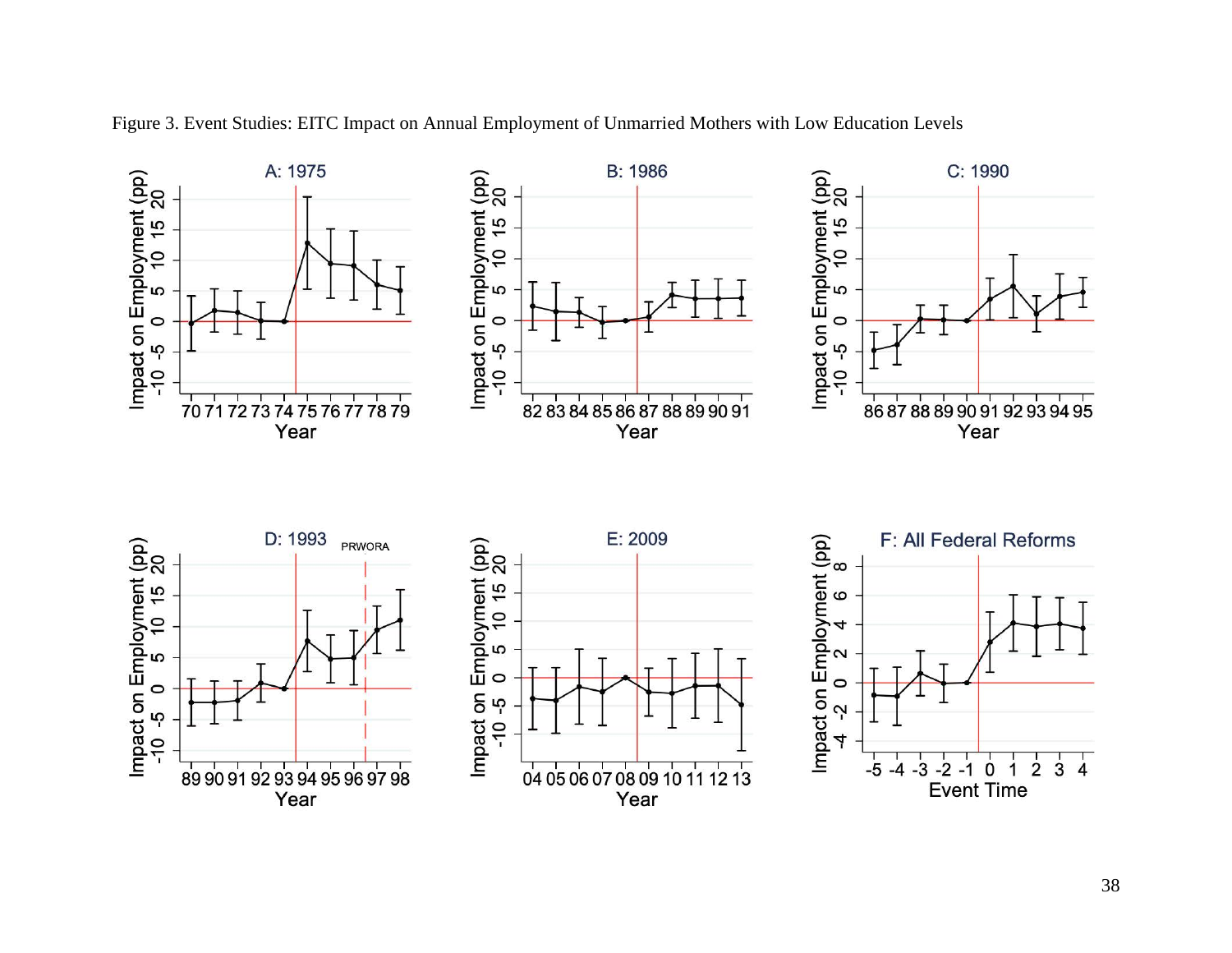Notes: Each panel includes data on unmarried women with a high school diploma or less, ages 20-50, for the 5 years before and after the federal EITC expansion, using CPS ASEC data on annual employment status. All event studies include controls for woman's education and age, age bin of youngest child, state and year fixed effects, state unemployment rate and (except panel E) unemployment rate interacted with presence of children. In the pooled specification (panel F), the coefficients on the control variables are allowed to vary across each expansion. The 1990 and 1993 EITC expansions are phased in over time, and we code the phase-in years to be the share of the expansion implemented by that year with full phase-in equal to 1 as described in text. The 2009 expansion only impacted unmarried women with 3 children, and we use unmarried women with 2 children as the control group. States are grouped in the CPS prior to 1977, so state-group fixed effects are included for those years and the weighted average unemployment rate is included as a control variable. Figures present estimates of an indicator variable for the 5 years before and after the EITC expansion, with the year prior to expansion omitted. Standard errors are clustered at the state level, and 95 percent confidence intervals are displayed.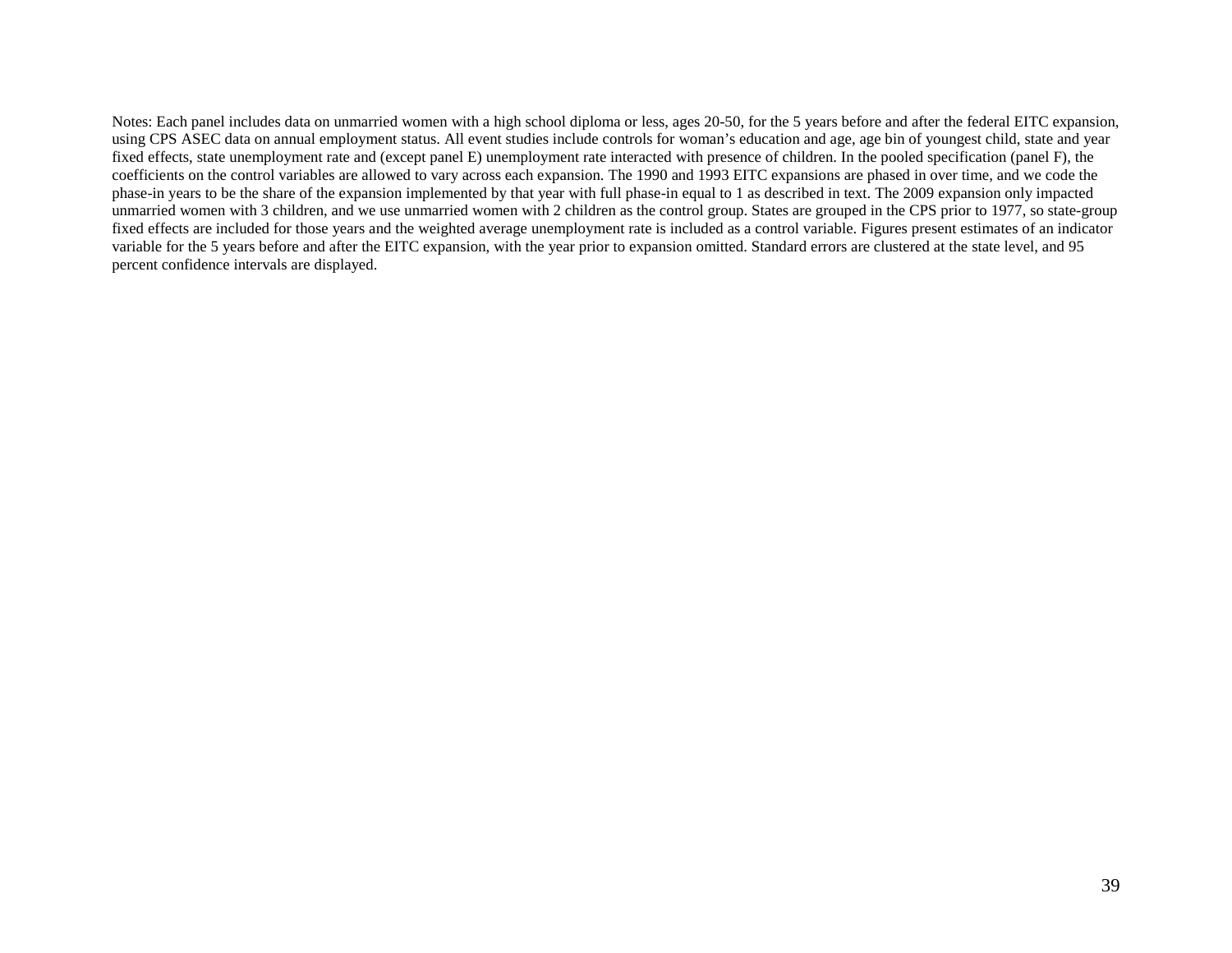| Table A1: Sample Summary Statistics: CPS and Supplemental Data for Samples Around Each Federal EITC Expansion |                  |                  |                    |                    |                    |  |  |
|---------------------------------------------------------------------------------------------------------------|------------------|------------------|--------------------|--------------------|--------------------|--|--|
|                                                                                                               | (1)              | (2)              | (3)                | (4)                | (5)                |  |  |
| Expansion                                                                                                     | 1975             | 1986             | 1990               | 1993               | 2009               |  |  |
| Years                                                                                                         | 1970-1979        | 1982-1991        | 1986-1995          | 1989-1998          | 2004-2013          |  |  |
| Annual Employment, All Unmarried Mothers                                                                      | 66.58            | 68.21            | 69.92              | 72.54              | 74.35              |  |  |
|                                                                                                               | (47.17)          | (46.57)          | (45.86)            | (44.63)            | (43.67)            |  |  |
| Annual Employment, Unmarried Mothers with High<br>School Diploma or less                                      | 63.21<br>(48.22) | 62.42<br>(48.43) | 63.03<br>(48.27)   | 65.38<br>(47.58)   | 66.87<br>(47.07)   |  |  |
| Annual Employment, All Unmarried Childless Women                                                              | 84.41<br>(36.27) | 85.53<br>(35.18) | 85.04<br>(34.05)   | 83.90<br>(36.75)   | 75.58<br>(42.96)   |  |  |
| Annual Employment, Unmarried Childless Women with<br>High School Diploma or less                              | 80.43<br>(39.67) | 79.88<br>(40.09) | 77.62<br>(41.68)   | 75.44<br>(43.05)   | 64.12<br>(47.97)   |  |  |
| Average Maximum Federal and State EITC Benefit (2019)<br>Dollars)                                             | 349.4<br>(650.3) | 596.3<br>(825.0) | 1105.3<br>(1429.9) | 1534.6<br>(1777.4) | 2139.6<br>(2231.0) |  |  |
| Average Maximum Federal and State EITC Benefit (2019<br>Dollars)                                              | 349.4<br>(650.3) | 602.9<br>(838.8) | 1125.6<br>(1468.1) | 1571.2<br>(1833.8) | 2270.7<br>(2382.3) |  |  |
| <b>Observations</b>                                                                                           | 83,547           | 130,572          | 131,115            | 128,429            | 184,632            |  |  |

Notes: This table reports summary statistics for our regression samples using 10-year windows around each federal EITC expansion. Column 1 reports averages and standard deviations (in parentheses) for years around the 1975 expansion. Column 2 reports averages and standard deviations (in parentheses) for years around the 1986 expansion. Column 3 reports averages and standard deviations (in parentheses) for years around the 1990 expansion. Column 4 reports averages and standard deviations (in parentheses) for years around the 1993 expansion. Column 5 reports averages and standard deviations (in parentheses for years around the 2009 expansion. Entries for annual employment come from the March CPS files and data on federal and state EITC benefits come from the Tax Policy Center and NBER.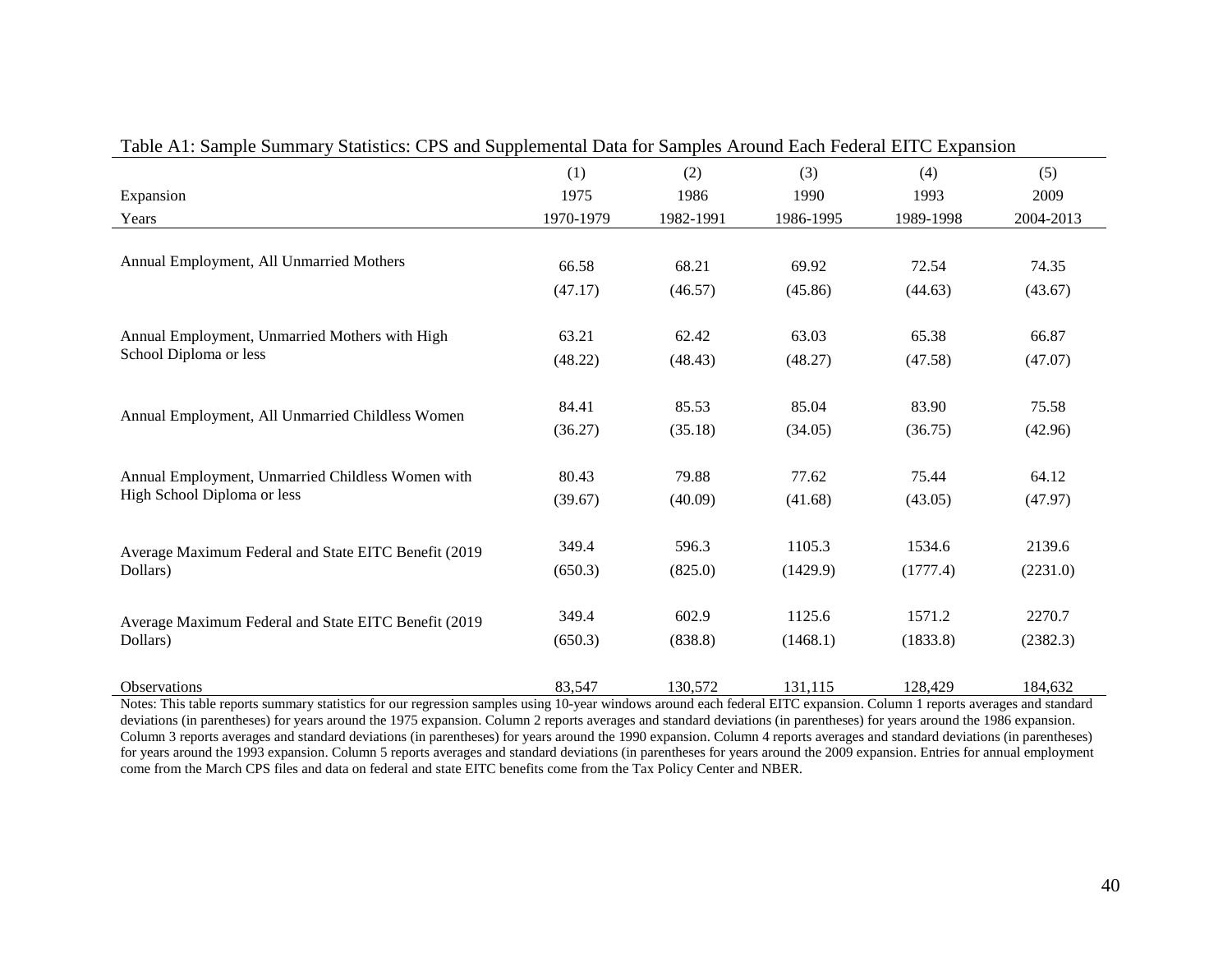| <b>States with EITC Supplements</b> | $-$ p p $   -$<br>Year First Approved |
|-------------------------------------|---------------------------------------|
| California                          | 2015                                  |
| Colorado                            | 1999                                  |
| Connecticut                         | 2011                                  |
| Delaware                            | 1995                                  |
| District of Columbia                | 2000                                  |
| Hawaii                              | 2018                                  |
| Idaho                               | 1996                                  |
| Indiana                             | 1999                                  |
| Illinois                            | 2000                                  |
| Iowa                                | 1990                                  |
| Kansas                              | 1998                                  |
| Louisiana                           | 2008                                  |
| Maine                               | 2000                                  |
| Maryland                            | 1987                                  |
| Massachusetts                       | 1997                                  |
| Michigan                            | 2008                                  |
| Nebraska                            | 2006                                  |
| New Mexico                          | 2007                                  |
| New York                            | 1994                                  |
| North Carolina                      | 2008                                  |
| Ohio                                | 2013                                  |
| Oregon                              | 1997                                  |
| Rhode Island                        | 2001                                  |
| South Carolina                      | 2018                                  |
| Vermont                             | 1993                                  |
| Virginia                            | 2006                                  |
| Wisconsin                           | 1984                                  |

Table A2: Year First State EITC Supplements Approved

Notes: Data on state EITC supplements from NBER and Kleven (2019). The year reported is the year the first state EITC supplement was approved.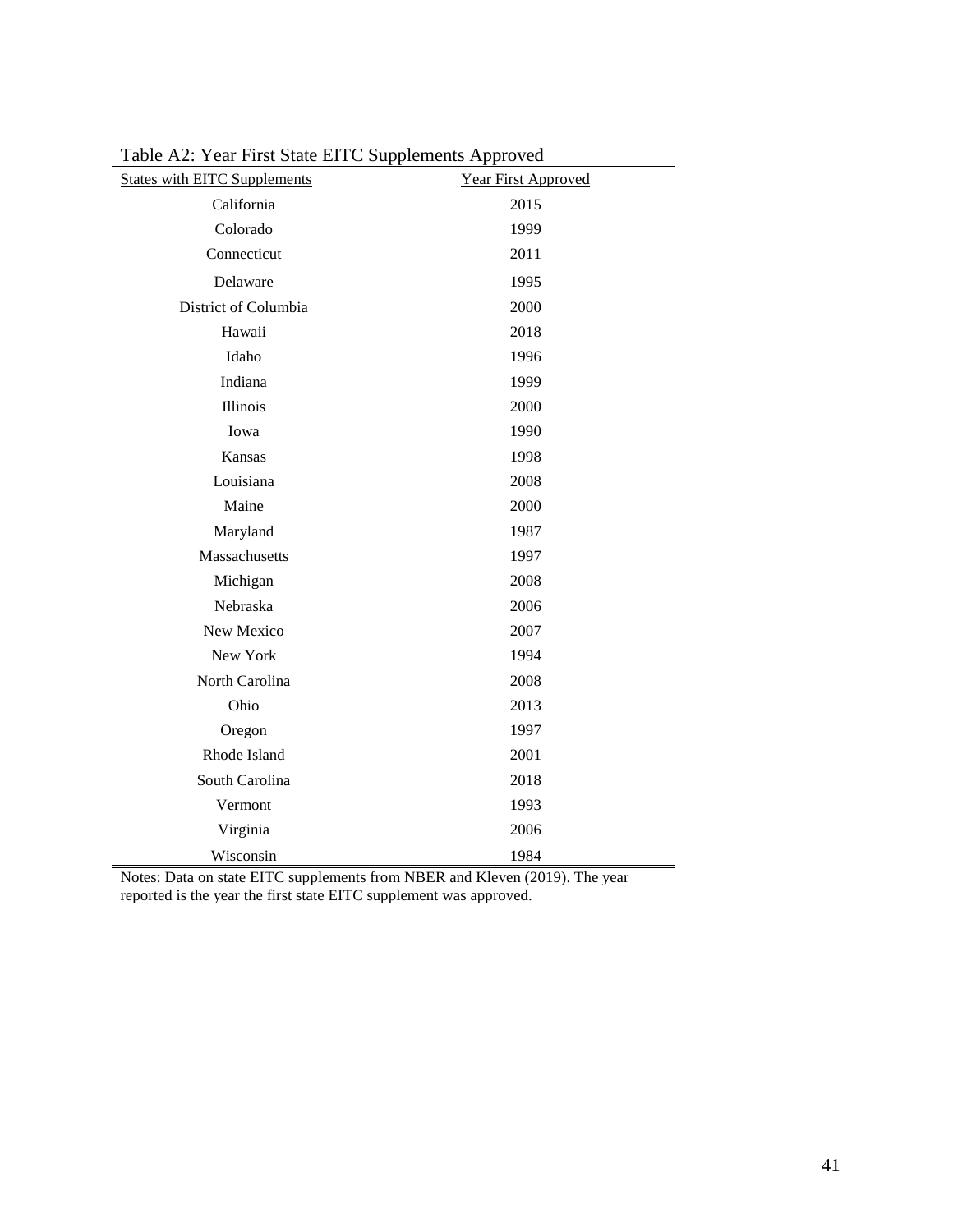| 19905                                   |                            |
|-----------------------------------------|----------------------------|
| <b>States Approving Welfare Waivers</b> | <b>Year First Approved</b> |
| Arizona                                 | 1995                       |
| Arkansas                                | 1994                       |
| California                              | 1992                       |
| Connecticut                             | 1994                       |
| Delaware                                | 1995                       |
| Florida                                 | 1994                       |
| Georgia                                 | 1993                       |
| Hawaii                                  | 1994                       |
| Idaho                                   | 1996                       |
| Indiana                                 | 1993                       |
| Illinois                                | 1994                       |
| Iowa                                    | 1993                       |
| Maine                                   | 1996                       |
| Maryland                                | 1995                       |
| Massachusetts                           | 1995                       |
| Michigan                                | 1992                       |
| Mississippi                             | 1995                       |
| Missouri                                | 1995                       |
| Montana                                 | 1995                       |
| Nebraska                                | 1995                       |
| New Hampshire                           | 1996                       |
| New Jersey                              | 1992                       |
| North Carolina                          | 1996                       |
| North Dakota                            | 1996                       |
| Ohio                                    | 1996                       |
| Oregon                                  | 1992                       |
| South Carolina                          | 1996                       |
| South Dakota                            | 1994                       |
| Tennessee                               | 1996                       |
| Texas                                   | 1996                       |
| Utah                                    | 1992                       |
| Vermont                                 | 1993                       |
| Virginia                                | 1995                       |
| Washington                              | 1995                       |
| West Virginia                           | 1995                       |
| Wisconsin                               | 1994                       |

Table A3: List of States with Approved Welfare Waivers During the 1990s

Notes: Data on welfare waivers from Kleven (2019) table A.III. The year reported is the year the first welfare waiver was approved. Data originally sourced from: Department of Health and Human Services, Assistant Secretary for Planning and Evaluation (1997). *Setting the Baseline: A Report on State Welfare Waivers.*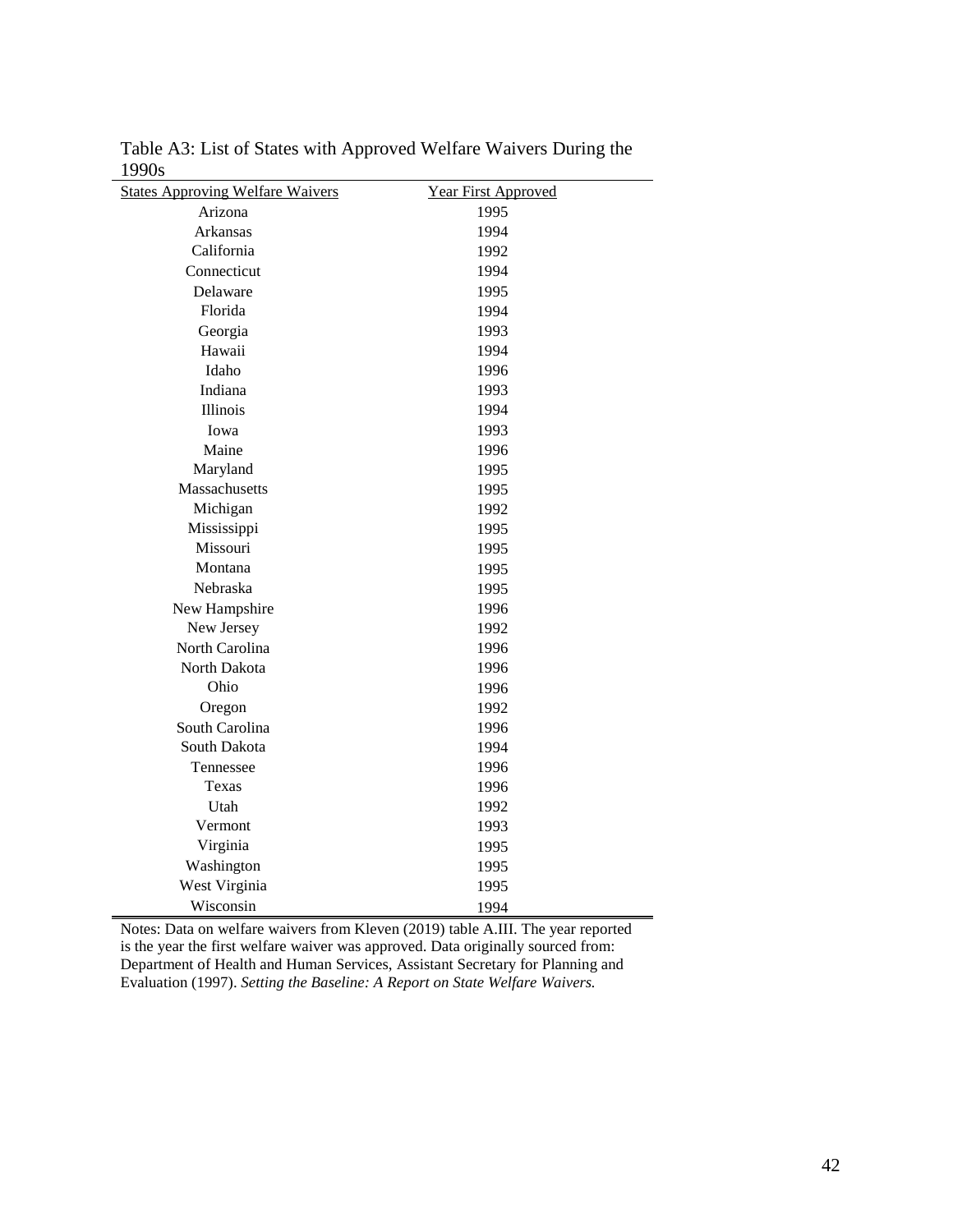| Panel A: Low Education Sample |                |                |            |                   |                |            |  |  |
|-------------------------------|----------------|----------------|------------|-------------------|----------------|------------|--|--|
|                               |                | Worked in year |            | Worked prior week |                |            |  |  |
|                               | (1)            | (2)            | (3)        | (4)               | (5)            | (6)        |  |  |
| 1990 expansion                | $3.875***$     | $3.782***$     | $3.872***$ | $3.305***$        | $3.172***$     | $3.251***$ |  |  |
|                               | (0.844)        | (0.844)        | (0.905)    | (0.984)           | (0.967)        | (1.035)    |  |  |
| N                             | 65,031         | 65,031         | 65,031     | 66,882            | 66,882         | 66,882     |  |  |
| 1993 expansion                | 7.807***       | 7.789***       | $6.878***$ | $7.277***$        | 7.238***       | $6.376***$ |  |  |
|                               | (0.780)        | (0.774)        | (0.781)    | (0.601)           | (0.598)        | (0.618)    |  |  |
| N                             | 59,798         | 59,798         | 59,798     | 732,104           | 732,104        | 732,104    |  |  |
| <b>State UR</b>               | N <sub>o</sub> | Yes            | Yes        | N <sub>o</sub>    | Yes            | Yes        |  |  |
| State UR x Has<br>Children    | N <sub>o</sub> | N <sub>o</sub> | Yes        | N <sub>o</sub>    | N <sub>o</sub> | Yes        |  |  |

Table A4: Effects of Federal EITC Reforms on Employment of Unmarried Mothers, Alternate Specifications with No Phase-in for 1990 and 1993 Expansions

Panel B: All observations Worked in year Worked last week (1) (2) (3) (4) (5) (6) 1990 expansion 2.597\*\*\* 2.467\*\*\* 2.641\*\*\* 2.028\*\*\* 1.868\*\*\* 2.043\*\*\*  $(0.726)$   $(0.721)$   $(0.832)$   $(0.698)$   $(0.675)$   $(0.713)$ N 131,115 131,115 131,115 132,405 132,405 132,405 1993 expansion 6.227\*\*\* 6.212\*\*\* 5.094\*\*\* 5.347\*\*\* 5.305\*\*\* 4.157\*\*\*  $(0.556)$   $(0.553)$   $(0.619)$   $(0.449)$   $(0.444)$   $(0.448)$ N 128,429 128,429 128,429 1,577,135 1,577,135 1,577,135 State UR No Yes Yes No Yes Yes State UR x Has State St A Has No No No Yes No No Yes<br>Children

Notes: Each regression includes data on unmarried women ages 20-50, for the 5 years before and after the federal EITC expansion. The 1990 expansion uses only CPS ASEC data; the 1993 expansion also includes CPS monthly files in the specifications based on worked last week. Panel A limits to women with a high school diploma or less. All columns include indicators for woman's education and age, and age bin of youngest child, plus state and year fixed effects. The coefficient of interest is the interaction of post-EITC expansion and whether the woman has EITC-eligible children. This table differs from Table 1 because in Table 1 the 1990 and 1993 EITC expansions are phased in over time, and we code the phase-in years to be the share of the expansion implemented by that year with full phase-in equal to 1 as described in text. In this table, the 1990 and 1993 expansions are coded as a binary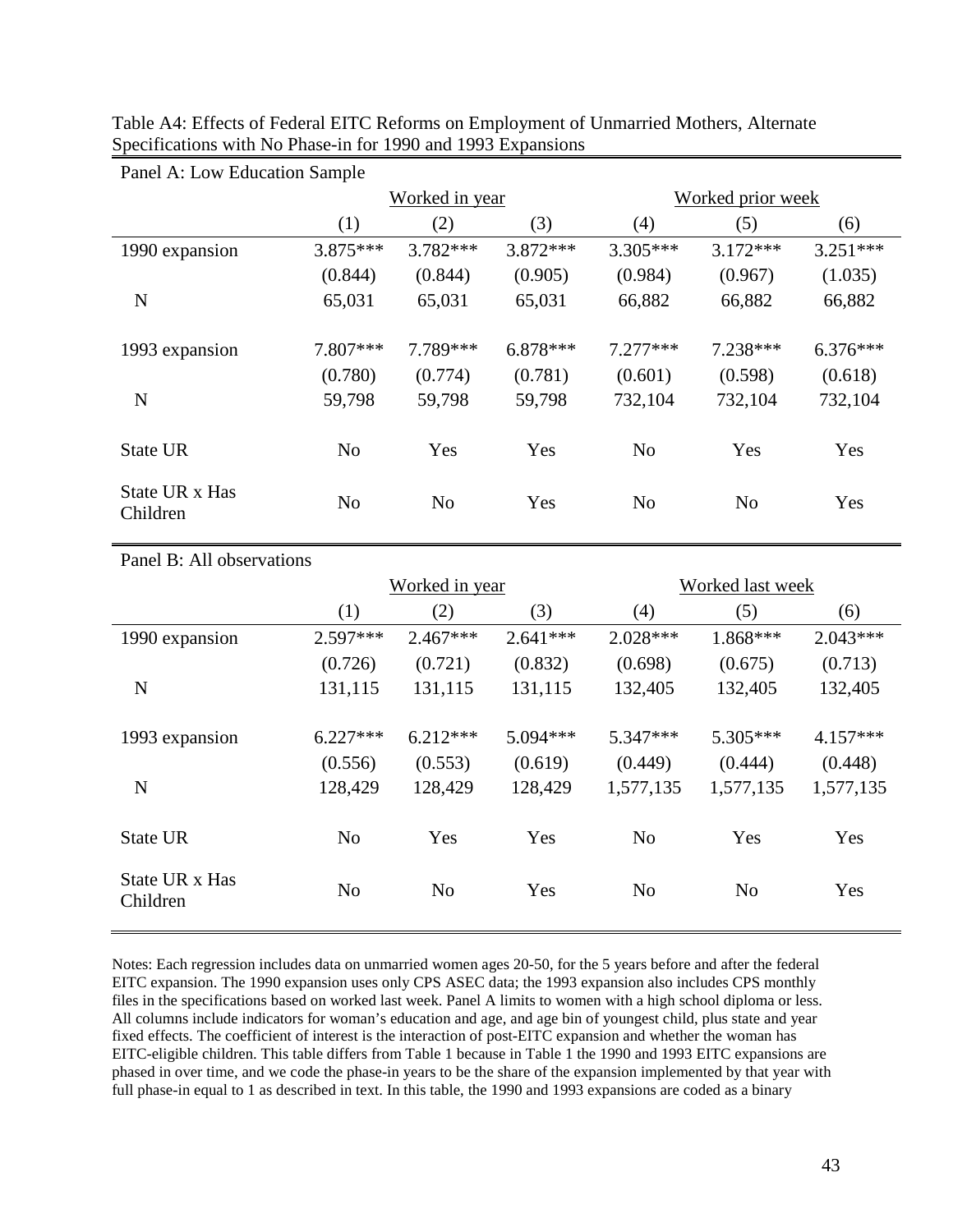indicator in 1991 and 1994, respectively. Standard errors are clustered at the state level. \*\*\* p<0.01, \*\* p<0.05, \*  $p<0.1$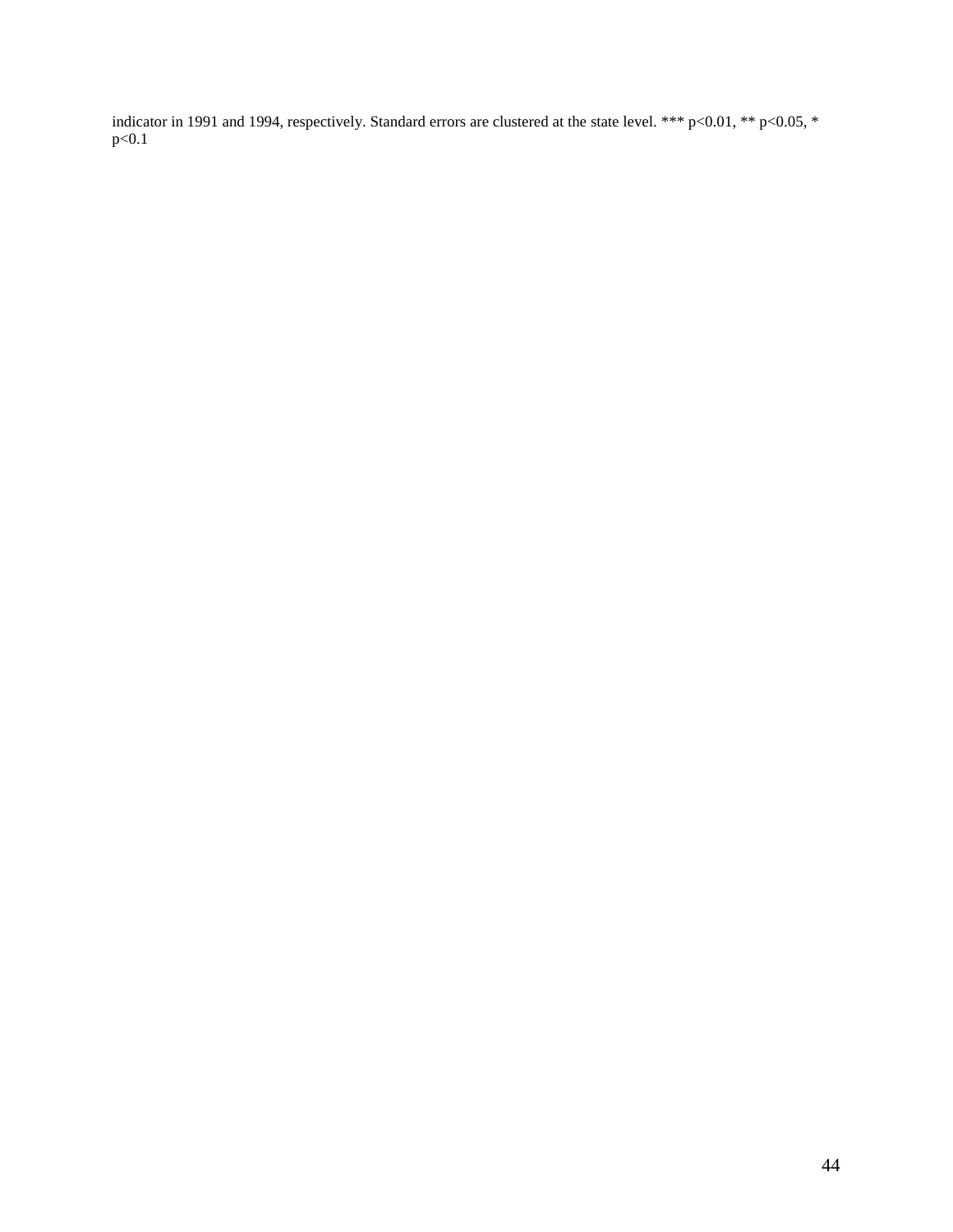| Panel A: Low Education Sample |            |                |           |                  |  |  |  |  |
|-------------------------------|------------|----------------|-----------|------------------|--|--|--|--|
|                               |            | Worked in Year |           | Worked last week |  |  |  |  |
|                               | (1)        | (2)            | (3)       | (4)              |  |  |  |  |
|                               |            |                |           |                  |  |  |  |  |
| Year 3                        | $-0.349$   | 4.581**        | 1.060     | 4.061***         |  |  |  |  |
|                               | (2.976)    | (1.968)        | (1.511)   | (1.019)          |  |  |  |  |
| Year 5                        | 8.798***   | $10.605***$    | 7.656***  | 8.509***         |  |  |  |  |
|                               | (3.129)    | (2.078)        | (1.575)   | (1.080)          |  |  |  |  |
|                               |            |                |           |                  |  |  |  |  |
| Year 10                       | 9.705***   | 12.840***      | 12.021*** | 13.669***        |  |  |  |  |
|                               | (2.753)    | (1.830)        | (1.563)   | (1.001)          |  |  |  |  |
| Waivers*Kids*Year             | Yes        | No             | Yes       | No               |  |  |  |  |
| Panel B: Overall Sample       |            |                |           |                  |  |  |  |  |
|                               |            | Worked in Year |           | Worked last week |  |  |  |  |
|                               | (1)        | (2)            | (3)       | (4)              |  |  |  |  |
| Year 3                        | $-0.287$   | 3.601***       | 0.836     | 2.986***         |  |  |  |  |
|                               | (1.865)    | (1.227)        | (0.996)   | (0.668)          |  |  |  |  |
| Year 5                        | $6.128***$ | 8.853***       | 5.715***  | 6.806***         |  |  |  |  |
|                               | (1.923)    | (1.282)        | (1.008)   | (0.699)          |  |  |  |  |
|                               |            |                |           |                  |  |  |  |  |
| Year 10                       | $9.163***$ | 10.284***      | 9.017***  | 10.311***        |  |  |  |  |

Waivers\*Kids\*Year Yes No Yes No

Table A5. Event-Study Coefficients for 1993 EITC Expansion, with and without Waiver\*Children\*Year Fixed Effects

Notes: This table shows estimates of the effects of the 1993 EITC expansion in years 3, 5, and 10 years after the implementation began. The estimates are based on comparing single women with children to those without children. All specifications include demographic controls and state fixed effects. The columns show results for employment with different controls, Panel A shows results for women with a high school diploma or less, while Panel B includes all unmarried women ages 20-50. Column (3), estimates for years 3 and 10 replicate results from column 3 table 6 in Kleven (2020). Data from CPS-ASEC and basic monthly CPS files. Standard errors are clustered at the individual level. \*\*\* p<0.01, \*\* p<0.05, \* p<0.1

 $(1.651)$   $(1.119)$   $(0.982)$   $(0.640)$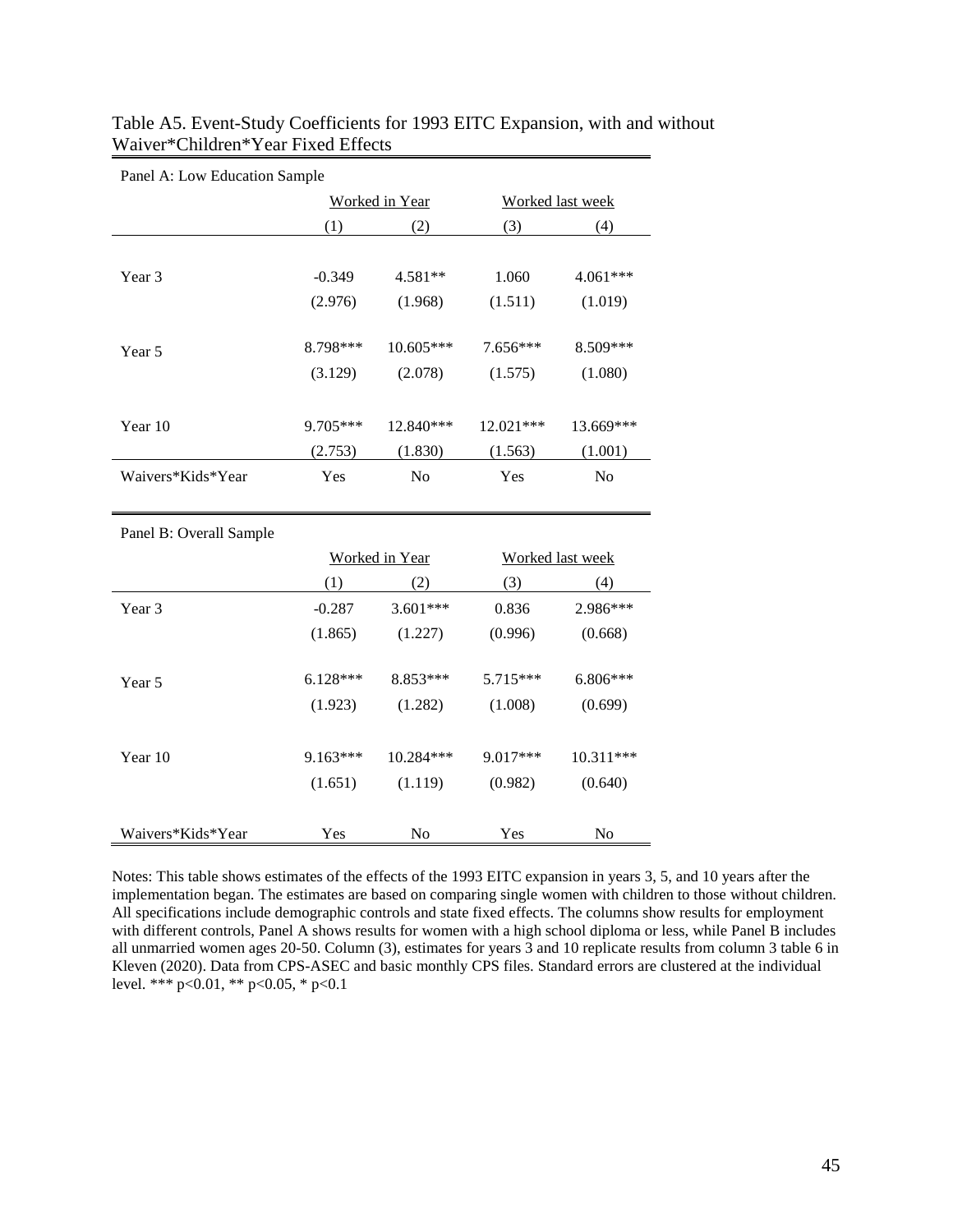

Appendix Figure 1. Income with and without EITC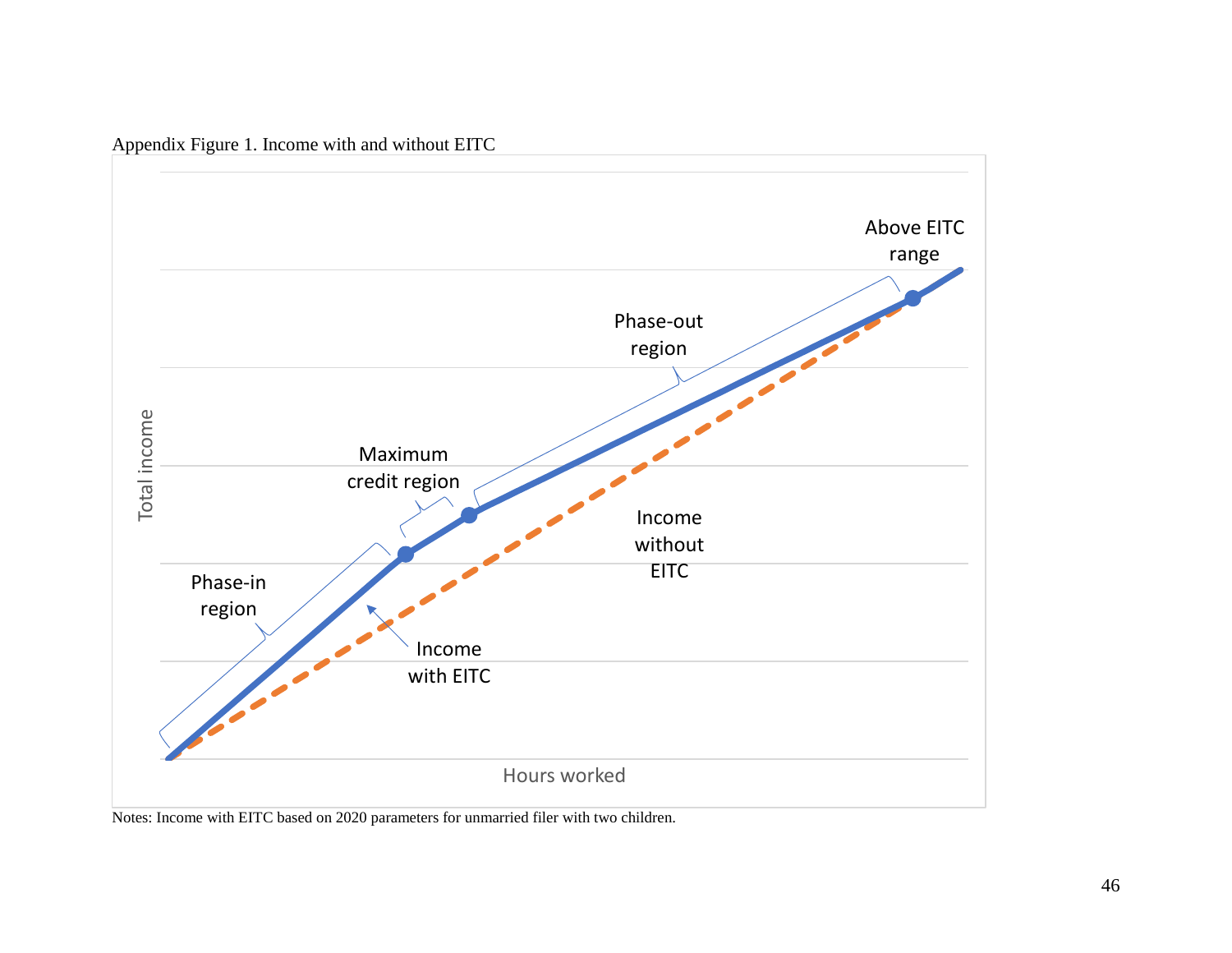

Appendix Figure 2. Event Studies: EITC Impact on Annual Employment of All Unmarried Mothers